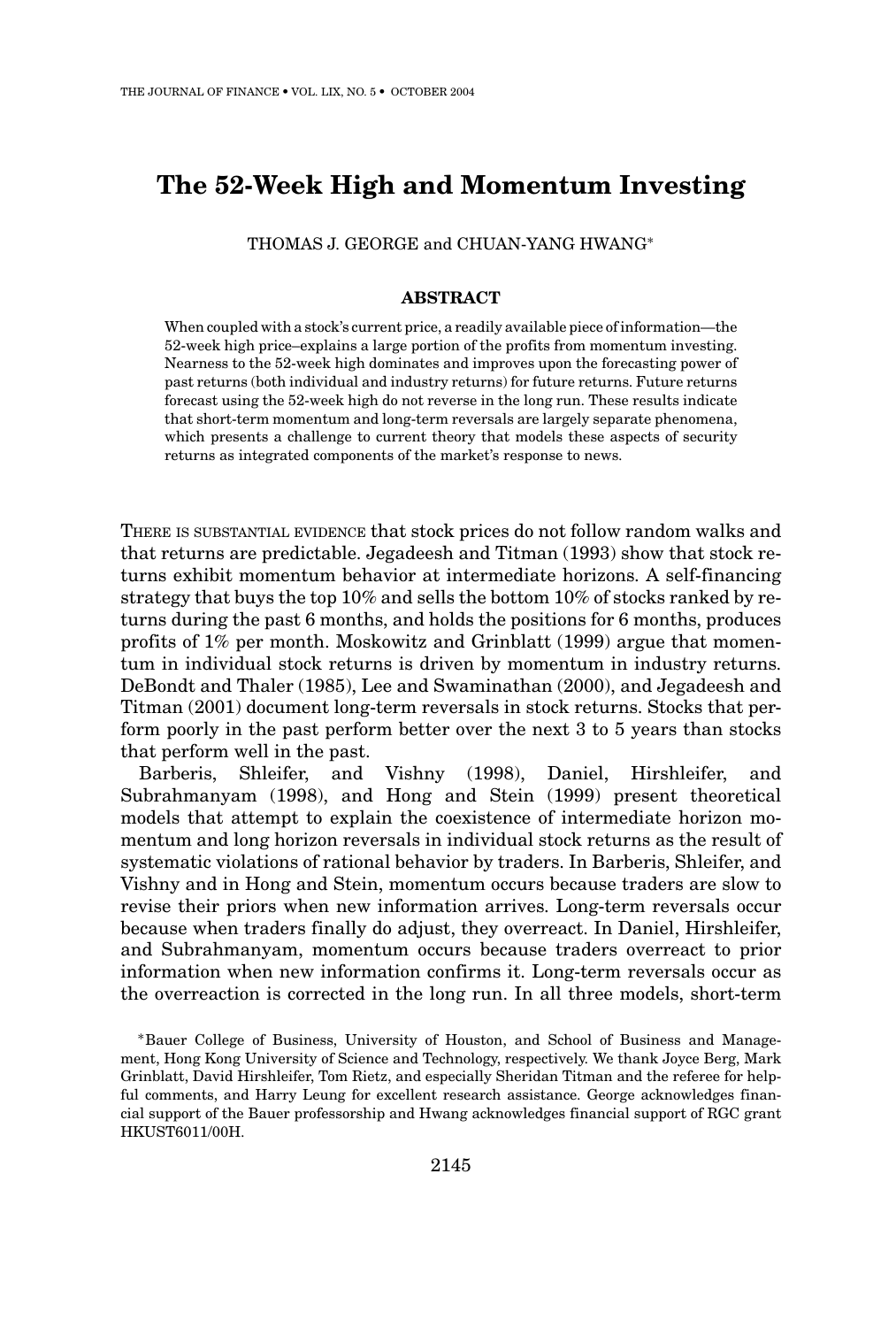momentum and long-term reversals are sequential components of the process by which the market absorbs news.

In this paper, we find that a readily available piece of information—the 52 week high price–largely explains the profits from momentum investing. We examine the 52-week high because the models predict, in particular, that traders are slow to react, or overreact, to *good* news. A stock whose price is at or near its 52-week high is a stock for which good news has recently arrived. This may be the time when biases in how traders react to news, and hence profits to momentum investing, are at their peaks. Indeed, we find that profits to a momentum strategy based on nearness to the 52-week high are superior to those where the arrival of news is measured by a return computed over a fixed-length interval in the past (e.g., 6 months).

Like the results in Jegadeesh and Titman (1993), these findings present a serious challenge to the view that markets are semistrong-form efficient. This finding is remarkable because the nearness of a stock's price to its 52-week high is among the information that is most readily available to investors. One need not even compute a past return. Virtually every newspaper that publishes stock prices also identifies those that hit 52-week highs and lows. For example, the *Wall Street Journal*, *Investors Business Daily*, *Financial Times*, and the *South China Morning Post* all print lists of these stocks each day, and *Barron's Magazine* prints a comprehensive weekly list of stocks hitting 52-week highs and lows.

Our most interesting results emerge from head-to-head comparisons of a strategy based on the 52-week high with traditional momentum strategies. We find that nearness to the 52-week high is a better predictor of future returns than are past returns, and that nearness to the 52-week high has predictive power whether or not stocks have experienced extreme past returns. This suggests that price *levels* are more important determinants of momentum effects than are past price changes.

An explanation of behavior that is consistent with our results is that traders use the 52-week high as a reference point against which they evaluate the potential impact of news. When good news has pushed a stock's price near or to a new 52-week high, traders are reluctant to bid the price of the stock higher even if the information warrants it.<sup>1</sup> The information eventually prevails and the price moves up, resulting in a continuation. Similarly, when bad news pushes a stock's price far from its 52-week high, traders are initially unwilling to sell the stock at prices that are as low as the information implies. The information eventually prevails and the price falls. In this respect, traders' reluctance to revise their priors is price-level dependent. The greatest reluctance is at price levels nearest and farthest from the stock's 52-week high. At prices that are neither near nor far from the 52-week high, priors adjust more quickly and there is no pronounced predictability when information arrives.

<sup>1</sup> The evidence in Grinblatt and Keloharju (2001) is consistent with this. They find price-level effects in investors, *trading* patterns. Using detailed data from the Finnish stock market, they find that investors are much more likely to sell (than hold or buy) a stock whose price is near a historical high, and more likely to buy (than sell) a stock that is near a historical low.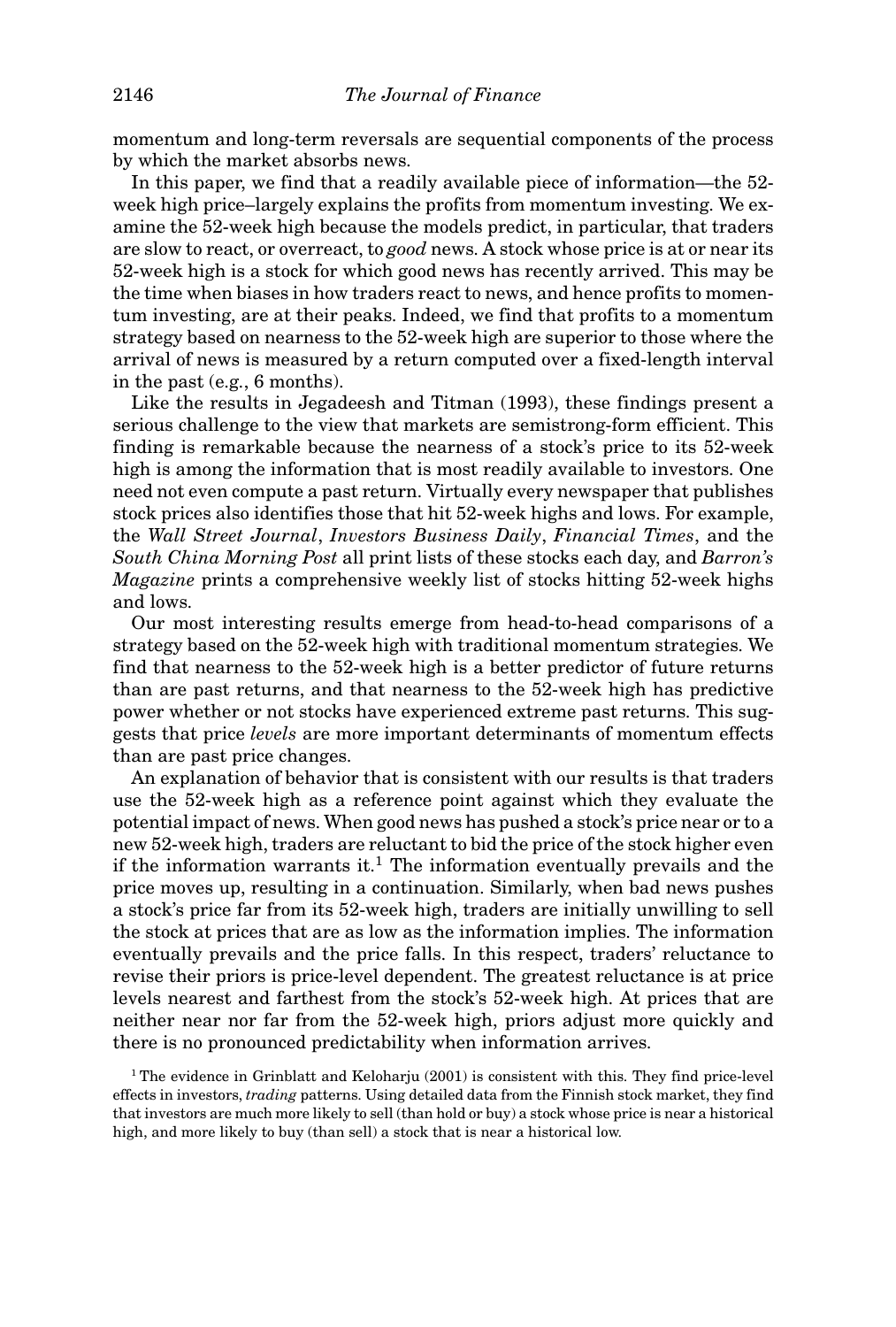This description is consistent with results in experimental economics research on the "adjustment and anchoring bias" surveyed in Kahneman, Slovic, and Tversky ((1982), pp. 14–20). They report on experiments in which subjects are asked to estimate a quantity (e.g., the number of African nations in the UN) as an *increment* to a number that the subject observes was generated *randomly*. Estimates are higher (lower) for subjects that start with higher (lower) random numbers. Our results suggest that traders might use the 52-week high as an "anchor," like the random number in the experiments when assessing the increment in stock value implied by new information.

A similar phenomenon is documented in Ginsburgh and van Ours (2003), who examine the career success of pianists who compete in the Queen Elizabeth Piano Competition. The order in which competitors play both across the week of the competition and on the night they perform (two perform each night) predicts the judges' ranking, even though order is chosen *randomly*. The authors find that subsequent career success as measured by critical acclaim and number of recordings is significantly related to the component of the competition ranking that is related to order, i.e., the component that cannot be related to musicianship. Thus, the competition rankings are similar to the random number drawn in the "anchoring" experiments. The ranking is an anchor against which critics and the recording companies judge talent, which results in career momentum for musicians. This finding is noteworthy because critics and recording executives are professionals who have a financial stake in identifying intrinsic musical talent, similar to investors who attempt to identify the intrinsic value of a stock. Nevertheless, they appear to anchor on criteria that are unrelated to intrinsic talent.

We also examine whether long-term reversals occur when past performance is measured based on nearness to the 52-week high. They do not. This finding, coupled with those described above, suggests that short-term momentum and long-term reversals are not likely to be components of the same phenomenon as modeled by Barberis, Shleifer, and Vishny (1998), Daniel, Hirshleifer, and Subrahmanyam (1998), and Hong and Stein (1999). Our results indicate that short-term underreaction is best characterized as an anchoring bias that the market resolves without the overcorrection that results in long-term reversals. The explanation for long-term reversals lies elsewhere, suggesting that separate theories of short- and long-term predictability in prices may be more descriptive than a theory that integrates both phenomena into a "life cycle" of the market's response to news.

Our findings suggest that models in which agents' valuations depend on nearness of the share price to an anchor will be successful in explaining price dynamics. Two recent theoretical papers take this approach. In Klein's (2001) model, the representative agent is motivated by tax avoidance. His demand for shares is positively related to the imbedded capital gain, so the anchor is the price at which shares are acquired. Klein uses this structure to explain long-term return reversals. In Grinblatt and Han (2002), a subset of agents is subject to a disposition effect making them averse to selling shares that result in the recognition of losses. The anchor in their model is also the acquisition price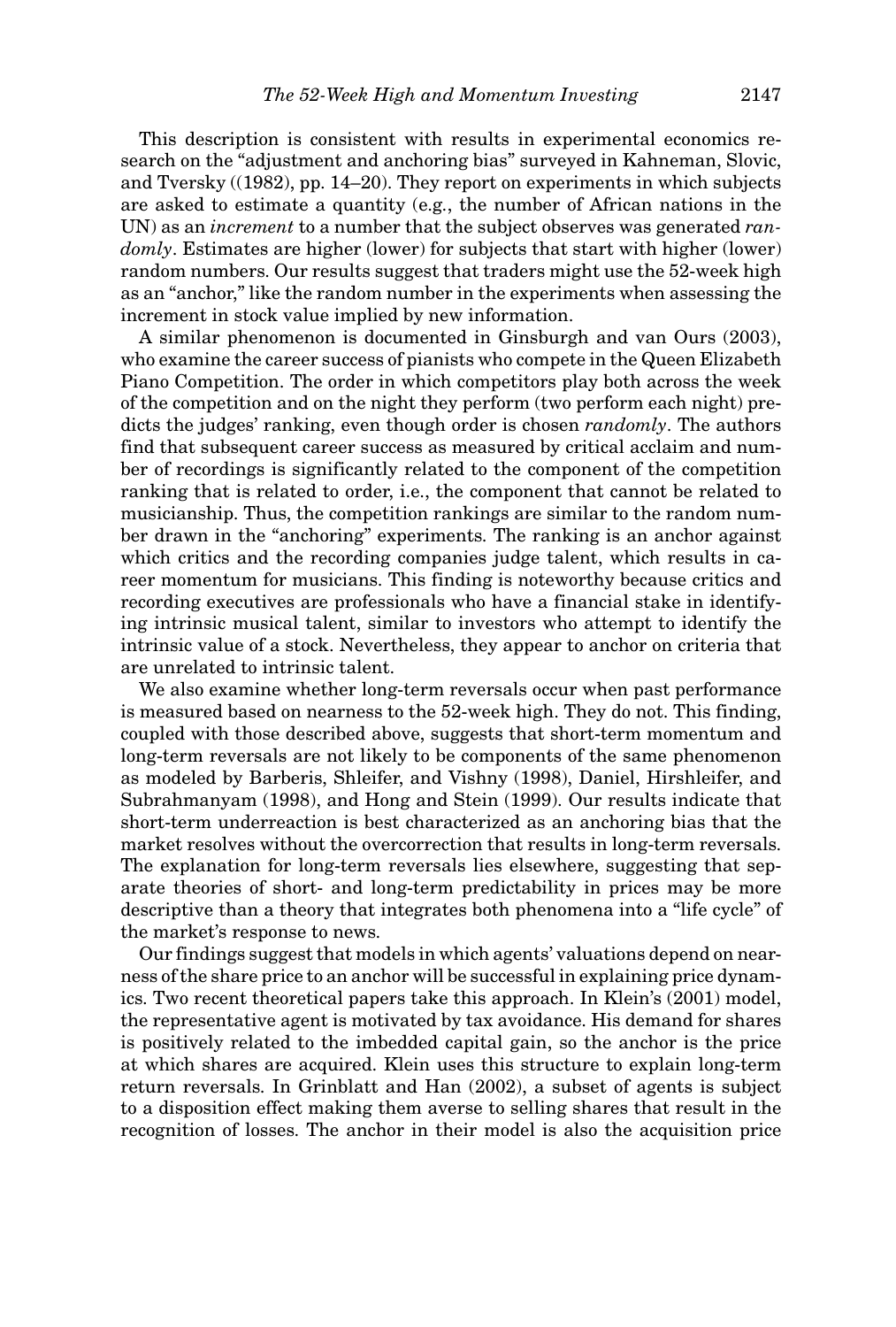of the shares, but demand functions are negatively related to imbedded gains. In the context of their model, Grinblatt and Han show that this dependence results in momentum behavior for stocks whose prices are at or near long-run (e.g., 52-week) highs and lows. We find that strategies based on Grinblatt and Han's anchor do generate significant profits that do not reverse. However, profits from this strategy are also strongly dominated by profits from the 52-week high strategy.

The rest of the paper is organized as follows. The next section describes our sampling procedure and how the investment strategies are implemented. Section II describes the results. Section III concludes.

# **I. Data and Method**

In the tests that follow, we compare the momentum strategies of Jegadeesh and Titman (1993) (hereafter JT) and Moskowitz and Grinblatt (1999) (hereafter MG) to a strategy based on the nearness of a stock's price to its 52-week high.

The data are collected exactly as described in MG. We use all stocks on CRSP from 1963 to 2001. Two-digit SIC codes are used to form the 20 industries shown in Table I of MG. For every month from 1963 to 2001, a value-weighted average return is created for each of these industries.

We also adopt the same approach as JT and MG to calculate monthly returns to the investment strategies. Both JT and MG focus on (6, 6) strategies: Each month investors form a portfolio based on past 6-month returns, and hold the position for 6 months. The differences between the strategies of JT and MG lie in how past performance is measured.

# **Table I Profits from Momentum Strategies**

This table reports the average monthly portfolio returns from July 1963 through December 2001 for three different momentum investing strategies. Jegadeesh–Titman (JT) and Moskowitz–Grinblatt (MG) portfolios are formed based on past 6-month returns and the 52-week high portfolios are based on the ratio of current price to the highest price achieved within the past 12 months. All portfolios are held for 6 months. The winner (loser) portfolio in JT's strategy is the equally weighted portfolio of 30% of stocks with the highest (lowest) past 6-month return. The winner (loser) portfolio in MG's strategy is the equally weighted portfolio of the top (bottom) 30% of stocks ranked by the value-weighted industry return to which the stock belongs. The winner (loser) portfolio for the 52 week high strategy is the equally weighted portfolio of the 30% of stocks with the highest (lowest) ratio of current price to 52-week high. The sample includes all stocks on CRSP; *t*-statistics are in parentheses.

|                                | Winner   | Loser    | $Winner - Loser$ |
|--------------------------------|----------|----------|------------------|
| JT's individual stock momentum | $1.53\%$ | $1.05\%$ | 0.48%<br>(2.35)  |
| MG's industrial momentum       | 1.48%    | $1.03\%$ | 0.45%<br>(3.43)  |
| 52-week high                   | $1.51\%$ | $1.06\%$ | 0.45%<br>(2.00)  |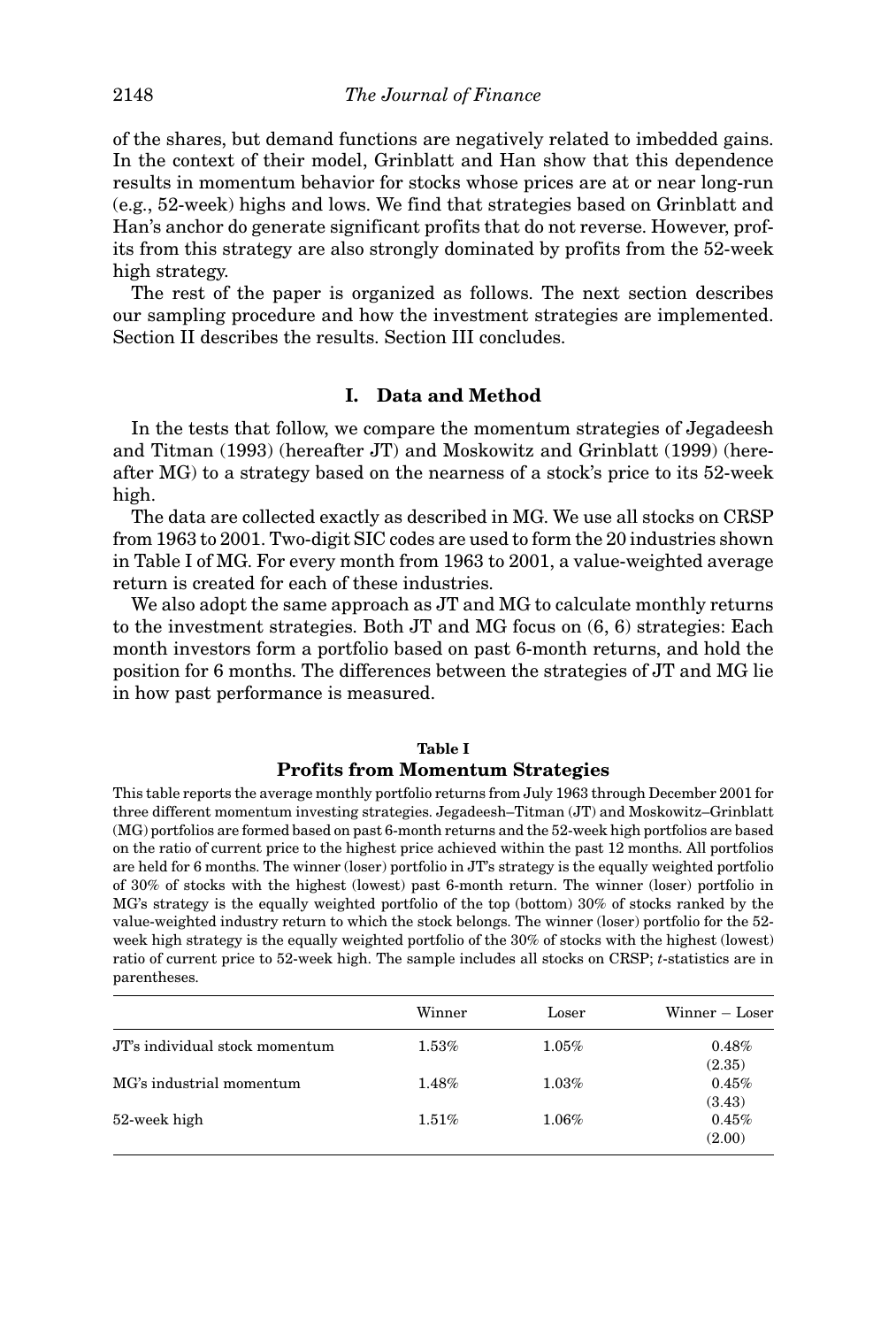For each stock, MG measures past performance as the value-weighted industry return, over the past 6 months, of the industry to which the stock belongs. At the beginning of each month *t*, stocks are ranked in ascending order according to their industries' past performance. Based on these rankings, three portfolios are formed. Stocks ranked in the top 30% of industries constitute the winner portfolio, stocks in bottom 30% constitute the loser portfolio, and the remaining stocks constitute the middle portfolio. These portfolios are equally weighted.<sup>2</sup> The strategy is to hold, for 6 months, a self-financing portfolio that is long the winner and short the loser portfolios.<sup>3</sup> In any particular month  $t$  of a  $(6, 6)$ strategy, the return to winners is calculated as the equally weighted average of the month *t* returns from six separate winner portfolios, each formed in one of the 6 consecutive prior months  $t - 6$  to  $t - 1$ . The same is done to compute the month–*t* return to losers. The month–*t* return to the overall strategy is the difference between the month–*t* return to winners and the month−*t* return to losers.

The monthly returns of JT's (6, 6) strategy and the 52-week high strategy are obtained the same way. The only difference is that stocks are ranked using different measures of past performance than industry return. For JT's strategy, stocks are ranked based on their own individual returns over months *t* – 6 to *t* – 1. For the 52-week high strategy, stocks are ranked based on  $\frac{P_{i,t-1}}{high_{i,t-1}}$ , where  $P_{i,t-1}$  is the price of stock *i* at the end of month *t* – 1 and  $high_{i,t-1}$  is the highest price of stock *i* during the 12-month period that ends on the last day of month  $t-1$ .

We focus the early discussion in the paper on (6, 6) strategies because these have been analyzed so extensively in the literature to date. After establishing our main results, we then examine their robustness to  $(6, 12)$ ,  $(12, 6)$ , and  $(12, 12)$  strategies.

#### **II. Results**

## *A. Profits from (6, 6) Momentum Strategies*

Table I reports average monthly returns of winner, loser, and self-financing portfolios of the three (6, 6) investment strategies described above. The first row is for JT's individual stock momentum strategy, the next is for MG's industrial momentum strategy, and the last is for the 52-week high strategy. The returns to these strategies are very close, all around 0.45% per month.

In Table II, Panel A, we examine the strategies' returns in non-January months. Compared with Table I, the returns of the loser portfolios without January are much smaller for all three strategies. This is because the January

<sup>2</sup> MG uses value-weighted portfolios because it facilitates their calculations of size-adjusted returns. Our use of equally weighted portfolios follows JT.

<sup>3</sup> To abstract from bid-ask bounce, we skip a month between ranking and holding periods in our regression tests. We do not skip a month for the more descriptive Tables I–IV to better compare with numbers reported in existing studies such as JT, so our initial description of methods ignores the skip.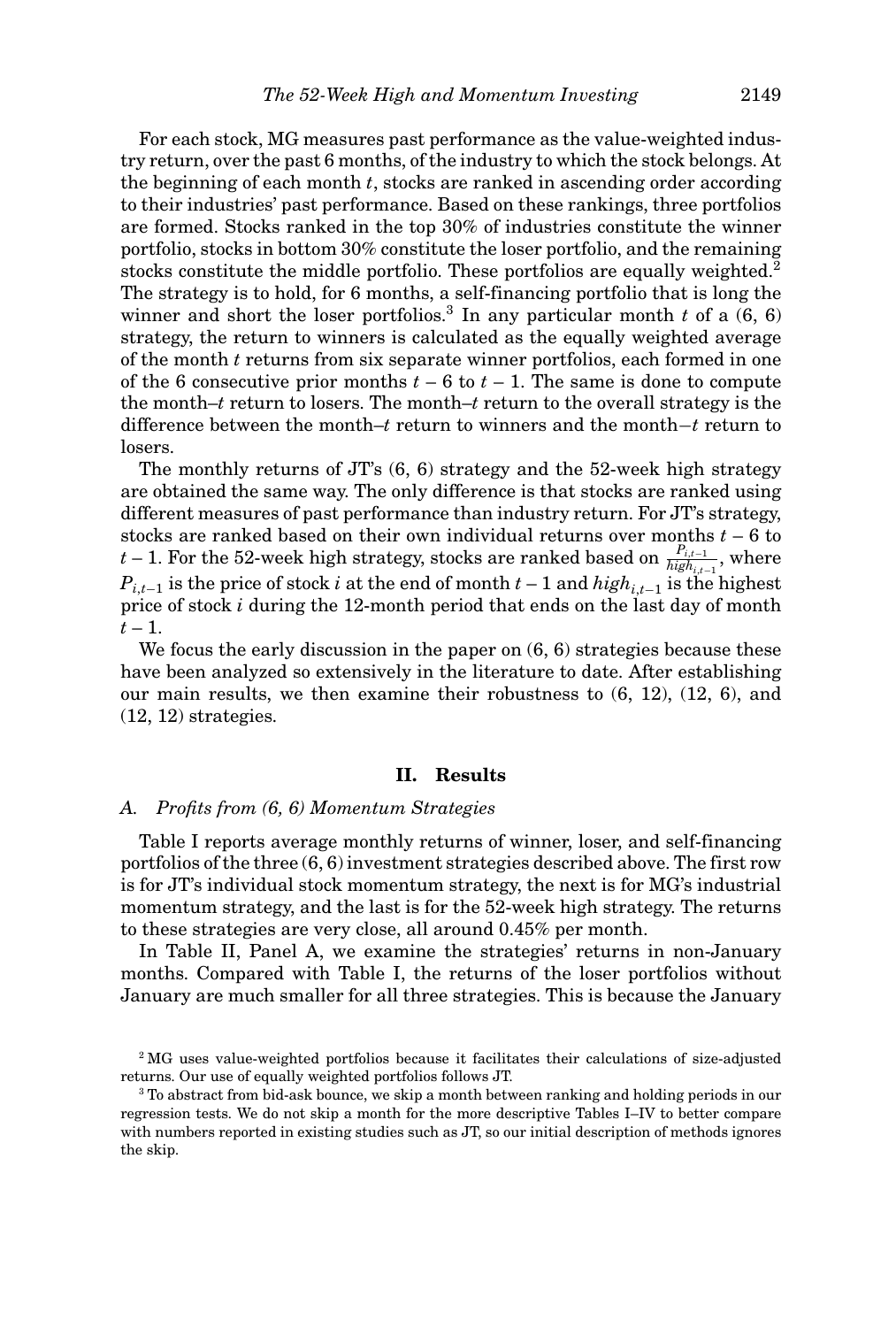# **Table II Profits to Momentum Strategies**

This table reports the average monthly portfolio returns from July 1963 through December 2001, excluding Januaries (Panel A) or Januaries only (Panel B), for three different momentum investing strategies. Jegadeesh–Titman (JT) and Moskowitz–Grinblatt (MG) portfolios are formed based on past 6-month returns; the 52-week high portfolios are based on the ratio of current price to the highest price achieved within the past 12 months. All portfolios are held for 6 months. The winner (loser) portfolio in JT's strategy is the equally weighted portfolio of 30% of stocks with the highest (lowest) past 6-month return. The winner (loser) portfolio in MG's strategy is the equally weighted portfolio of the top (bottom) 30% of stocks ranked by the value-weighted industry return to which the stock belongs. The winner (loser) portfolio for the 52-week high strategy is the equally weighted portfolio of the 30% of stocks with the highest (lowest) ratio of current price to the 52-week high. The sample includes all stocks on CRSP; *t*-statistics are in parentheses.

|                                | Winner                            | Loser     | Winner – Loser         |
|--------------------------------|-----------------------------------|-----------|------------------------|
|                                | Panel A: January Returns Excluded |           |                        |
| JT's individual stock momentum | 1.23%                             | 0.16%     | $1.07\%$<br>(6.97)     |
| MG's industrial momentum       | $0.99\%$                          | $0.50\%$  | $0.50\%$<br>(3.92)     |
| 52-week high                   | 1.30%                             | $0.07\%$  | 1.23%<br>(7.06)        |
|                                | Panel B: January Only             |           |                        |
| JT's individual stock momentum | 4.96%                             | $11.2\%$  | $-6.29\%$<br>$(-4.48)$ |
| MG's industrial momentum       | $7.00\%$                          | $7.09\%$  | $-0.09\%$<br>$(-0.12)$ |
| 52-week high                   | $3.84\%$                          | $12.11\%$ | $-8.27\%$<br>$(-5.49)$ |

rebound for loser stocks is missing when January is excluded.<sup>4</sup> The reductions are larger for the JT and 52-week high momentum strategies than for MG's strategy because the former strategies are based on past performance of the individual stocks.<sup>5</sup> This pattern is apparent in Panel B, which examines returns in January only. The JT and 52-week high strategies earn significantly negative returns, while the return to MG's strategy is near zero in January.

Table II also illustrates that winner industries are not entirely populated by winner stocks. When January is excluded, there are small reductions in returns

<sup>4</sup> Roll (1983), Griffiths and White (1993), and Ferris, D'Mello, and Hwang (2001) argue that the January/turn-of-the-year effect is a consequence of tax loss selling: Investors sell loser stocks to realize tax loss benefits at year end. The selling pressure temporarily depresses the prices of these stocks at year end, but the prices rebound after the new year when the selling pressure vanishes.

<sup>5</sup> This is consistent with the observation in the previous footnote. Tax loss selling is associated with capital losses of individual stocks, not the loss of the industry.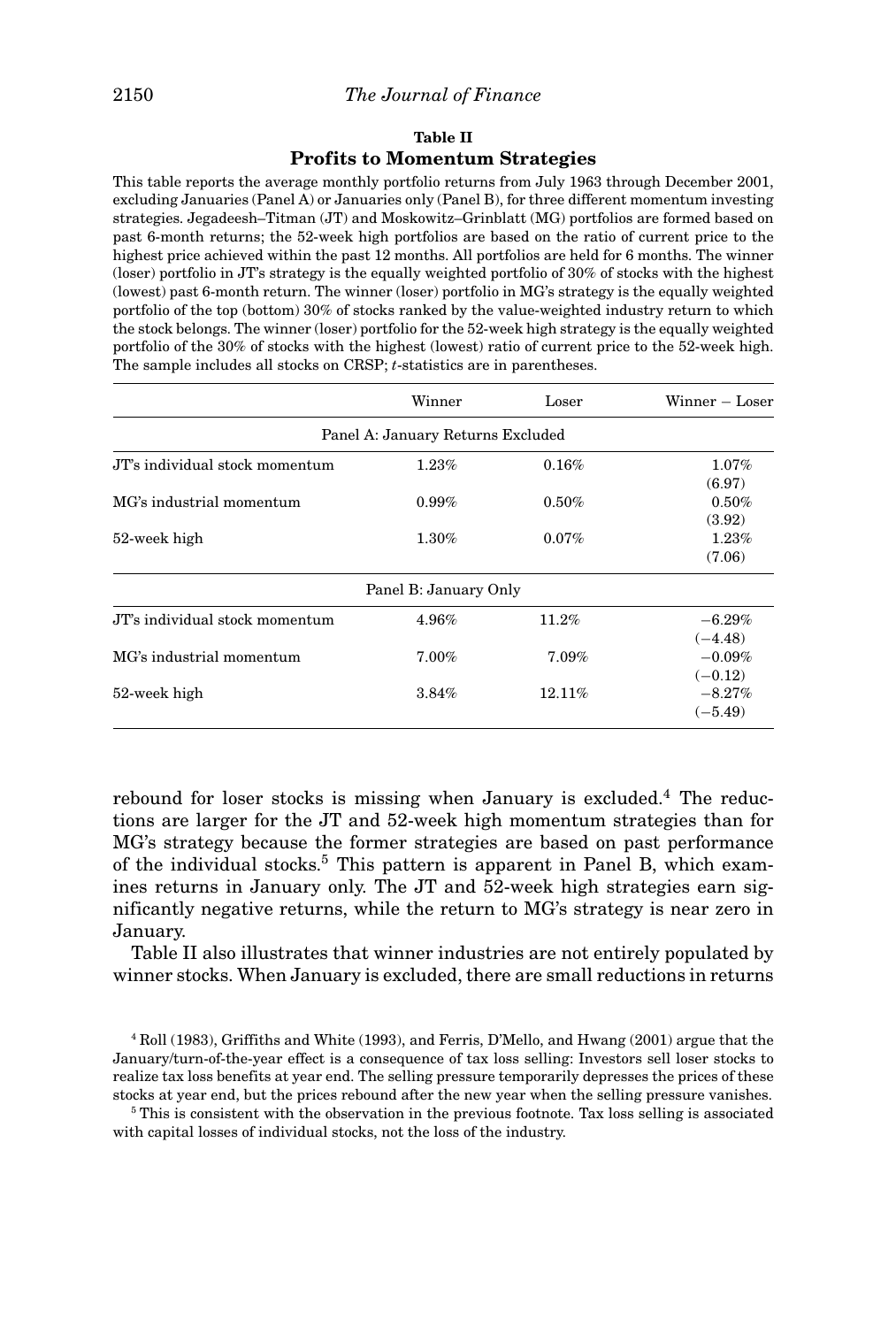for the winners in the JT and the 52-week high momentum strategies, but the reduction for the winners in the MG industrial portfolios is substantial (from 1.48 to 0.99%). This indicates that there are significant numbers of *individualstock* losers in MG's winner portfolio whose price increases are missing when January is excluded. This is evident in Panel B; January returns to MG's winners and losers are almost identical. The net result is that the momentum profits for MG change very little when January is excluded, but profits from the JT and 52-week high strategies more than double when the January effect is removed—from 0.48 to 1.07% and from 0.45 to 1.23%, respectively.

# *B. Dominance of the 52-Week High Momentum Strategy*

Tables I and II show that the two strategies based on past performance of individual stocks generate very similar returns. They are not identical, however. A large part of JT's profit is actually attributable to the future returns of stocks whose prices are near or far from their 52-week high. We demonstrate this in two separate tests.

We first conduct *pairwise* nested comparisons of profits from the 52-week high strategy versus the other two strategies. These tests identify whether the JT or MG strategies have explanatory power conditional on the rankings implied by the 52-week high strategy, and vice versa.

As in Tables I and II, we define the winner portfolio to include stocks performing in the top 30%, and the loser portfolio to include the bottom 30%. The remaining 40% is the middle portfolio. The performance ranking is based on  $P_{i,t-1}$  for the 52-week high strategy, individual stock returns over *t* – 6 to  $\overline{high_{i,t-1}}$  $t-1$  for JT's strategy, and the industry return over  $t-6$  to  $t-1$  for MG's strategy.

Panel A of Table III compares the 52-week high strategy against JT's momentum strategy. Stocks are collected into winner, loser, and middle groups using JT's rankings, then each of those groups is further subdivided using the 52-week high performance measure. Within the winner and loser JT groups, the 52-week high strategy still maintains its profitability. A self-financing strategy based on the 52-week high produces monthly returns of 0.46% (1.11%) and 0.56% (0.98%) per month (outside of January) among stocks that have already been classified by JT as winners and losers, respectively. The nesting is reversed in Panel B. Stocks are first grouped using the 52-week high performance measure, then by JT's. Within winners and losers classified using the 52-week high, the profitability of JT's strategy is small at 0.22% (0.29%) or less per month (outside of January) and not statistically significant. These results indicate that extremes of the distribution of the 52-week high performance measure are better than JT's at predicting future returns.

A similar conclusion is implied by the non-January results for the stocks that fall in the middle portfolios. These stocks are those that the first grouping criterion predicts will not have extreme future returns. Thus, if the first criterion is good at prediction, profits should not be available by further subdividing these stocks into subgroups using another criterion. Within the middle portfolio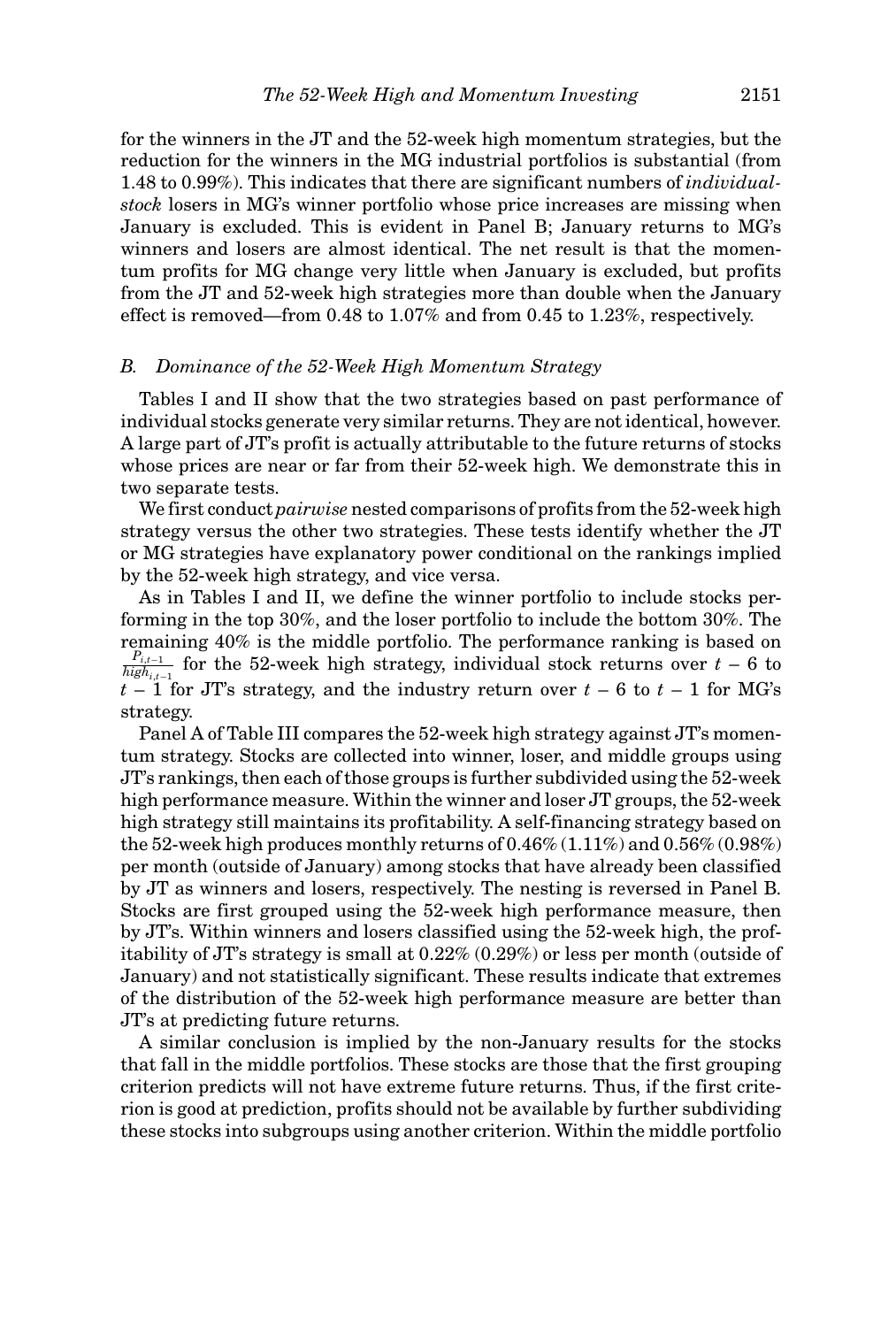# **Table III Pairwise Comparison of the 52-Week High and Jegadeesh and Titman's Momentum Strategies**

Stocks are sorted independently by past 6-month return and by the 52-week high measure. JT winners (losers) are the 30% of stocks with the highest (lowest) past 6-month return. JT middle are stocks that are neither JT winners nor JT losers. The 52-week high winners (losers) are the 30% of stocks that have the highest (lowest) 52-week high measure; the middle group consists of those that are neither winners nor losers. All portfolios are held for 6 months. Panel A reports the average monthly returns from July 1963 through December 2001 for equally weighted portfolios that are long 52-week winners and short 52-week losers *within* winner, middle, and loser categories identified by JT's strategy. Panel B reports returns for equally weighted portfolios formed using JT's strategy *within* groups identified as winner, middle, and loser by the 52-week high strategy. The *t*-statistics are in parentheses.

|                                                                                | Panel A                                                                        |                        |                                                 |
|--------------------------------------------------------------------------------|--------------------------------------------------------------------------------|------------------------|-------------------------------------------------|
| Portfolios Classified by<br>Jegadeesh and Titman's<br><b>Momentum Strategy</b> | Portfolio Classified<br>by 52-Week High                                        | Ave.<br>Monthly Return | Ave. Monthly Return<br><b>Excluding January</b> |
| Winner                                                                         | Winner                                                                         | 1.63%                  | 1.41%                                           |
|                                                                                | Loser                                                                          | 1.17%                  | 0.31%                                           |
| Middle                                                                         | Winner - Loser                                                                 | $0.46\%$ $(2.15)$      | $1.11\%$ (6.11)                                 |
|                                                                                | Winner                                                                         | 1.30%                  | 1.10%                                           |
|                                                                                | Loser                                                                          | 1.04%                  | 0.24%                                           |
| Loser                                                                          | Winner - Loser                                                                 | $0.26\%$ (1.33)        | $0.86\%$ (6.28)                                 |
|                                                                                | Winner                                                                         | 1.27%                  | 1.04%                                           |
|                                                                                | Loser                                                                          | 1.05%                  | 0.01%                                           |
|                                                                                | Winner – Loser                                                                 | $0.56\%$ (1.62)        | $0.98\%$ (3.13)                                 |
|                                                                                | Panel B                                                                        |                        |                                                 |
| Portfolio Classified<br>by 52-Week High                                        | Portfolios Classified by<br>Jegadeesh and Titman's<br><b>Momentum Strategy</b> | Ave.<br>Monthly Return | Ave. Monthly Return<br><b>Excluding January</b> |
| Winner                                                                         | Winner                                                                         | 1.63%                  | 1.41%                                           |
|                                                                                | Loser                                                                          | 1.27%                  | 1.04%                                           |
|                                                                                | $Winner - Loser$                                                               | $0.22\%$ $(0.68)$      | $0.24\%$ $(0.74)$                               |
| Middle                                                                         | Winner                                                                         | 1.48%                  | 1.03%                                           |
|                                                                                | Loser                                                                          | 1.21%                  | 0.73%                                           |
|                                                                                | Winner - Loser                                                                 | $0.27\%$ $(2.12)$      | $0.30\%$ $(2.35)$                               |
| Loser                                                                          | Winner                                                                         | $1.17\%$               | 0.31%                                           |
|                                                                                | Loser                                                                          | 1.05%                  | 0.01%                                           |
|                                                                                | Winner – Loser                                                                 | $0.12\%$ $(0.76)$      | $0.29\%$ (1.96)                                 |

classified by JT's approach, a 52-week high strategy earns 0.26% (0.86%) per month (excluding January). Within the middle portfolio classified by the 52 week high approach, JT's strategy earns 0.27% (0.30%) per month (excluding January). The magnitudes are small and similar when January is included. However, the former return is almost triple the latter outside of January, though both are statistically significant.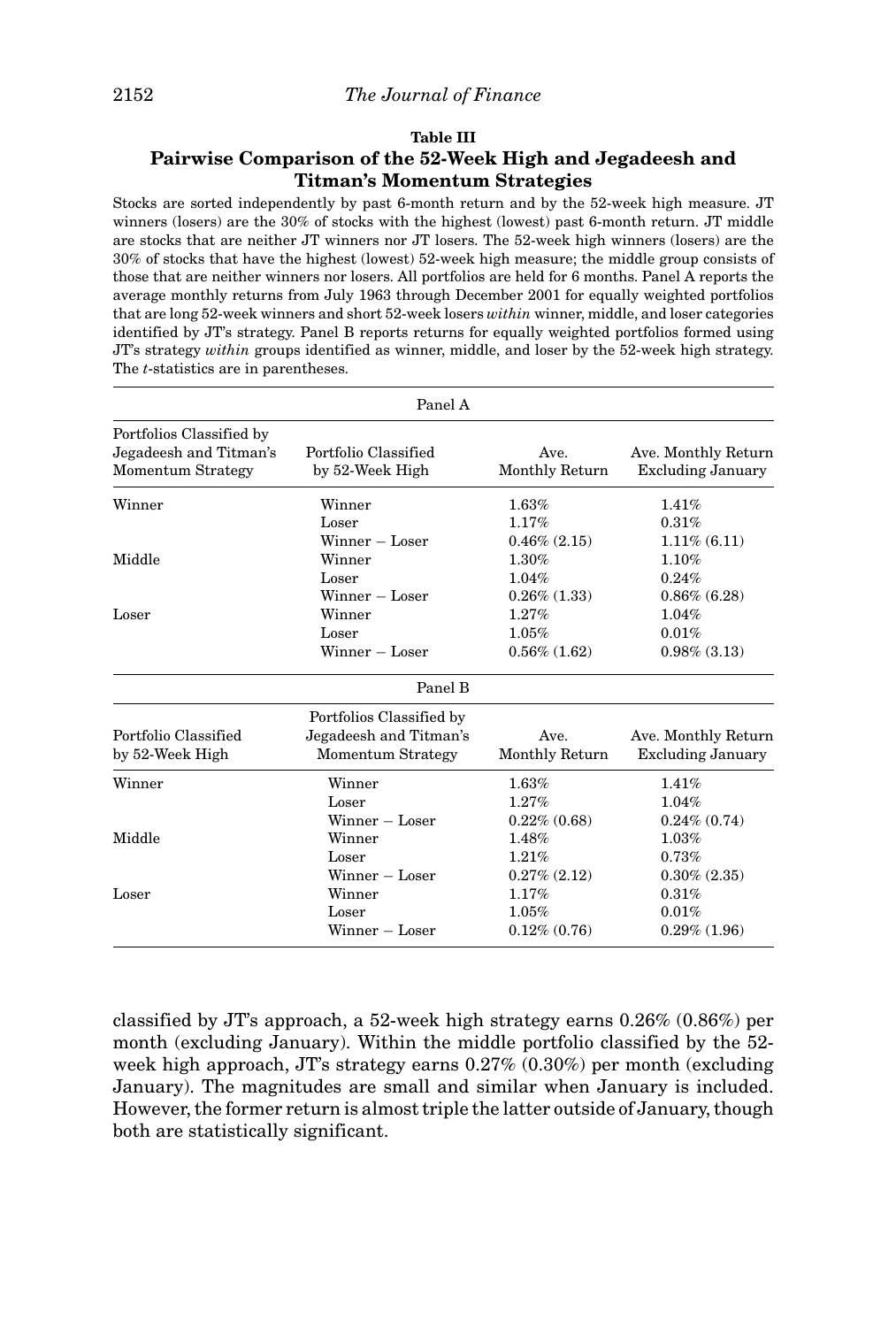# **Table IV Pairwise Comparison of the 52-Week High and Moskowitz and Grinblatt's Momentum Strategies**

Stocks are sorted independently by past 6-month industry return and by the 52-week high measure. MG winners (losers) are the 30% of stocks with the highest (lowest) past 6-month industry return. MG middle are stocks that are neither MG winners nor MG losers. The 52-week high winners (losers) are the 30% of stocks that have the highest (lowest) 52-week measure; the middle group consists of those that are neither winners nor losers. All portfolios are held for 6 months. Panel A reports the average monthly returns from July 1963 through December 2001 for equally weighted portfolios that are long 52-week winners and short 52-week losers *within* winner, middle, and loser categories identified by MG's strategy. Panel B reports returns for equally weighted portfolios formed using MG's strategy *within* groups identified as winner, middle, and loser by the 52-week high strategy. The *t*-statistics are in parentheses.

|                                                                                                 | Panel A                                           |                           |                                             |
|-------------------------------------------------------------------------------------------------|---------------------------------------------------|---------------------------|---------------------------------------------|
| Portfolios Classified by<br>Moskowitz and Grinblatt's<br><b>Industrial Momentum</b><br>Strategy | Portfolio Classified<br>by 52-Week High           | Ave.<br>Monthly<br>Return | Ave. Monthly Return<br>Excluding<br>January |
| Winner                                                                                          | Winner<br>Loser                                   | 1.67%<br>1.42%            | 1.46%<br>0.41%                              |
|                                                                                                 | $Winner - Loser$                                  | $0.25\%$ (1.14)           | $1.04\%$ (6.43)                             |
| Middle                                                                                          | Winner                                            | 1.40%                     | 1.18%                                       |
|                                                                                                 | Loser                                             | 1.09%                     | 0.13%                                       |
|                                                                                                 | $Winner - Loser$                                  | $0.32\%$ (1.44)           | $1.05\%$ (6.18)                             |
| Loser                                                                                           | Winner                                            | 1.40%                     | 1.19%                                       |
|                                                                                                 | Loser                                             | $0.77\%$                  | $-0.19%$                                    |
|                                                                                                 | Winner - Loser                                    | $0.62\%$ (2.60)           | $1.38\%$ $(7.83)$                           |
|                                                                                                 | Panel B                                           |                           |                                             |
|                                                                                                 | Portfolio Classified<br>Moskowitz and Grinblatt's |                           |                                             |
| Portfolios Classified by                                                                        | <b>Industrial Momentum</b>                        | Ave.                      | Ave. Monthly Return                         |
| 52-Week High                                                                                    | Strategy                                          | Monthly Return            | <b>Excluding January</b>                    |
| Winner                                                                                          | Winner                                            | 1.67%                     | 1.46%                                       |
|                                                                                                 | Loser                                             | 1.40%                     | 1.19%                                       |
|                                                                                                 | Winner - Loser                                    | $0.27\%$ (2.60)           | $0.26\%$ $(2.37)$                           |
| Middle                                                                                          | Winner                                            | 1.50%                     | 1.08%                                       |
|                                                                                                 | Loser                                             | 1.17%                     | 0.80%                                       |
|                                                                                                 | Winner – Loser                                    | $0.32\%$ $(3.34)$         | $0.28\%$ $(2.71)$                           |
| Loser                                                                                           | Winner                                            | 1.42%                     | 0.41%                                       |
|                                                                                                 | Loser                                             | $0.77\%$                  | $-0.19%$                                    |
|                                                                                                 | Winner – Loser                                    | $0.64\%$ (4.73)           | $0.60\%$ (4.48)                             |

We use the same approach to compare the 52-week high and MG's industrial momentum strategies. The results are reported in Table IV. Both of these strategies retain similar profitability within groups sorted on the other strategy when January is included. However, outside of January, when the 52-week high strategy is applied within groups of MG's strategy, profits are two to four times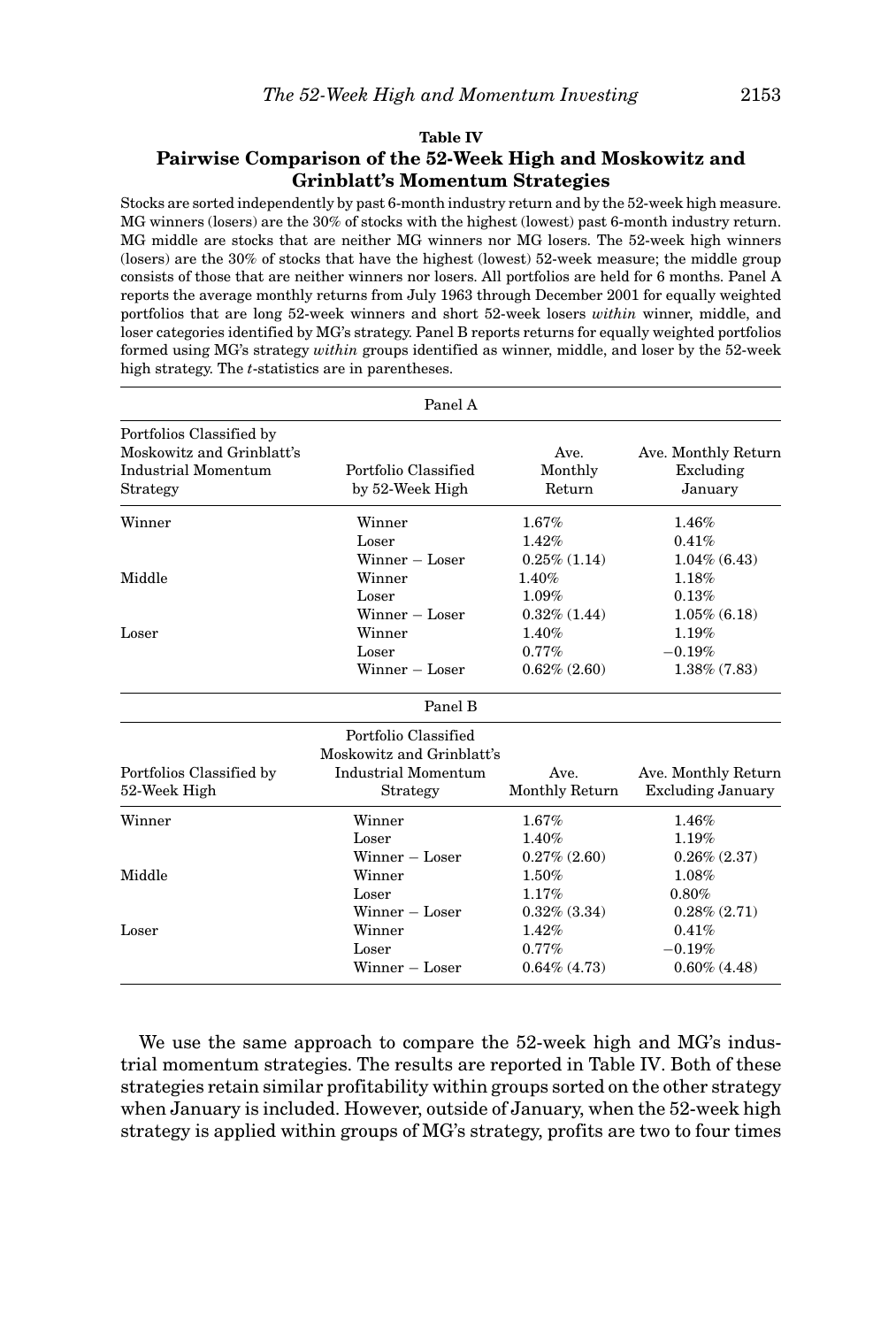larger than when the reverse is done. These findings are consistent with the notion that the 52-week high performance measure is better than MG's at predicting future returns outside of January. However, the statistical significance of MG's profits within groups formed using the 52-week high performance measure indicates that the two strategies are independent enough and combining them would improve profits from momentum investing.

Our second approach to comparing the strategies is more careful and powerful than the pairwise comparisons.<sup>6</sup> These tests are based on Fama–MacBeth (1973) style cross-sectional regressions, which control for the effects of firm size and bid-ask bounce, and enable us to compare all three strategies simultaneously. The dependent variable in these regressions is the month–*t* return to stock *i*, *Ri*,*t*. The independent variables are dummies that indicate whether stock *i* is held (either long or short) in month *t* as part of one of the three strategies. We control for market capitalization (*sizei*,*t*−1). We also follow MG by skipping a month between ranking and holding periods, and by including the month  $t-1$  return  $R_{i,t-1}$  as an independent variable to mitigate the impact of bid-ask bounce on the coefficient estimates. (The results are not sensitive to whether we skip a month and whether  $R_{i,t-1}$  is included or not.) Coefficients on the dummies enable us to examine the return to a single strategy in isolation from the other two strategies, while also controlling for size and bid-ask bounce.

As explained earlier, the profit from a winner or loser portfolio in month *t* for a (6, 6) strategy can be calculated as the sum of returns to six portfolios, each formed in one of the six past successive months  $t - j$  (for  $j = 2$  to  $j = 7$  to skip a month between formation and holding periods). The contributions of the various portfolios formed in month  $t - j$  to the month  $t$  return can be obtained by estimating the following regression:

$$
R_{it} = b_{0jt} + b_{1jt} R_{i,t-1} + b_{2jt} size_{i,t-1} + b_{3jt} J H_{i,t-j} + b_{4jt} J L_{i,t-j} + b_{5jt} M H_{i,t-j} + b_{6jt} M L_{i,t-j} + b_{7jt} F H H_{i,t-j} + b_{8jt} F H L_{i,t-j} + e_{it},
$$
\n(1)

where *JHi*,*t*−<sup>j</sup> equals one if stock *i*'s past performance over the 6-month period  $(t-j-6, t-j)$  is in the top 30% when measured by JT's performance criterion, and is zero otherwise; *JLi*,*t*−<sup>j</sup> equals one if stock *i*'s past performance over the period  $(t-j-6, t-j)$  is in the bottom 30% when measured by JT's performance criterion, and is zero otherwise. The variables *MH* and *ML* (*FHH* and *FHL*) are defined similarly for MG's (the 52-week high) strategy.

According to Fama (1976), the coefficient estimate  $b_{0it}$  can be interpreted as the return to a neutral portfolio that has zeroed (hedged) out the effects of size,

<sup>6</sup> A weakness with the results in Tables III and IV is that the cells are not evenly balanced. For instance, relative to the others, the portfolio of 52-week high winners and JT losers has a small number of stocks in it, and in some months it has none. Both winner and loser portfolios must be nonempty for a month to be included in the winner minus loser cell. This is why, for example, the average in the last row of Panel A is not the difference between the two rows above it. Even if we exclude this portfolio (the last row of Panel A and the first row of Panel B) from our comparison in Table III, we still have reasonable evidence to suggest that the 52-week high strategy dominates. Nevertheless, regression tests do not suffer from potential problems associated with having unbalanced cells.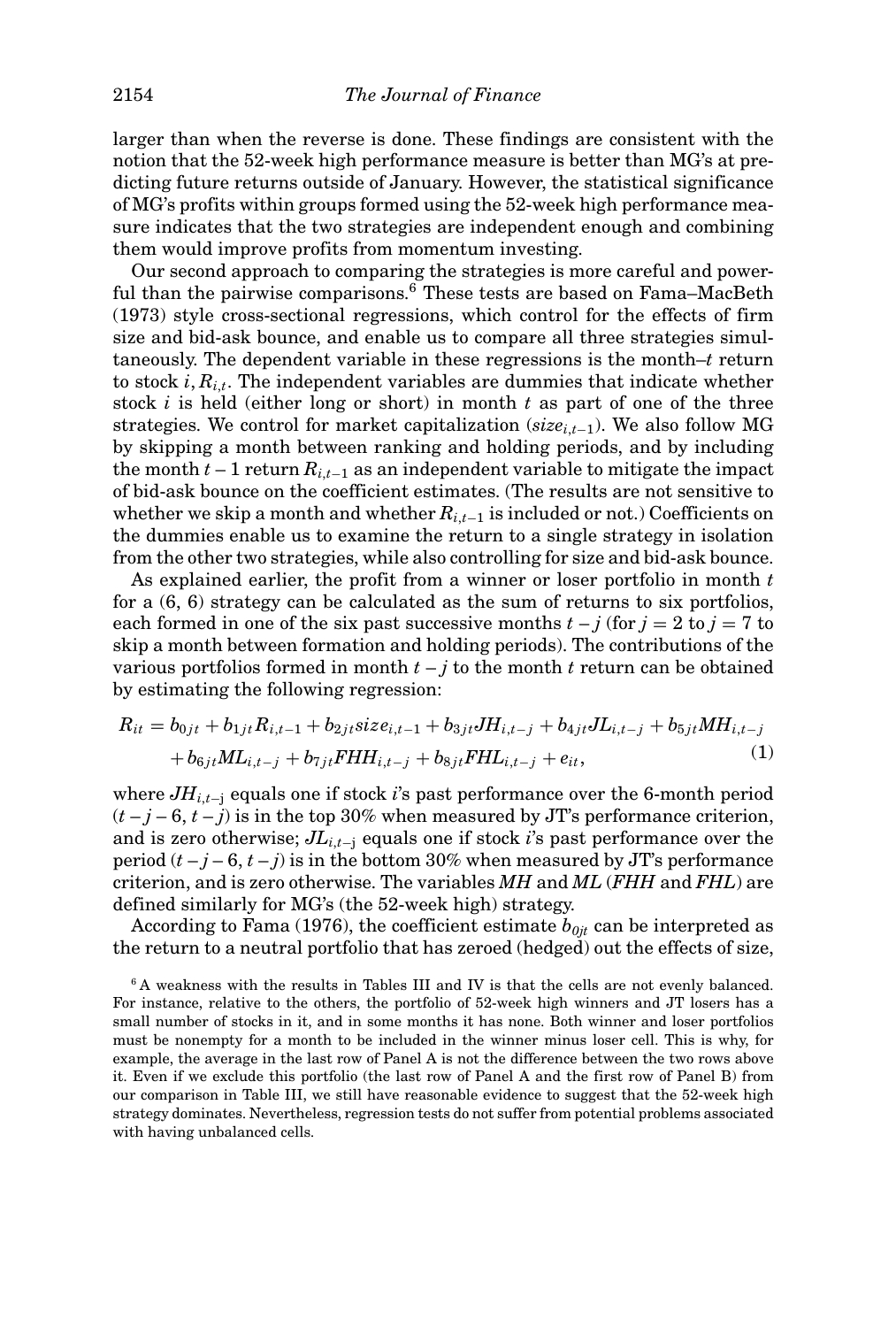bid-ask bounce, and momentum identified by all three strategies; and  $b_{3it}$  as the month *t* return to a zero investment portfolio that is long JT winner stocks but that has also hedged out all other effects. In other words, *b3jt* can be viewed as the return in excess of  $b_{0jt}$  that can be earned by taking a long position in a pure JT winner portfolio.<sup>7</sup> Estimates of the remaining coefficients have similar interpretations.

The returns to (6, 6) strategies involve portfolios formed over 6 of the prior 7 months. For a given strategy, the total return in month *t* (as a monthly return) of the set of pure winner or pure loser portfolios can be expressed as sums  $\frac{1}{6} \sum_{j=2}^{7} b_{3jt}, \ldots, \frac{1}{6} \sum_{j=2}^{7} b_{8jt}$ , where the individual coefficients are computed from separate cross-sectional regressions for each  $j = 2, ..., 7$ . The timeseries averages of the month-by-month estimates of these sums, and associated *t*-statistics, are reported in Table V for raw and risk-adjusted returns.8 The average profit that is related exclusively to each of the different momentum investing strategies can be readily obtained from the figures reported in the table. For instance, the difference between the JT winner and JT loser dummies represents the return from a zero investment portfolio that is long pure JT winners and short pure JT losers.

The top panel of Table V reports the regression results. Profits from the three momentum strategies and significance tests appear in the bottom panel. These results for (6, 6) strategies mirror those of the pairwise comparisons. When data from all months are included, the coefficients on the 52-week high momentum dummies dominate those of JT's and MG's strategies. In raw returns, a self-financing 52-week high momentum strategy yields 0.65% (first row of bottom panel) per month, which is much greater than 0.38% for JT and 0.25% for MG. Outside of January, the 52-week high strategy is even more dominant. The return from the 52-week high strategy is 1.06% per month versus JT's 0.46% and MG's 0.22%.

Dominance of the 52-week high strategy is stronger in risk-adjusted returns than in raw returns. When January is included, the 52-week high strategy earns 0.86%, while JT earns 0.38% and MG earns 0.25% per month. Outside of January, the 52-week high earns 1.13% per month, while JT earns 0.46% and MG earns 0.24%.

Table V also displays results for (6, 12) strategies. These serve as a point of reference for the analysis of reversals in the next subsection. Similar to the (6, 6) strategies, rankings into top and bottom 30% are based on performance over the past 6 months (with a 1-month skip). The difference is that the positions are held for 12 months. Analogous to the discussion above, the month *t* return to a (6, 12) strategy is the equal-weighted average of the returns from

<sup>7</sup> The weights associated with the pure JT winner portfolio are the entries in the fourth row of the 9 *x n* matrix  $(X'X)^{-1}X'$  where *X* is the matrix of regressors in equation (1) and *n* is the number of stocks in the cross-section.

<sup>8</sup> Our risk adjustment is equivalent to hedging out the strategy's Fama–French (1996) factor exposure. For example, the risk-adjusted return of a pure (6, 6) JT winner portfolio is the intercept from a time series regression of  $\frac{1}{6} \sum_{j=2}^{7} b_{3jt}$  on the contemporaneous Fama–French factors.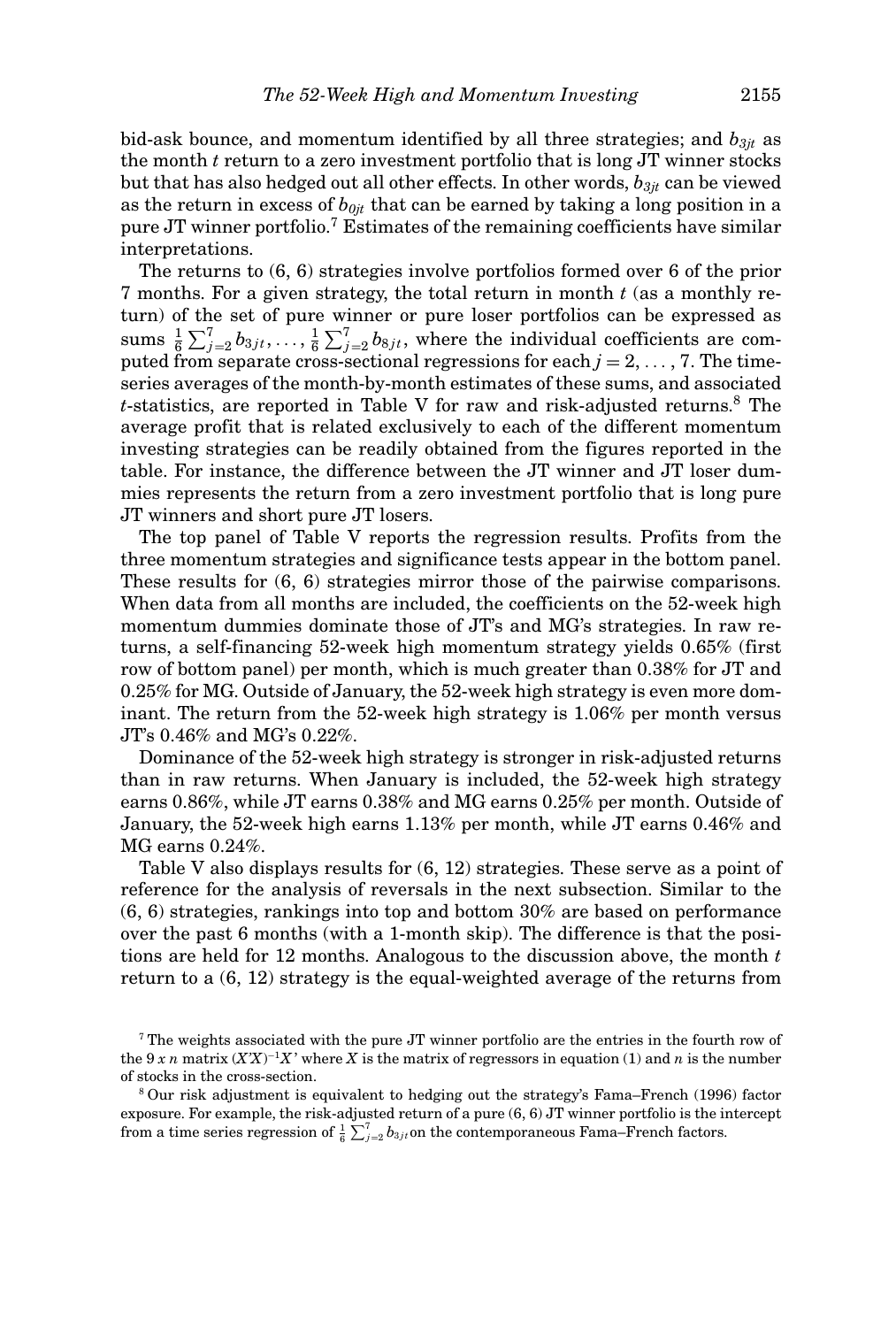| Each month between July 1963 and December 2001, 6 ( $j=2,\ldots,7$ ) or 12 ( $j=2,\ldots,13$ ) cross-sectional regressions of the following form are estimated<br>for (6, 6) and (6, 12) strategies, respectively:                                                                                                                                                                                                                                                                                                                                                                                                                                                                                                                                                                                                                                                                                                                                                                                                                                                                                                                      |                                                                                                                                                                                                                                                                                                                                                                                   |                               |            |                                         |            |                               |                |                       |
|-----------------------------------------------------------------------------------------------------------------------------------------------------------------------------------------------------------------------------------------------------------------------------------------------------------------------------------------------------------------------------------------------------------------------------------------------------------------------------------------------------------------------------------------------------------------------------------------------------------------------------------------------------------------------------------------------------------------------------------------------------------------------------------------------------------------------------------------------------------------------------------------------------------------------------------------------------------------------------------------------------------------------------------------------------------------------------------------------------------------------------------------|-----------------------------------------------------------------------------------------------------------------------------------------------------------------------------------------------------------------------------------------------------------------------------------------------------------------------------------------------------------------------------------|-------------------------------|------------|-----------------------------------------|------------|-------------------------------|----------------|-----------------------|
| $R_{it} = b_{0jt} + b_{1jt} R_{i,t-1} + b_{2jt} size_{i,t-1} + b_{3jt} J H_{i,t-j} + b_{4jt} J L_{i,t-j} + b_{5jt} M H_{i,t-j} + b_{6jt} M L_{i,t-j} + b_{7jt} F H H_{i,t-j} + b_{8jt} F H L_{i,t-j} + e_{it},$                                                                                                                                                                                                                                                                                                                                                                                                                                                                                                                                                                                                                                                                                                                                                                                                                                                                                                                         |                                                                                                                                                                                                                                                                                                                                                                                   |                               |            |                                         |            |                               |                |                       |
| for $(6, 6)$ strategies, and $j = 2, \ldots, 13$ for $(6, 12)$ strategies. The numbers reported for the raw return in the tables are the time-series averages of<br>measure in month $t-j$ is the ratio of price level in month $t-j$ to the maximum price achieved in months $t-j-12$ to $t-j$ . The measures JH, JL, MH,<br>where $R_{i,t}$ and size <sub>1.</sub> are the return and the market capitalization of stock i in month t; $FHH_{i,t-i}$ ( $FHL_{i,t-i}$ ) is the 52-week high winner (loser) dummy<br>that takes the value of 1 if the 52-week high measure for stock i is ranked in the top (bottom) 30% in month $t-j$ , and zero otherwise. The 52-week high<br>MC's criterion, for the period between months $t$ – $j$ – 6 and $t$ – $j$ . The coefficient estimates of a given independent variable are averaged over $j=2,\ldots,7$<br>out the factor exposure. The numbers reported for risk adjusted returns are intercepts from these time-series regressions and their <i>t-</i> statistics are in<br>and ML are defined similar<br>these averages. They are in<br>we further run times series<br>parentheses. | ly except that the JH (JL) indicates a winner (loser) by JT's ranking criterion, and MH (ML) indicates a winner (loser) by<br>regressions of these averages (one for each average) on the contemporaneous Fama-French factor realizations to hedge<br>percent per month. The t-statistics (in parentheses) are calculated from the times series. To obtain risk-adjusted returns, |                               |            |                                         |            |                               |                |                       |
|                                                                                                                                                                                                                                                                                                                                                                                                                                                                                                                                                                                                                                                                                                                                                                                                                                                                                                                                                                                                                                                                                                                                         |                                                                                                                                                                                                                                                                                                                                                                                   | Monthly Return<br>Raw Returns |            | Risk-Adjusted Returns<br>Monthly Return |            | Monthly Return<br>Raw Returns | Monthly Return | Risk-Adjusted Returns |
|                                                                                                                                                                                                                                                                                                                                                                                                                                                                                                                                                                                                                                                                                                                                                                                                                                                                                                                                                                                                                                                                                                                                         |                                                                                                                                                                                                                                                                                                                                                                                   | from (6, 6) Strategy          |            | from (6, 6) Strategy                    |            | from (6, 12) Strategy         |                | from (6, 12) Strategy |
|                                                                                                                                                                                                                                                                                                                                                                                                                                                                                                                                                                                                                                                                                                                                                                                                                                                                                                                                                                                                                                                                                                                                         | Jan. Incl.                                                                                                                                                                                                                                                                                                                                                                        | Jan. Excl.                    | Jan. Incl. | Jan. Excl                               | Jan. Incl. | Jan. Excl                     | Jan. Incl      | Jan. Excl.            |
| Intercept                                                                                                                                                                                                                                                                                                                                                                                                                                                                                                                                                                                                                                                                                                                                                                                                                                                                                                                                                                                                                                                                                                                               | 3.62                                                                                                                                                                                                                                                                                                                                                                              | 1.87                          | 2.58       | 1.55                                    | 3.42       | 1.66                          | 2.38           | 1.34                  |
|                                                                                                                                                                                                                                                                                                                                                                                                                                                                                                                                                                                                                                                                                                                                                                                                                                                                                                                                                                                                                                                                                                                                         | (6.09)                                                                                                                                                                                                                                                                                                                                                                            | (3.57)                        | (6.99)     | (4.02)                                  | (5.73)     | (3.17)                        | (5.56)         | (3.51)                |
| $\boldsymbol{R}_{i,t-1}$                                                                                                                                                                                                                                                                                                                                                                                                                                                                                                                                                                                                                                                                                                                                                                                                                                                                                                                                                                                                                                                                                                                | $-6.50$                                                                                                                                                                                                                                                                                                                                                                           | $-5.53$                       | $-5.94$    | $-5.36$                                 | $-6.56$    | $-5.58$                       | $-5.99$        | $-5.41$               |
|                                                                                                                                                                                                                                                                                                                                                                                                                                                                                                                                                                                                                                                                                                                                                                                                                                                                                                                                                                                                                                                                                                                                         | $(-14.90)$                                                                                                                                                                                                                                                                                                                                                                        | $(-14.89)$                    | $(-14.17)$ | $(-14.78)$                              | $(-14.88)$ | $(-14.96)$                    | $(-14.14)$     | $(-14.82)$            |
| Size                                                                                                                                                                                                                                                                                                                                                                                                                                                                                                                                                                                                                                                                                                                                                                                                                                                                                                                                                                                                                                                                                                                                    | $-0.20$                                                                                                                                                                                                                                                                                                                                                                           | $-0.08$                       | $-0.17$    | $-0.09$                                 | $-0.19$    | $-0.06$                       | $-0.16$        | $-0.07$               |
|                                                                                                                                                                                                                                                                                                                                                                                                                                                                                                                                                                                                                                                                                                                                                                                                                                                                                                                                                                                                                                                                                                                                         | $(-4.70)$                                                                                                                                                                                                                                                                                                                                                                         | $(-2.13)$                     | $(-5.11)$  | $(-3.09)$                               | $(-4.27)$  | $(-1.61)$                     | $(-4.58)$      | $(-2.44)$             |
| JT winner dummy                                                                                                                                                                                                                                                                                                                                                                                                                                                                                                                                                                                                                                                                                                                                                                                                                                                                                                                                                                                                                                                                                                                         | 0.17                                                                                                                                                                                                                                                                                                                                                                              | 0.15                          | 0.16       | 0.16                                    | 0.05       | 0.02                          | 0.05           | 0.04                  |
|                                                                                                                                                                                                                                                                                                                                                                                                                                                                                                                                                                                                                                                                                                                                                                                                                                                                                                                                                                                                                                                                                                                                         | (2.07)                                                                                                                                                                                                                                                                                                                                                                            | (1.69)                        | (2.80)     | (2.69)                                  | (0.60)     | (0.22)                        | (1.10)         | (0.79)                |

**Table V**

Comparison of JT, MG, and 52-Week High Strategies **Comparison of JT, MG, and 52-Week High Strategies**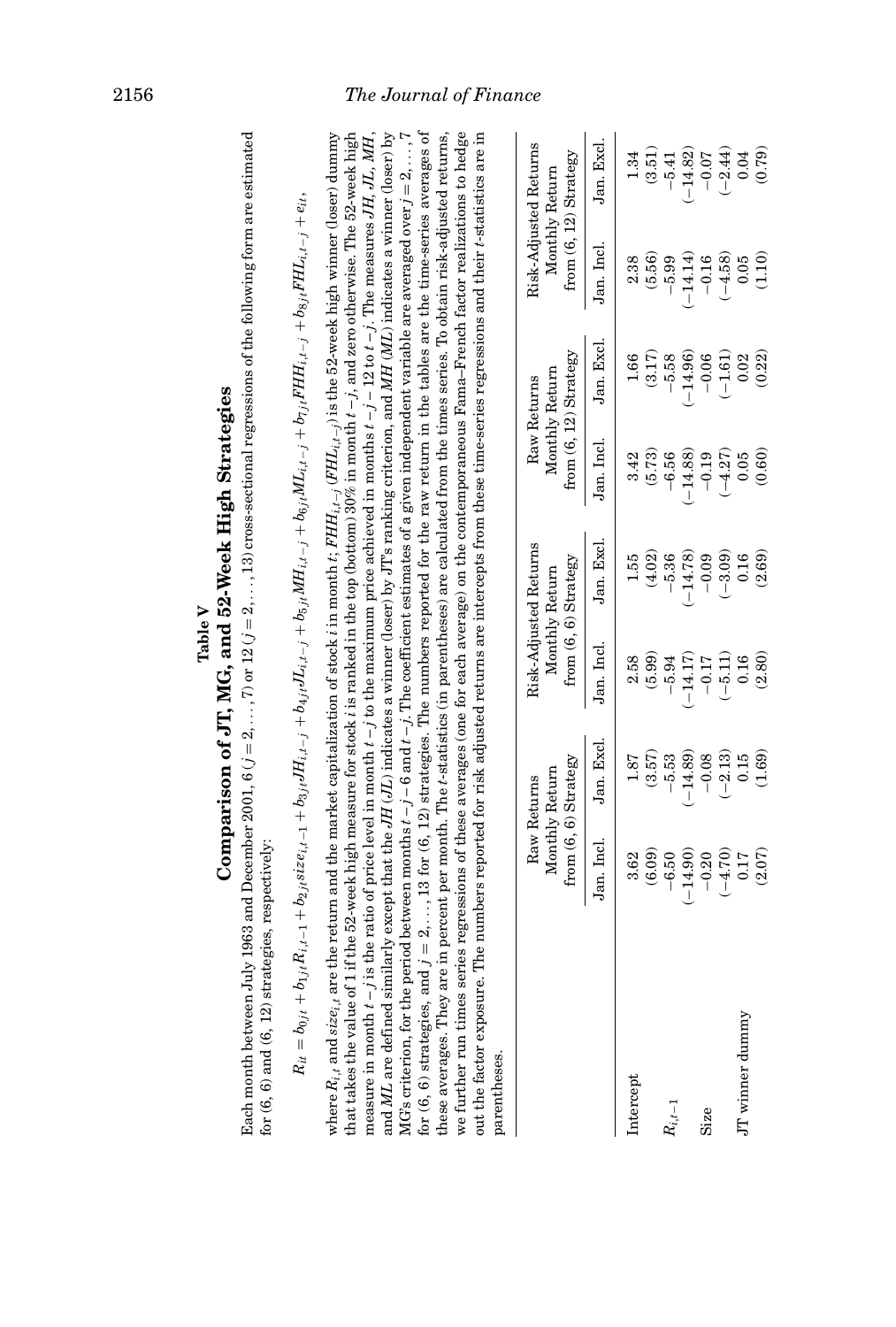| JT loser dummy                                          |                                                                                                                                           |                                                                                                                                                                                                                                                                                                                                                   |                                                                                                                                                                                                                                                                                                                                     |                                                                                                                                                                                                                                                                                                                                                |                                                                                                                                                                                                                                                                                                                                                                                                                                    |                                                                                                                                                                                                                                                                                                                                              |                                                                                                                                                                                                                                                                                                                                        |                                                                                                                                                                                                                                                                                                                  |
|---------------------------------------------------------|-------------------------------------------------------------------------------------------------------------------------------------------|---------------------------------------------------------------------------------------------------------------------------------------------------------------------------------------------------------------------------------------------------------------------------------------------------------------------------------------------------|-------------------------------------------------------------------------------------------------------------------------------------------------------------------------------------------------------------------------------------------------------------------------------------------------------------------------------------|------------------------------------------------------------------------------------------------------------------------------------------------------------------------------------------------------------------------------------------------------------------------------------------------------------------------------------------------|------------------------------------------------------------------------------------------------------------------------------------------------------------------------------------------------------------------------------------------------------------------------------------------------------------------------------------------------------------------------------------------------------------------------------------|----------------------------------------------------------------------------------------------------------------------------------------------------------------------------------------------------------------------------------------------------------------------------------------------------------------------------------------------|----------------------------------------------------------------------------------------------------------------------------------------------------------------------------------------------------------------------------------------------------------------------------------------------------------------------------------------|------------------------------------------------------------------------------------------------------------------------------------------------------------------------------------------------------------------------------------------------------------------------------------------------------------------|
|                                                         |                                                                                                                                           |                                                                                                                                                                                                                                                                                                                                                   |                                                                                                                                                                                                                                                                                                                                     |                                                                                                                                                                                                                                                                                                                                                |                                                                                                                                                                                                                                                                                                                                                                                                                                    |                                                                                                                                                                                                                                                                                                                                              |                                                                                                                                                                                                                                                                                                                                        |                                                                                                                                                                                                                                                                                                                  |
| MG winner dunnny                                        |                                                                                                                                           |                                                                                                                                                                                                                                                                                                                                                   |                                                                                                                                                                                                                                                                                                                                     |                                                                                                                                                                                                                                                                                                                                                |                                                                                                                                                                                                                                                                                                                                                                                                                                    |                                                                                                                                                                                                                                                                                                                                              |                                                                                                                                                                                                                                                                                                                                        |                                                                                                                                                                                                                                                                                                                  |
|                                                         |                                                                                                                                           |                                                                                                                                                                                                                                                                                                                                                   |                                                                                                                                                                                                                                                                                                                                     |                                                                                                                                                                                                                                                                                                                                                |                                                                                                                                                                                                                                                                                                                                                                                                                                    |                                                                                                                                                                                                                                                                                                                                              |                                                                                                                                                                                                                                                                                                                                        |                                                                                                                                                                                                                                                                                                                  |
| MG loser dummy                                          |                                                                                                                                           |                                                                                                                                                                                                                                                                                                                                                   |                                                                                                                                                                                                                                                                                                                                     |                                                                                                                                                                                                                                                                                                                                                |                                                                                                                                                                                                                                                                                                                                                                                                                                    |                                                                                                                                                                                                                                                                                                                                              |                                                                                                                                                                                                                                                                                                                                        |                                                                                                                                                                                                                                                                                                                  |
|                                                         |                                                                                                                                           |                                                                                                                                                                                                                                                                                                                                                   |                                                                                                                                                                                                                                                                                                                                     |                                                                                                                                                                                                                                                                                                                                                |                                                                                                                                                                                                                                                                                                                                                                                                                                    |                                                                                                                                                                                                                                                                                                                                              |                                                                                                                                                                                                                                                                                                                                        |                                                                                                                                                                                                                                                                                                                  |
| 52-week high winner dummy                               |                                                                                                                                           |                                                                                                                                                                                                                                                                                                                                                   |                                                                                                                                                                                                                                                                                                                                     |                                                                                                                                                                                                                                                                                                                                                |                                                                                                                                                                                                                                                                                                                                                                                                                                    |                                                                                                                                                                                                                                                                                                                                              |                                                                                                                                                                                                                                                                                                                                        |                                                                                                                                                                                                                                                                                                                  |
|                                                         | $\begin{array}{c c} -0.21 \\ -3.60 \\ 0.18 \\ 0.03 \\ 0.01 \\ 0.01 \\ 0.01 \\ 0.01 \\ -1.41 \\ 0.06 \\ 0.04 \\ 0.07 \\ -4.07 \end{array}$ | $\begin{array}{c c} -0.33 \\ -0.29 \\ -0.54 \\ -0.54 \\ -0.54 \\ -0.54 \\ -0.54 \\ -0.54 \\ -0.54 \\ -0.55 \\ -0.54 \\ -0.55 \\ -0.56 \\ -0.57 \\ -0.56 \\ -0.57 \\ -0.58 \\ -0.58 \\ -0.58 \\ -0.58 \\ -0.58 \\ -0.58 \\ -0.58 \\ -0.58 \\ -0.58 \\ -0.58 \\ -0.58 \\ -0.58 \\ -0.58 \\ -0.58 \\ -0.58 \\ -0.58 \\ -0.58 \\ -0.58 \\ -0.58 \\ -$ | $\begin{array}{r} 22 \\ -0.385 \\ -0.19 \\ 0.19 \\ -0.036 \\ -0.036 \\ -0.036 \\ -0.036 \\ -0.036 \\ -0.036 \\ -0.036 \\ -0.036 \\ -0.036 \\ -0.036 \\ -0.036 \\ -0.036 \\ -0.036 \\ -0.036 \\ -0.036 \\ -0.036 \\ -0.036 \\ -0.036 \\ -0.036 \\ -0.036 \\ -0.036 \\ -0.036 \\ -0.036 \\ -0.036 \\ -0.036 \\ -0.036 \\ -0.036 \\ -$ | $\begin{array}{c} 3.9 \\ -6.28 \\ -6.19 \\ 0.19 \\ -6.01 \\ 0.01 \\ -6.01 \\ -6.01 \\ -6.01 \\ -6.01 \\ -6.01 \\ -6.01 \\ -6.01 \\ -6.01 \\ -6.01 \\ -6.01 \\ -6.01 \\ -6.01 \\ -6.01 \\ -6.01 \\ -6.01 \\ -6.01 \\ -6.01 \\ -6.01 \\ -6.01 \\ -6.01 \\ -6.01 \\ -6.01 \\ -6.01 \\ -6.01 \\ -6.01 \\ -6.01 \\ -6.01 \\ -6.01 \\ -6.01 \\ -6.0$ | $\begin{array}{l} \mathbf{9} \\ \mathbf{19} \\ \mathbf{49} \\ \mathbf{50} \\ \mathbf{61} \\ \mathbf{71} \\ \mathbf{83} \\ \mathbf{19} \\ \mathbf{10} \\ \mathbf{13} \\ \mathbf{15} \\ \mathbf{16} \\ \mathbf{18} \\ \mathbf{10} \\ \mathbf{15} \\ \mathbf{18} \\ \mathbf{19} \\ \mathbf{10} \\ \mathbf{13} \\ \mathbf{18} \\ \mathbf{19} \\ \mathbf{10} \\ \mathbf{13} \\ \mathbf{18} \\ \mathbf{19} \\ \mathbf{10} \\ \mathbf{10$ | $\begin{array}{r} -0.27 \\ -7.580 \\ 0.09 \\ 0.560 \\ -1.560 \\ -1.560 \\ -1.50 \\ -1.22 \\ -1.50 \\ -1.56 \\ -1.56 \\ -1.56 \\ -1.56 \\ -1.56 \\ -1.56 \\ -1.56 \\ -1.56 \\ -1.56 \\ -1.56 \\ -1.56 \\ -1.56 \\ -1.56 \\ -1.56 \\ -1.56 \\ -1.56 \\ -1.56 \\ -1.56 \\ -1.56 \\ -1.56 \\ -1.56 \\ -1.56 \\ -1.56 \\ -1.56 \\ -1.56 \\ -1.56$ | $\begin{array}{c c} 21 & 21 & 21 \\ -5 & 22 & 32 \\ -1 & -1 & 33 \\ -1 & 1 & 4 \\ 0 & 0 & 0 \\ -1 & 0 & 0 \\ 0 & 0 & 0 \\ 0 & 0 & 0 \\ 0 & 0 & 0 \\ 0 & 0 & 0 \\ 0 & 0 & 0 \\ 0 & 0 & 0 \\ 0 & 0 & 0 \\ 0 & 0 & 0 \\ 0 & 0 & 0 \\ 0 & 0 & 0 \\ 0 & 0 & 0 \\ 0 & 0 & 0 \\ 0 & 0 & 0 \\ 0 & 0 & 0 \\ 0 & 0 & 0 \\ 0 & 0 & 0 \\ 0 & 0 & $ | $\begin{bmatrix} 28 \\ -7.82 \\ 0.13 \\ 0.01 \\ 0.01 \\ 0.01 \\ 0.01 \\ 0.01 \\ 0.01 \\ 0.01 \\ 0.01 \\ 0.01 \\ 0.01 \\ 0.01 \\ 0.01 \\ 0.01 \\ 0.01 \\ 0.01 \\ 0.01 \\ 0.01 \\ 0.01 \\ 0.01 \\ 0.01 \\ 0.01 \\ 0.01 \\ 0.01 \\ 0.01 \\ 0.01 \\ 0.01 \\ 0.01 \\ 0.01 \\ 0.01 \\ 0.01 \\ 0.01 \\ 0.01 \\ 0.01 \\$ |
| 52-week high loser dummy                                |                                                                                                                                           |                                                                                                                                                                                                                                                                                                                                                   |                                                                                                                                                                                                                                                                                                                                     |                                                                                                                                                                                                                                                                                                                                                |                                                                                                                                                                                                                                                                                                                                                                                                                                    |                                                                                                                                                                                                                                                                                                                                              |                                                                                                                                                                                                                                                                                                                                        |                                                                                                                                                                                                                                                                                                                  |
|                                                         |                                                                                                                                           |                                                                                                                                                                                                                                                                                                                                                   |                                                                                                                                                                                                                                                                                                                                     |                                                                                                                                                                                                                                                                                                                                                |                                                                                                                                                                                                                                                                                                                                                                                                                                    |                                                                                                                                                                                                                                                                                                                                              |                                                                                                                                                                                                                                                                                                                                        |                                                                                                                                                                                                                                                                                                                  |
|                                                         |                                                                                                                                           |                                                                                                                                                                                                                                                                                                                                                   |                                                                                                                                                                                                                                                                                                                                     |                                                                                                                                                                                                                                                                                                                                                |                                                                                                                                                                                                                                                                                                                                                                                                                                    |                                                                                                                                                                                                                                                                                                                                              |                                                                                                                                                                                                                                                                                                                                        |                                                                                                                                                                                                                                                                                                                  |
| 52-week high winner dummy -<br>52-week high loser dummy |                                                                                                                                           |                                                                                                                                                                                                                                                                                                                                                   |                                                                                                                                                                                                                                                                                                                                     |                                                                                                                                                                                                                                                                                                                                                |                                                                                                                                                                                                                                                                                                                                                                                                                                    |                                                                                                                                                                                                                                                                                                                                              |                                                                                                                                                                                                                                                                                                                                        |                                                                                                                                                                                                                                                                                                                  |
| $\mathbf{JT}$ winner dummy $-$                          |                                                                                                                                           |                                                                                                                                                                                                                                                                                                                                                   |                                                                                                                                                                                                                                                                                                                                     |                                                                                                                                                                                                                                                                                                                                                |                                                                                                                                                                                                                                                                                                                                                                                                                                    |                                                                                                                                                                                                                                                                                                                                              |                                                                                                                                                                                                                                                                                                                                        |                                                                                                                                                                                                                                                                                                                  |
| ${\rm JT}$ loser dummy                                  | $0.65$<br>$0.98$<br>$0.38$<br>$0.371$<br>$0.25$<br>$0.23$<br>$0.33$                                                                       | $1.06$<br>$(7.64)$<br>$(9.46)$<br>$(4.39)$<br>$(4.32)$<br>$(2.45)$                                                                                                                                                                                                                                                                                | $0.86$<br>$0.29$<br>$0.38$<br>$0.38$<br>$0.02$<br>$0.92$<br>$0.92$                                                                                                                                                                                                                                                                  | 1.13<br>(11.35)<br>0.46<br>0.24<br>0.24<br>(2.72)                                                                                                                                                                                                                                                                                              | $0.39$<br>$0.63$<br>$0.24$<br>$0.17$<br>$0.17$<br>$0.17$<br>$0.13$<br>$0.23$                                                                                                                                                                                                                                                                                                                                                       | $0.78$<br>$(6.14)$<br>$(6.29)$<br>$(3.25)$<br>$(1.81)$<br>$(1.81)$                                                                                                                                                                                                                                                                           | $\begin{array}{c} 0.60 \\ 0.61 \\ 0.27 \\ 0.37 \\ 0.31 \\ 0.31 \\ \hline \end{array}$                                                                                                                                                                                                                                                  |                                                                                                                                                                                                                                                                                                                  |
| MG winner dummy                                         |                                                                                                                                           |                                                                                                                                                                                                                                                                                                                                                   |                                                                                                                                                                                                                                                                                                                                     |                                                                                                                                                                                                                                                                                                                                                |                                                                                                                                                                                                                                                                                                                                                                                                                                    |                                                                                                                                                                                                                                                                                                                                              |                                                                                                                                                                                                                                                                                                                                        |                                                                                                                                                                                                                                                                                                                  |
| MG loser dummy                                          |                                                                                                                                           |                                                                                                                                                                                                                                                                                                                                                   |                                                                                                                                                                                                                                                                                                                                     |                                                                                                                                                                                                                                                                                                                                                |                                                                                                                                                                                                                                                                                                                                                                                                                                    |                                                                                                                                                                                                                                                                                                                                              |                                                                                                                                                                                                                                                                                                                                        | $0.85$<br>$0.73$<br>$0.32$<br>$0.65$<br>$0.46$<br>$0.20$<br>$0.66$                                                                                                                                                                                                                                               |
|                                                         |                                                                                                                                           |                                                                                                                                                                                                                                                                                                                                                   |                                                                                                                                                                                                                                                                                                                                     |                                                                                                                                                                                                                                                                                                                                                |                                                                                                                                                                                                                                                                                                                                                                                                                                    |                                                                                                                                                                                                                                                                                                                                              |                                                                                                                                                                                                                                                                                                                                        |                                                                                                                                                                                                                                                                                                                  |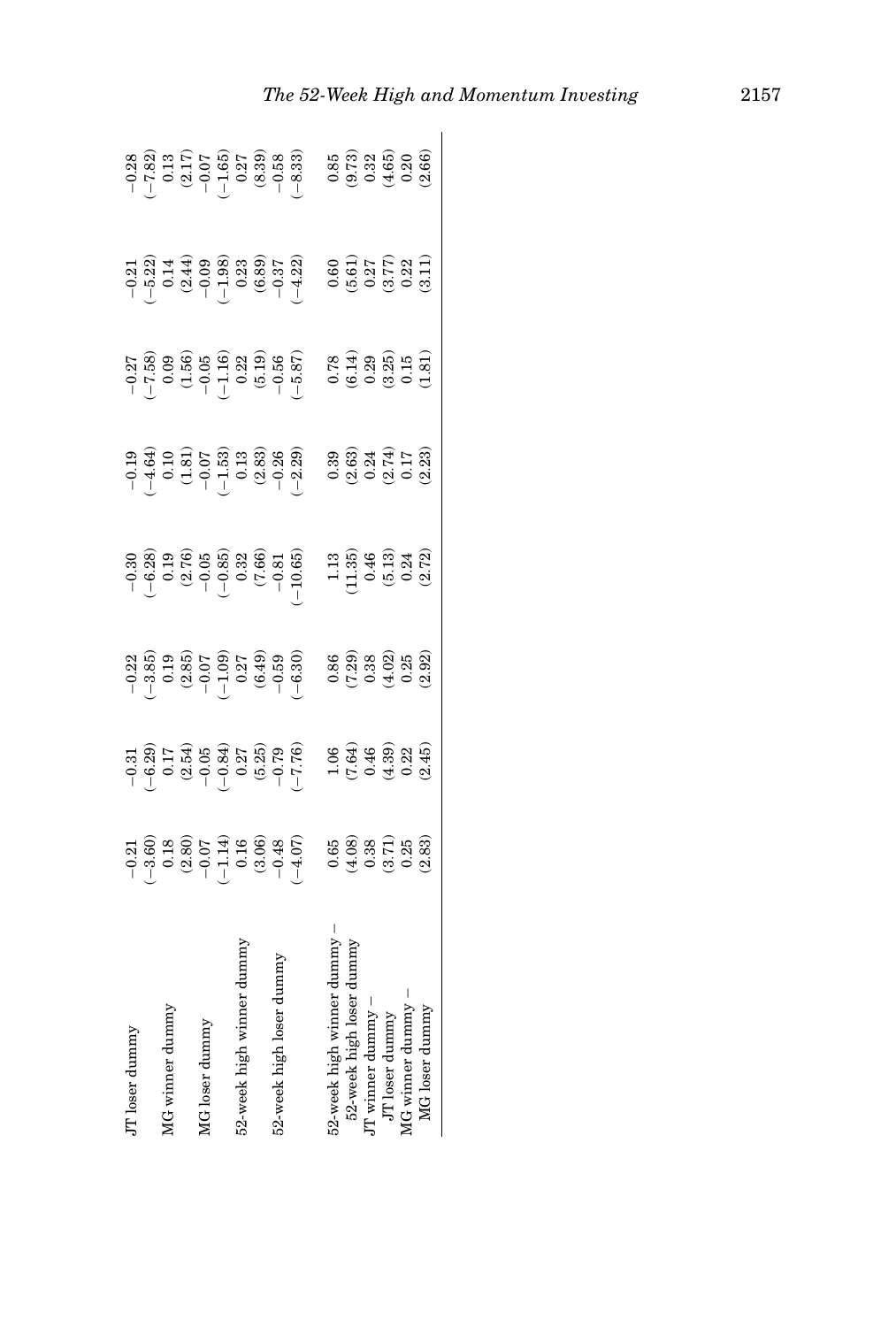12 separate portfolios. Accordingly, the estimates reported in the tables are time-series averages of the sums  $\frac{1}{12} \sum_{j=2}^{13} b_{0jt}$ ,  $\frac{1}{12} \sum_{j=2}^{13} b_{1jt}$ , ...,  $\frac{1}{12} \sum_{j=2}^{13} b_{8jt}$ .<br>Results for the (6, 12) strategies are qualitatively the same as those of the

(6, 6) strategies. Returns from the 52-week strategy dominate the others in magnitude and statistical significance, especially outside of January, and the dominance is even greater when returns are risk-adjusted. The significance of regression coefficients on the JT and MG dummies is less for  $(6, 12)$  than (6, 6) strategies; but in all cases, the coefficients on the 52-week dummies are significant.

The results from the pairwise comparisons and the regressions both indicate that nearness of the current price level to the 52-week high is a better predictor of future returns than are measures of past price changes. This suggests that a theory in which price level relative to an anchor plays a role may be more descriptive of the data than existing theories based on overconfidence, conservatism, or slow diffusion of information that lead to continuations of past returns. This also raises the question of whether the long-term reversals that are built into existing theories should be part of a theory based on an anchor-and-adjust bias. The next subsection addresses whether the future price changes predicted by each strategy are permanent or temporary. Assuming that an anchor is an important component of investor behavior, the answer to the persistence question indicates whether traders over- or underadjust in *correcting* their initial anchoring bias.

## *C. Long-Term Reversals*

Next we analyze the extent to which the momentum of stocks with extreme rankings reverses in the long run. The analysis is similar to that in Table V, except that the time gap is larger than one month between when past performance is measured and when the stocks are held. For example, in the regression corresponding to the (6, 12) strategies in Table V, past performance is measured in the 6 month period from 1 to 7 months prior to when the stocks are held (for 12 months). By contrast, the strategy  $(6, \sim 24, 12)$  selects stocks based on performance over the 6 month period that begins 31 months earlier and ends 25 months earlier (as in Table V, we also skip a month). The (6, 12) strategy is designed to measure returns in the 12-month period immediately after portfolio formation. The  $(6, \sim 24, 12)$  strategy is designed to measure returns in the 12-month period that begins 24 months after portfolio formation. This allows us to test whether momentum persists, reverses, or disappears 24 months after a stock's past performance ranks in the top or bottom 30%.

Table VI presents regression results for risk-adjusted returns.<sup>9</sup> There is evidence of reversals of prior gains to stocks ranked as winners by JT's and MG's strategies, suggesting that the momentum they identify is a temporary price effect. For example, the coefficient estimates for the  $(6, \sim 12, 12)$  strategies in

<sup>&</sup>lt;sup>9</sup> The results using raw returns are similar and available from the authors.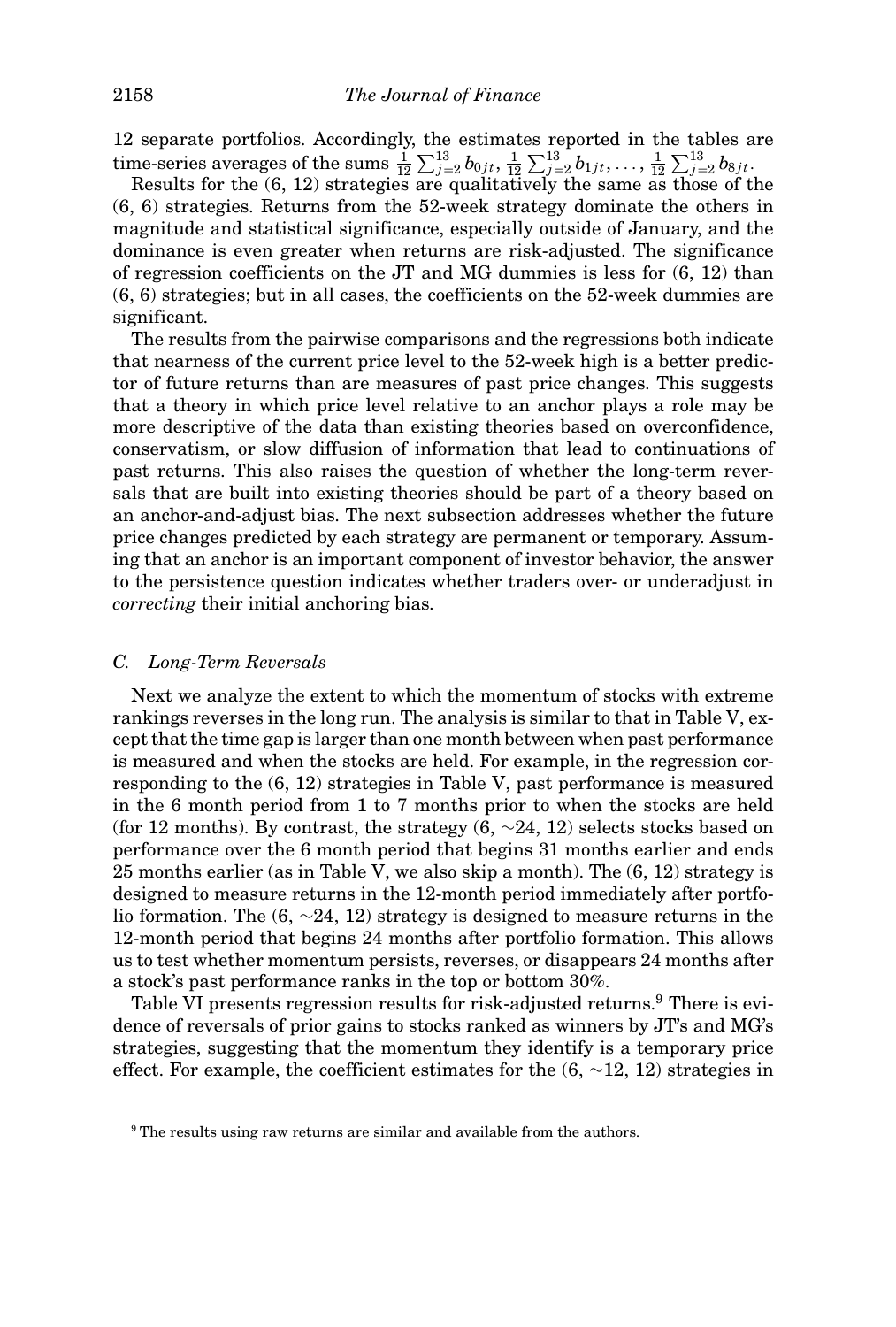| Persistenc<br>Each month between July                                                                                                                                                                                                                                                                                                                                                                                                                                                                                                                                                                                                                                                                                                                                                                                                                                                                                                                                                                                                                                                                                                                                                                                                                                       |                      | e of Profits from JT, MG, and 52-Week High Strategies—Risk-Adjusted Returns<br>1963 and December 2001, 12 $(j = 2, \ldots, 13)$ cross-sectional regressions of the following form are estimated:        |                      | Table VI                                              |                      |                                                      |                                                      |                |
|-----------------------------------------------------------------------------------------------------------------------------------------------------------------------------------------------------------------------------------------------------------------------------------------------------------------------------------------------------------------------------------------------------------------------------------------------------------------------------------------------------------------------------------------------------------------------------------------------------------------------------------------------------------------------------------------------------------------------------------------------------------------------------------------------------------------------------------------------------------------------------------------------------------------------------------------------------------------------------------------------------------------------------------------------------------------------------------------------------------------------------------------------------------------------------------------------------------------------------------------------------------------------------|----------------------|---------------------------------------------------------------------------------------------------------------------------------------------------------------------------------------------------------|----------------------|-------------------------------------------------------|----------------------|------------------------------------------------------|------------------------------------------------------|----------------|
| $R_{it} = b_{0jt} + b_{1jt} R_{i,t-1} +$                                                                                                                                                                                                                                                                                                                                                                                                                                                                                                                                                                                                                                                                                                                                                                                                                                                                                                                                                                                                                                                                                                                                                                                                                                    |                      | $b_{2j}{}_{i}size_{t,t-1}+b_{3j}{}_{i}dH_{i,t-k-j}+b_{4j}{}_{i}dI_{i,t-k-j}+b_{5j}{}_{i}MH_{i,t-k-j}+b_{6j}{}_{i}MH_{i,t-k-j}+b_{1j}{}_{i}FHH_{i,t-k-j}+b_{8j}{}_{i}FHH_{i,t-k-j}+b_{4j}{}_{i}+a_{it},$ |                      |                                                       |                      |                                                      |                                                      |                |
| MH (ML) indicates a winner (loser) by MG's criterion, for the period between months $t - k - j - 6$ and $t - k - j$ . The index k determines the time gap<br>$t - k - j$ . The measures JH, JL, MH, and ML are defined similarly except that the JH (JL) indicates a winner (loser) by JT's ranking criterion, and<br>$j = 2, \ldots, 13$ . To obtain risk-adjusted returns, we further run time series regressions of these averages (one for each average) on the contemporaneous<br>where $R_{i,t}$ and size <sub>i,t</sub> are the return and the market capitalization of stock i in month t; $FHH_{i,t-k-j}(FHL_{i,t-k-j})$ is the 52-week high winner (loser)<br>The 52-week high measure in month $t - k - j$ is the ratio of price level in month $t - k - j$ to the maximum price achieved in months $t - k - j - 12$ to<br>Fama-French factor realizations to hedge out the factor exposure. The numbers reported in the table are the intercepts from these time-series<br>dummy that takes the value of 1 if the 52-week high measure for stock <i>i</i> is ranked in the top (bottom) 30% in month $t - k - j$ , and zero otherwise.<br>regressions. They are in percent per month and their $t$ -statistics are in parentheses<br>across which persistence i |                      | is measured. In the table, $k = 12$ , 24, 36, 48. The coefficient estimates of a given independent variable are averaged over                                                                           |                      |                                                       |                      |                                                      |                                                      |                |
|                                                                                                                                                                                                                                                                                                                                                                                                                                                                                                                                                                                                                                                                                                                                                                                                                                                                                                                                                                                                                                                                                                                                                                                                                                                                             |                      | from $(6, \sim 12, 12)$<br>Monthly Return<br>Strategy                                                                                                                                                   |                      | from $(6, \sim 24, 12)$<br>Monthly Return<br>Strategy |                      | Monthly Return<br>from $(6, \sim36, 12)$<br>Strategy | from $(6, \sim48, 12)$<br>Monthly Return<br>Strategy |                |
|                                                                                                                                                                                                                                                                                                                                                                                                                                                                                                                                                                                                                                                                                                                                                                                                                                                                                                                                                                                                                                                                                                                                                                                                                                                                             | Jan. Incl.           | Jan. Excl.                                                                                                                                                                                              | Jan. Incl.           | Jan. Excl.                                            | Jan. Incl.           | Jan. Excl                                            | Jan. Incl                                            | Jan. Excl      |
| Intercept                                                                                                                                                                                                                                                                                                                                                                                                                                                                                                                                                                                                                                                                                                                                                                                                                                                                                                                                                                                                                                                                                                                                                                                                                                                                   | 1.73                 | 0.62                                                                                                                                                                                                    | 1.6                  | 0.5                                                   | 1.41                 | $\ddot{0}$                                           | 1.28                                                 | 0.14           |
|                                                                                                                                                                                                                                                                                                                                                                                                                                                                                                                                                                                                                                                                                                                                                                                                                                                                                                                                                                                                                                                                                                                                                                                                                                                                             | (3.96)               | (1.62)                                                                                                                                                                                                  | (3.59)               | (1.29)                                                | (3.17)               | (0.77)                                               | (2.96)                                               | (0.37)         |
| $R_{i,t-1}$                                                                                                                                                                                                                                                                                                                                                                                                                                                                                                                                                                                                                                                                                                                                                                                                                                                                                                                                                                                                                                                                                                                                                                                                                                                                 | $-6.05$              | $-5.41$                                                                                                                                                                                                 | $-6.10$              | $-5.43$                                               | $-6.16$              | $-5.47$                                              | $-6.25$                                              | $-5.57$        |
|                                                                                                                                                                                                                                                                                                                                                                                                                                                                                                                                                                                                                                                                                                                                                                                                                                                                                                                                                                                                                                                                                                                                                                                                                                                                             | $-13.85$             | $-14.56$                                                                                                                                                                                                | $(-13.86)$           | $(-14.45)$                                            | $-13.98$             | $-14.27$                                             | $(-13.93)$                                           | $(-14.01)$     |
| Size                                                                                                                                                                                                                                                                                                                                                                                                                                                                                                                                                                                                                                                                                                                                                                                                                                                                                                                                                                                                                                                                                                                                                                                                                                                                        | $(-2.63)$<br>$-0.09$ | $(-0.17)$<br>$-0.01$                                                                                                                                                                                    | $(-2.27)$<br>$-0.08$ | (0.16)<br>0.00                                        | $(-2.00)$<br>$-0.07$ | (0.58)<br>0.02                                       | $(-1.56)$<br>$-0.05$                                 | (1.20)<br>0.03 |
| JT winner dummy                                                                                                                                                                                                                                                                                                                                                                                                                                                                                                                                                                                                                                                                                                                                                                                                                                                                                                                                                                                                                                                                                                                                                                                                                                                             | $-0.15$              | $-0.18$                                                                                                                                                                                                 | $-0.08$              | $-0.11$                                               | $-0.06$              | $-0.10$                                              | $-0.09$                                              | $-0.13$        |
|                                                                                                                                                                                                                                                                                                                                                                                                                                                                                                                                                                                                                                                                                                                                                                                                                                                                                                                                                                                                                                                                                                                                                                                                                                                                             | $(-3.80)$            | $(-4.76)$                                                                                                                                                                                               | $(-2.06)$            | $(-2.90)$                                             | $(-1.54)$            | $(-2.73)$                                            | $(-2.23)$                                            | $(-3.36)$      |
| JT loser dummy                                                                                                                                                                                                                                                                                                                                                                                                                                                                                                                                                                                                                                                                                                                                                                                                                                                                                                                                                                                                                                                                                                                                                                                                                                                              | $-0.02$              | $-0.06$                                                                                                                                                                                                 | $-0.02$              | $-0.03$                                               | 0.00                 | $-0.02$                                              | 0.02                                                 | 0.02           |
|                                                                                                                                                                                                                                                                                                                                                                                                                                                                                                                                                                                                                                                                                                                                                                                                                                                                                                                                                                                                                                                                                                                                                                                                                                                                             | $(-0.86)$            | $(-2.26)$                                                                                                                                                                                               | $(-0.72)$            | $(-1.27)$                                             | $(-0.08)$            | $(-0.76)$                                            | (0.68)                                               | (0.77)         |
| MG winner dummy                                                                                                                                                                                                                                                                                                                                                                                                                                                                                                                                                                                                                                                                                                                                                                                                                                                                                                                                                                                                                                                                                                                                                                                                                                                             | $-0.11$              | $-0.12$                                                                                                                                                                                                 | $-0.08$              | $-0.09$                                               | 0.05                 | 0.02                                                 | 0.06                                                 | 0.06           |
|                                                                                                                                                                                                                                                                                                                                                                                                                                                                                                                                                                                                                                                                                                                                                                                                                                                                                                                                                                                                                                                                                                                                                                                                                                                                             | $(-2.42)$            | $(-2.76)$                                                                                                                                                                                               | $-2.04$              | $(-2.43)$                                             | (1.16)               | (0.49)                                               | (1.37)                                               | (1.42)         |

# *The 52-Week High and Momentum Investing* 2159

 $\label{eq:constrained} (continued)$ *(continued)*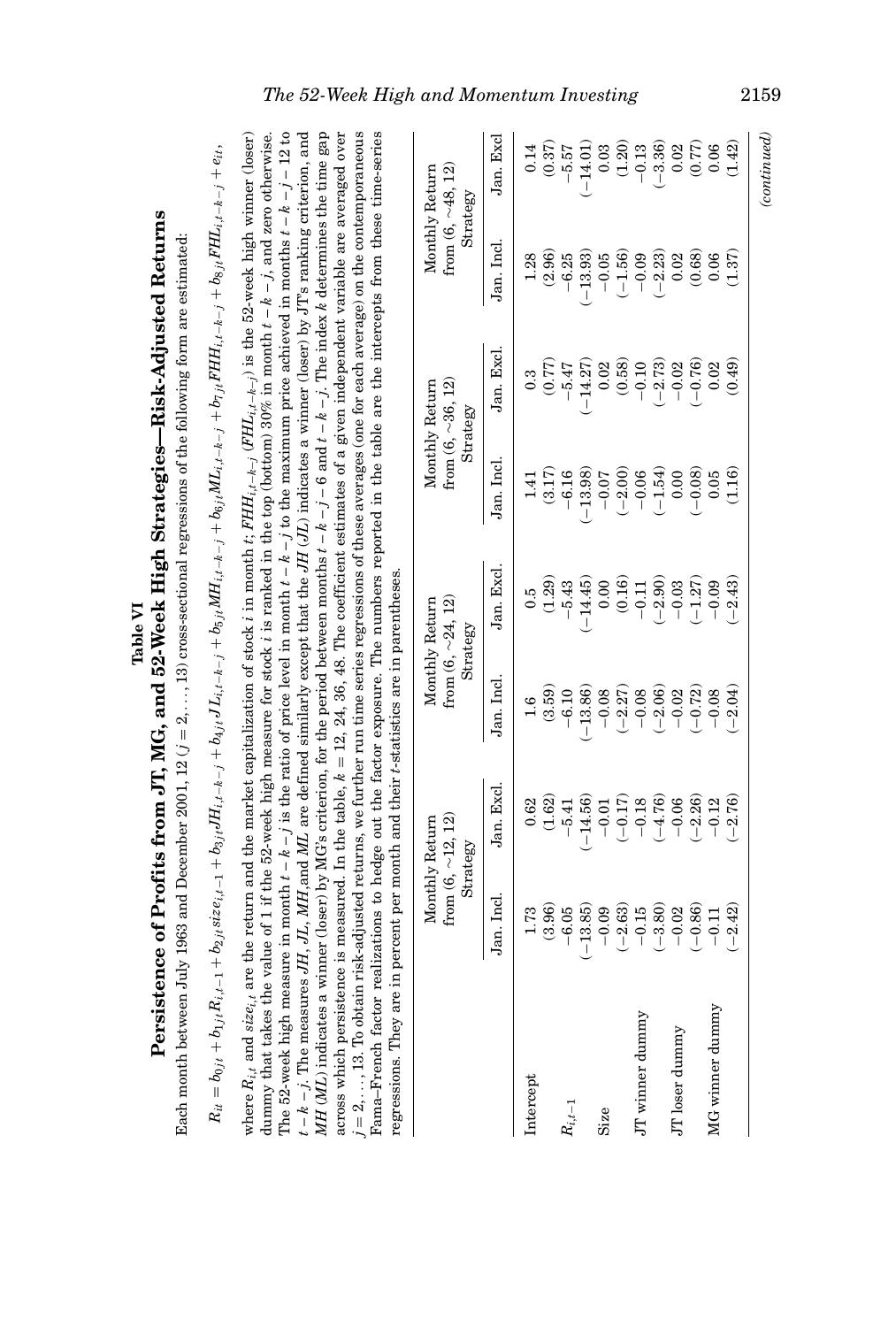|                                |                     |                                                      | aoe vi-continued                                       |                                                                 |                               |                                                             |                                                        |                                                        |
|--------------------------------|---------------------|------------------------------------------------------|--------------------------------------------------------|-----------------------------------------------------------------|-------------------------------|-------------------------------------------------------------|--------------------------------------------------------|--------------------------------------------------------|
|                                |                     | from $(6, \sim12, 12)$<br>Monthly Return<br>Strategy |                                                        | from $(6, \sim24, 12)$<br>Monthly Return<br>Strategy            | Strategy                      | from $(6, \sim36, 12)$<br>Monthly Return                    | from $(6, \sim48, 12)$<br>Monthly Return<br>Strategy   |                                                        |
|                                | Jan. Ind.           | Jan. Excl                                            | an. Ind                                                | Jan. Excl                                                       | lan. Incl.                    | Jan. Excl                                                   | lan. Incl.                                             | Jan. Excl                                              |
| MG loser dummy                 | $-0.03$             | $-0.01$                                              | $-0.11$                                                |                                                                 |                               |                                                             | $-0.03$                                                | $-0.02$                                                |
|                                | $(-0.72)$           |                                                      |                                                        |                                                                 |                               |                                                             | $-0.75$                                                | $-0.43)$                                               |
| 52-week high winner dummy      | 0.03                |                                                      | $\begin{pmatrix} -2.67 \\ -0.02 \\ 0.74 \end{pmatrix}$ |                                                                 |                               |                                                             |                                                        |                                                        |
|                                | $(1.00)$            | $(-0.21)$<br>0.06<br>(2.15)                          |                                                        | $\begin{array}{c} -0.10 \\ -2.50) \\ 0.06 \\ 1.91) \end{array}$ | $-0.07$                       | $\begin{array}{c} 0.00 \\ 0.01 \\ 0.01 \\ 0.51 \end{array}$ | $-0.02$<br>$-0.70$                                     | $-0.01$<br>$-0.34)$                                    |
| 52-week high loser dummy       | $\frac{0.05}{0.67}$ | $-0.10$                                              | $\begin{array}{c} 0.08 \\ 0.19 \end{array}$            | $-0.03$                                                         | 0.06                          | $-0.03$                                                     | $-0.01$                                                | $-0.08$<br>$-1.62$                                     |
|                                |                     | $(-1.51)$                                            |                                                        | $-0.42$                                                         | (0.99)                        | $-0.51$                                                     | $-0.16$                                                |                                                        |
| 52-week high winner dummy      | $-0.02$             |                                                      | $-0.06$                                                |                                                                 | $-0.07$                       |                                                             | $-0.01$                                                |                                                        |
| m y<br>52- week high loser dum | $(-0.23)$           | $\begin{array}{c} 0.16 \\ (1.93) \end{array}$        | $(-0.70)$                                              | $\begin{array}{c} 0.08 \\ 0.100 \end{array}$                    | $-0.82$                       | (0.60)                                                      | $-0.15$                                                | $\begin{array}{c} 0.07 \\ (1.11) \\ -0.14 \end{array}$ |
| $JT$ winner dummy $-$          | $-0.13$             | $-0.12$                                              | $-0.06$                                                | $-0.07$                                                         |                               |                                                             |                                                        |                                                        |
| ${\it JT}$ loser dummy         | $(-2.65)$           | $(-2.66)$<br>-0.11                                   | $(-1.24)$                                              | $\begin{array}{c}(-1.62)\\0.01\end{array}$                      | $\frac{-0.05}{-1.29}$<br>0.04 | $\begin{array}{r} -0.08 \\ -1.85) \\ 0.02 \end{array}$      | $\begin{array}{r} -0.10 \\ -2.20) \\ 0.09 \end{array}$ | $\frac{-3.16}{0.08}$                                   |
| MG winner dummy                | $-0.08$             |                                                      | 0.02                                                   |                                                                 |                               |                                                             |                                                        |                                                        |
| MG loser dummy                 | $(-1.33)$           | $-1.91$                                              | (0.45)                                                 | (0.16)                                                          | (0.91)                        | (0.39)                                                      | (1.76)                                                 | (1.54)                                                 |
|                                |                     |                                                      |                                                        |                                                                 |                               |                                                             |                                                        |                                                        |

Table VI-Continued **Table VI***—Continued*

# 2160 *The Journal of Finance*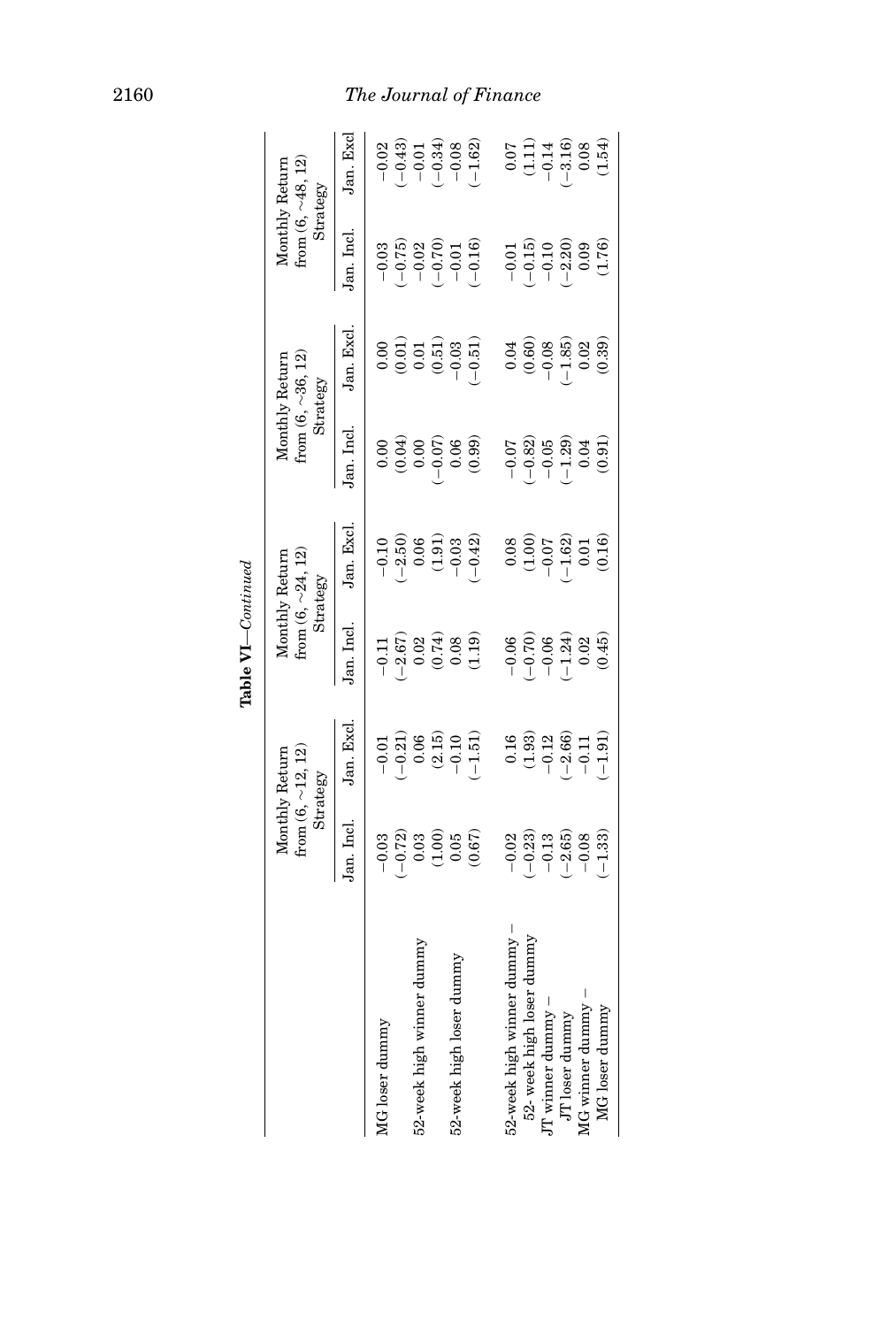the top panel indicate that the return to a pure JT winner portfolio is a significant –0.15% per month. Similarly, the corresponding estimate for a pure MG winner portfolio is a significant –0.11% per month. Reversals are asymmetric, however. Stocks identified as losers by these strategies do not experience reversals. The coefficients for losers are mostly insignificant, but in a few cases the losses continue.

The bottom panels of these tables report returns from the strategies. Comparing these figures with those of the (6, 12) JT and MG strategies in the bottom panel of Table V indicates that how much of the initial return to following these strategies reverses in the subsequent months. For example, Table V indicates that for all months, the raw return to a  $(6, 12)$  JT strategy is 0.24% per month in the 12 months following portfolio formation. The bottom panel of Table VI indicates that this strategy earns a significant  $-0.13\%$  per month in the 12 subsequent months.

For the 52-week high strategy there is no evidence of reversals for either winners or losers. The coefficient estimates are all small and generally insignificant. The only exception is that outside of January, the coefficient on the 52-week winner dummy is significantly *positive* for (6, ∼12, 12). This means that after adjusting for risk, prices of these winners continue to rise through the second year following the beginning of the holding period. These results indicate that returns predicted by the 52-week high strategy are permanent. If the predictability associated with 52-week high is related to an anchor-andadjust bias, these findings suggest that traders get it right when they finally do correct the initial bias in how they react to news. They neither over- nor undercorrect, so neither over- nor undercorrection need be a feature of a theory of trader behavior based on an anchor-and-adjust bias.

These results have implications for existing theories of momentum. The theories posit that the biases that generate momentum occur either because of underreaction to news or overreaction to news that confirms prior information. We find that the impact of the bias on returns is most strongly related to nearness of a stock's current price to its 52-week high. However, reversals do not occur for these stocks. Taken together, this suggests that long-term reversals are unrelated to the primary bias that gives rise to short-term predictability. If the two phenomena were linked, reversals should be strongest for stocks exhibiting the strongest biases, i.e., 52-week winners and losers, rather than stocks identified as winners and losers by JT's or MG's criteria. The explanation for long-term reversals appears to lie elsewhere, presenting a new challenge for theorists. Our findings suggest that separate theories of short- and long-term predictability in prices will be more descriptive of the data than a theory in which these phenomena are integrated.

# *D. Models with Anchors*

Our evidence suggests that a model in which agents' valuations depend on nearness of the share price to an anchor will be successful in explaining price dynamics. In the introduction, we mention two such models: Klein (2001) and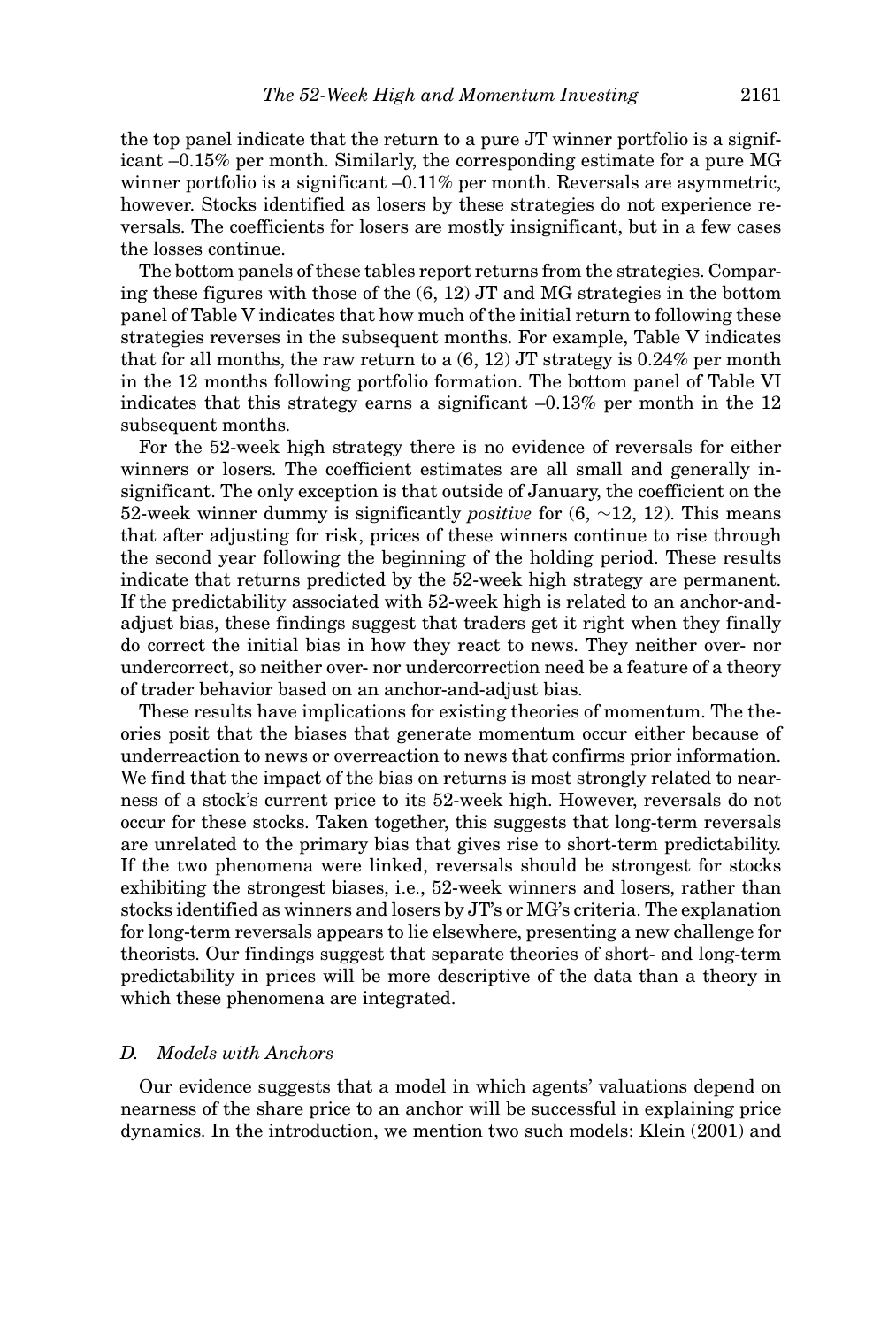Grinblatt and Han (2002) (GH hereafter). In both models, the anchor is the price at which agents acquire shares. However, only Grinblatt and Han's model predicts momentum behavior for stocks whose prices are at or near a long-run high or low price, so we focus our discussion on their model.

The main assumptions in GH are that one class of (irrational) investors dislikes recognizing losses on share trades, and that the demands of fully rational investors are price elastic. This leads to a negative dependence of the irrational agents' demand functions on imbedded capital gains that, in turn, affects market prices. Proposition 4 in their paper predicts that momentum behavior occurs when prices achieve long-run highs and lows. The intuition is as follows. Suppose good news arrives that pushes prices above the price at which irrational agents acquired the shares. The price change will understate the full impact of the news on fundamental value because demand of the irrational agents is lower (selling pressure is greater) than it would be in a rational market. Stocks at or near long-run high prices are likely to have experienced good news and to be trading above acquisition prices. Hence, the current price will not fully reflect the impact of the news on fundamentals. The price will increase further when prices eventually converge to fundamental value, resulting in momentum. On the other hand, the demands and hence prices of stocks that have suffered losses or are near a long-term low are higher than they would be in a rational market. As a result, momentum occurs as their prices continue to decline, eventually converging to fundamental value.

Though our findings are consistent with GH's prediction, the interpretation implied by their model is different from the interpretation offered earlier that the 52-week high price serves as an anchor. In their model, the acquisition price is the anchor, and achieving a 52-week high is a proxy for whether the stock's price is higher than the acquisition price. To discriminate between these interpretations, we include GH's measure of embedded capital gains in our earlier regressions. If the reason for our results is because agents anchor on the acquisition price of their shares, then GH's measure of embedded gain should be effective at predicting momentum behavior, and it should eclipse the 52-week high variables.

The GH measure of embedded capital gain is defined as  $g_t = \frac{P_t - R_t}{P_t}$ , where  $R_t$  is the reference price expressed as

$$
R_{t} = \frac{V_{t-1}(1-V_{t})P_{t-1} + V_{t-2}(1-V_{t-1})(1-V_{t})P_{t-2} + \dots + V_{t-60}(1-V_{t-59})\dotsm(1-V_{t})P_{t-60}}{V_{t-1}(1-V_{t}) + V_{t-2}(1-V_{t-1})(1-V_{t}) + \dots + V_{t-60}(1-V_{t-59})\dotsm(1-V_{t})},
$$
 (2)

where  $P_t$  is the price at the end of month *t*, and  $V_t$  is turnover in month *t*, defined as trading volume in shares divided by the number of shares outstanding. The reference price is a weighted average of prices over the past 60 months. The weight on a particular month-end price is the product of that month's turnover and the nonturnover of the following months up to month *t*. For example, the weight on  $P_{t-2}$  is the product of turnover in month  $t-2$  (i.e.,  $V_{t-2}$ ) and the nonturnovers in month  $t-1$  and month  $t$  (i.e.,  $1 - V_{t-1}$  and  $1 - V_t$ ). Turnover  $V_{t-2}$  is meant to capture the number of investors who purchase the stock at  $P_{t-2}$ , while the nonturnovers  $1 - V_{t-1}$  and  $1 - V_t$  are meant to capture the number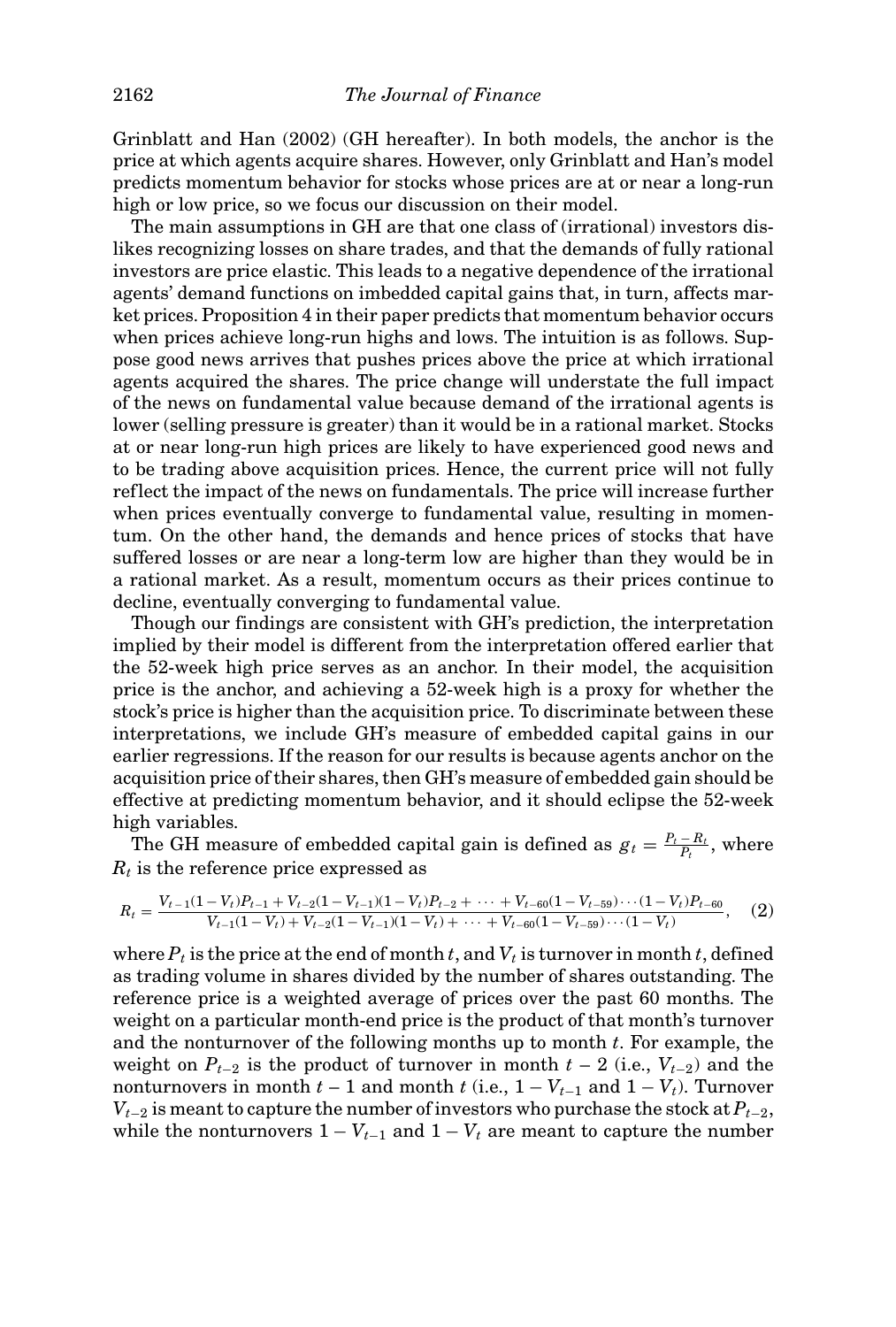of investors who keep the stock in month  $t-1$  and month  $t$ , respectively. As a result,  $V_{t-2}(1 - V_{t-1})(1 - V_t)$  would capture the relative importance of investor holdings in the stock purchased at  $P_{t-2}$  in month *t* and still held in month *t*.

Similar to the way that independent variables are defined for the other strategies in equation (1), we define dummy variables for a strategy designed to exploit the slow adjustment predicted by GH's disposition effect. The variable *GHi*,*t*−<sup>j</sup> takes the value of one if stock *i*'s embedded capital gain *gt*−*<sup>j</sup>* is in the top 30% and is zero otherwise. Likewise, *GLi*,*t*−*<sup>j</sup>* takes the value of one if stock *i*'s embedded capital gain  $g_{t-j}$  is in the bottom 30% and is zero otherwise.<sup>10</sup>

Table VII is identical to Table V, except that the GH winner and loser dummies are added as explanatory variables. For (6, 6) strategies using raw returns including January, the regression estimates indicate that a self-financing 52-week high strategy yields 0.51% (first row of bottom panel) per month versus an insignificant 0.03% for GH. Monthly returns for JT and MG are 0.30% and 0.20%, respectively. The profits from both the 52-week high and GH strategies are larger outside of January and both are significant. However, the 52-week strategy still dominates at 0.75% per month versus 0.44% for GH. The results are similar using risk-adjusted returns.

Compared to the results in Table V, the presence of GH dummies reduces the returns attributable to all three strategies. Outside of January, GH dominates JT and MG. However, regardless of whether January is excluded or not, returns to the 52-week high strategy dominate those of all the other strategies. For example, with reference to (6, 6) strategies outside of January, a self-financing 52-week high strategy yields 0.75% per month versus 0.29% for JT, 0.16% for MG, and 0.44% for GH. Table VII also presents results for (6, 12) strategies. The results are qualitatively the same as for  $(6, 6)$  strategies except that the significance of GH is weaker.

Table VIII examines the persistence of profits from all four strategies with the same procedure used in Table VI. As before, profits to the JT and MG strategies exhibit significant reversals for winners. GH's theory does not predict reversals, and indeed, neither the GH nor the 52-week strategies exhibit reversals. Recalling that both the 52-week high and GH dominate the profits from JT and MG, this finding indicates that the dominant sources of short-term momentum do not lead to long-term reversals, further evidence that the two phenomena are distinct.

Taken together, these results are consistent with GH's disposition hypothesis as playing a partial role in explaining profits from momentum strategies. However, their story does not explain our findings with respect to the dominance of the 52-week high as a predictor of future returns. Even after accounting for GH, the results are still consistent with the hypothesis that the 52-week high is itself an anchor.

Table IX is identical to Table V except that a strategy based on the 52 week *low* is used instead of the 52-week high. The 52-week low is as readily

<sup>10</sup> We have also conducted the analysis using the GH measure defined in terms of weekly data, as in Grinblatt and Han (2002). The results are very similar.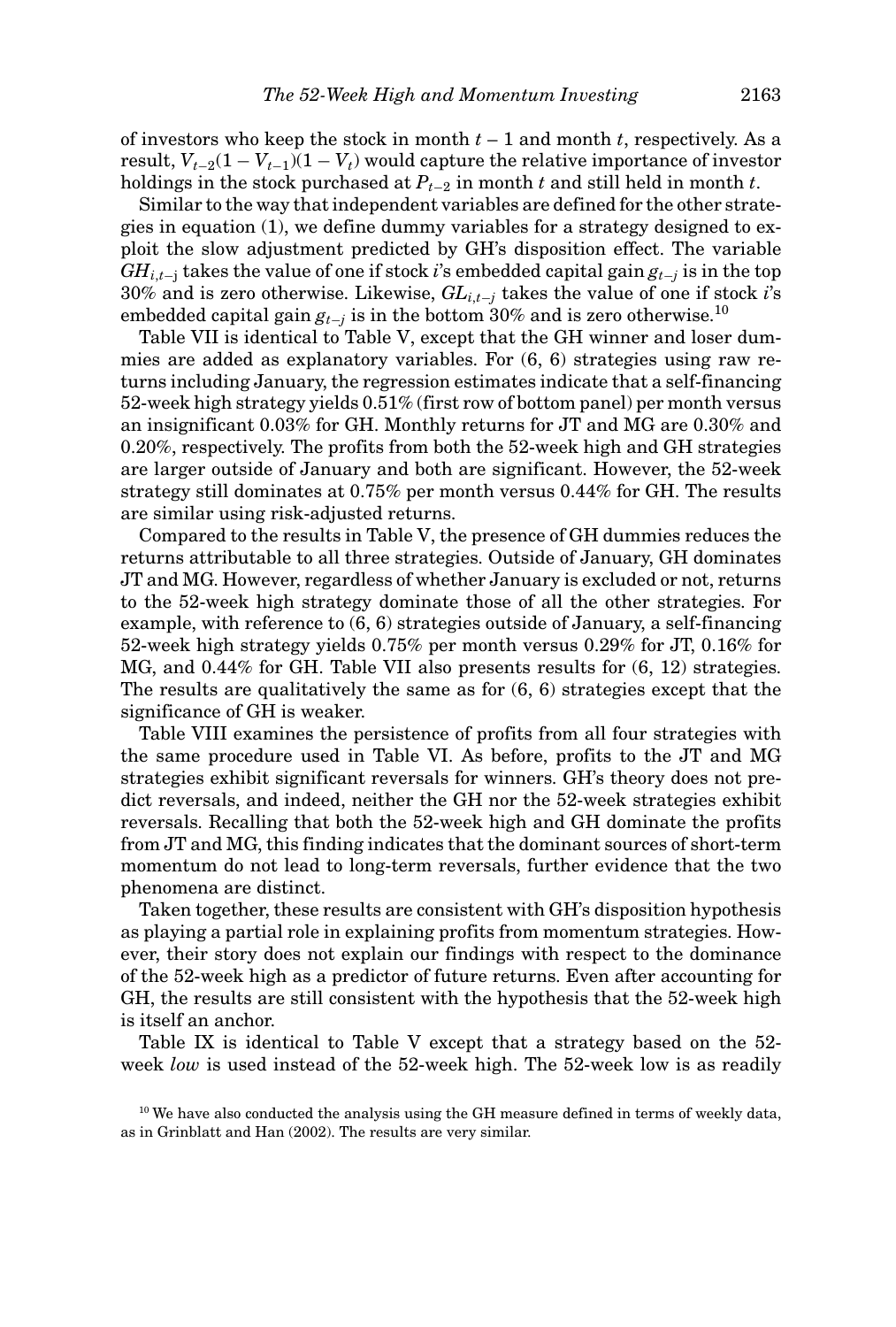| for (6, 6) and (6, 12) strategies, respectively:<br>Each month between July                                                                                                                                                                                                                                                                                                                                                                                                                                                                                                                                                                                                                                                                                                                                                                                                                                                                                                                                                                                                                                                                                                                                                         |            |                                                                                                                                                                                                                                                          |            |                                                                      |            |                                                           | 1963 and December 2001, $6$ ( $j = 2, \ldots, 7$ ) or $12$ ( $j = 2, \ldots, 13$ ) cross-sectional regressions of the following form are estimated                                                                                                                                                                                                                                                                                                                                                                              |                                                     |
|-------------------------------------------------------------------------------------------------------------------------------------------------------------------------------------------------------------------------------------------------------------------------------------------------------------------------------------------------------------------------------------------------------------------------------------------------------------------------------------------------------------------------------------------------------------------------------------------------------------------------------------------------------------------------------------------------------------------------------------------------------------------------------------------------------------------------------------------------------------------------------------------------------------------------------------------------------------------------------------------------------------------------------------------------------------------------------------------------------------------------------------------------------------------------------------------------------------------------------------|------------|----------------------------------------------------------------------------------------------------------------------------------------------------------------------------------------------------------------------------------------------------------|------------|----------------------------------------------------------------------|------------|-----------------------------------------------------------|---------------------------------------------------------------------------------------------------------------------------------------------------------------------------------------------------------------------------------------------------------------------------------------------------------------------------------------------------------------------------------------------------------------------------------------------------------------------------------------------------------------------------------|-----------------------------------------------------|
| $R_{it} =$                                                                                                                                                                                                                                                                                                                                                                                                                                                                                                                                                                                                                                                                                                                                                                                                                                                                                                                                                                                                                                                                                                                                                                                                                          |            | $b_{0j t} + b_{1j t} R_{i,t-1} + b_{2j t} size_{t,t-1} + b_{3j t} J H_{i,t-j} + b_{4j t} J L_{i,t-j} + b_{6j t} M H_{i,t-j} + b_{6j t} M L_{i,t-j} + b_{7j t} G H_{i,t-j}$<br>$+ b_{8jt}GL_{i,t-j} + b_{9jt}FHH_{i,t-j} + b_{10jt}FHL_{i,t-j} + e_{it},$ |            |                                                                      |            |                                                           |                                                                                                                                                                                                                                                                                                                                                                                                                                                                                                                                 |                                                     |
| where $R_{i,t}$ and size <sub>i</sub> , are the return and the market capitalization of stock <i>i</i> in month $t_iHHH_{i,t-j}(FHL_{i,t-j})$ is the 52-week high winner (loser) dummy<br>$GH_{i,i-j}(GL_{i,i-j})$ is the GH winner (loser) dummy that takes the value of 1 if the GH embedded gain as defined in the text for stock <i>i</i> is ranked in the top (bottom) 30% in month $t-j$ , and is zero otherwise. GH embedded capi<br>parentheses) are calculated from the times series. To obtain risk-adjusted returns, we further run times series regressions of these averages (one for<br>past 60 month period beginning in month $t - j$ . The measures JH, JL, MH, and ML are defined similarly except that the JH $(JL)$ indicates a winner<br>numbers reported for the raw return in the tables are the time-series averages of these averages. They are in percent per month. The t-statistics (in<br>each average) on the contemporaneous Fama–French factor realizations to hedge out the factor exposure. The numbers reported for risk-adjusted<br>that takes the value of 1 if<br>(loser) by JT's ranking crit<br>high measure in month t<br>coefficient estimates of a $\beta$<br>returns are the intercepts |            | from these regressions and their <i>t</i> -statistics are in parentheses.                                                                                                                                                                                |            |                                                                      |            |                                                           | the 52-week high measure for stock <i>i</i> is ranked in the top (bottom) 30% in month $t-j$ , and is zero otherwise. The 52-week<br>$-j$ is the ratio of price level in month $t-j$ to the maximum price achieved in months $t-j-12$ to $t-j$ . The measure<br>given independent variable are averaged over $j = 2, , 7$ for (6, 6) strategies, and $j = 2, , 13$ for (6, 12) strategies. The<br>terion, and MH (ML) indicates a winner (loser) by MG's criterion, for the period between months $t - j - 6$ and $t - j$ . The |                                                     |
|                                                                                                                                                                                                                                                                                                                                                                                                                                                                                                                                                                                                                                                                                                                                                                                                                                                                                                                                                                                                                                                                                                                                                                                                                                     |            | Monthly Return<br>Raw Returns<br>from $(6, 6)$<br>Strategy                                                                                                                                                                                               |            | Risk-adjusted Returns<br>Monthly Return<br>from $(6, 6)$<br>Strategy |            | Monthly Return<br>Raw Returns<br>from (6, 12)<br>Strategy | from $(6, 12)$                                                                                                                                                                                                                                                                                                                                                                                                                                                                                                                  | Risk-adjusted Returns<br>Monthly Return<br>Strategy |
|                                                                                                                                                                                                                                                                                                                                                                                                                                                                                                                                                                                                                                                                                                                                                                                                                                                                                                                                                                                                                                                                                                                                                                                                                                     | Jan. Incl. | Jan. Excl.                                                                                                                                                                                                                                               | Jan. Incl. | Jan. Excl.                                                           | Jan. Incl. | Jan. Excl                                                 | Jan. Incl.                                                                                                                                                                                                                                                                                                                                                                                                                                                                                                                      | Jan. Excl.                                          |
| Intercept                                                                                                                                                                                                                                                                                                                                                                                                                                                                                                                                                                                                                                                                                                                                                                                                                                                                                                                                                                                                                                                                                                                                                                                                                           | 3.27       | 1.72                                                                                                                                                                                                                                                     | 2.23       | 1.40                                                                 | 3.00       | 1.41                                                      | 1.84                                                                                                                                                                                                                                                                                                                                                                                                                                                                                                                            | 1.01                                                |
|                                                                                                                                                                                                                                                                                                                                                                                                                                                                                                                                                                                                                                                                                                                                                                                                                                                                                                                                                                                                                                                                                                                                                                                                                                     | (5.75)     | (3.34)                                                                                                                                                                                                                                                   | (5.89)     | (3.98)                                                               | (5.23)     | (2.72)                                                    | (4.92)                                                                                                                                                                                                                                                                                                                                                                                                                                                                                                                          | (2.90)                                              |
| $R_{i,t-1}$                                                                                                                                                                                                                                                                                                                                                                                                                                                                                                                                                                                                                                                                                                                                                                                                                                                                                                                                                                                                                                                                                                                                                                                                                         | $-7.06$    | $-6.02$                                                                                                                                                                                                                                                  | $-6.46$    | $-5.82$                                                              | $-7.11$    | $-6.06$                                                   | $-6.53$                                                                                                                                                                                                                                                                                                                                                                                                                                                                                                                         | $-5.88$                                             |
|                                                                                                                                                                                                                                                                                                                                                                                                                                                                                                                                                                                                                                                                                                                                                                                                                                                                                                                                                                                                                                                                                                                                                                                                                                     | $(-16.04)$ | $(-15.59)$                                                                                                                                                                                                                                               | $-15.23$   | $(-15.24)$                                                           | $-16.04$   | $(-15.63)$                                                | $(-15.20)$                                                                                                                                                                                                                                                                                                                                                                                                                                                                                                                      | $-(15.22)$                                          |
| Size                                                                                                                                                                                                                                                                                                                                                                                                                                                                                                                                                                                                                                                                                                                                                                                                                                                                                                                                                                                                                                                                                                                                                                                                                                | $-0.17$    | $-0.06$                                                                                                                                                                                                                                                  | $-0.14$    | $-0.07$                                                              | $-0.14$    | $-0.03$                                                   | $-0.10$                                                                                                                                                                                                                                                                                                                                                                                                                                                                                                                         | $-0.04$                                             |
|                                                                                                                                                                                                                                                                                                                                                                                                                                                                                                                                                                                                                                                                                                                                                                                                                                                                                                                                                                                                                                                                                                                                                                                                                                     | $(-4.16)$  | $(-1.67)$                                                                                                                                                                                                                                                | $(-4.51)$  | $(-2.52)$                                                            | $(-3.57)$  | $(-0.95)$                                                 | $(-3.47)$                                                                                                                                                                                                                                                                                                                                                                                                                                                                                                                       | $(-1.36)$                                           |

# Comparison of JT, MG, GH, and 52-Week High Strategies **Comparison of JT, MG, GH, and 52-Week High Strategies** Table VII **Table VII**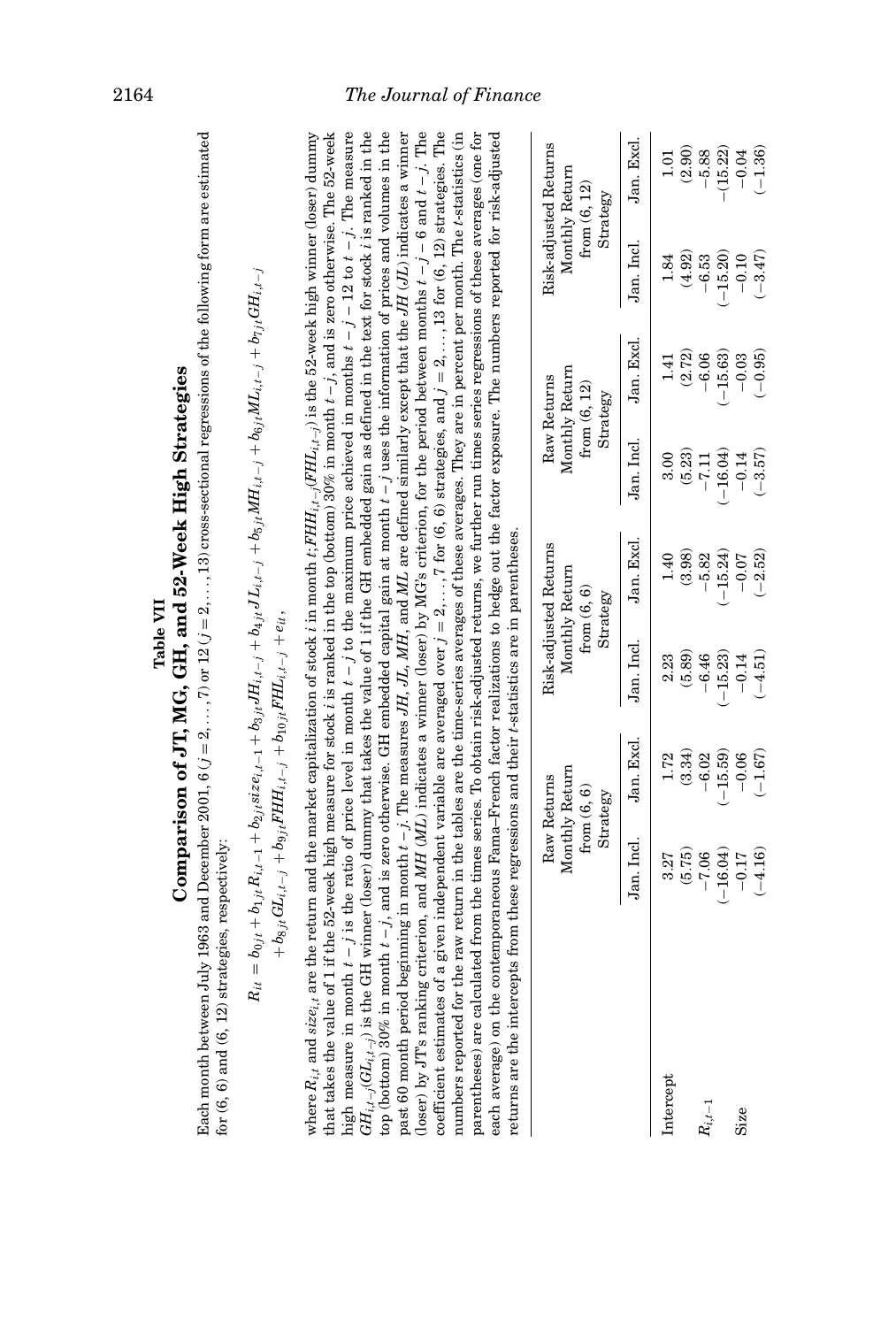| JT winner dummy                                        |                                                                                                                                                                                                                                                                                                                                                  |                                                                                                                                                                                                                                                                                                               |                                                                                                                                                                                                                                                                                                                                                 |                                                                                                                                              |                                                                                                                                                                                                                                                                                             |                                                                                                |                                                                                                                                                                                                                                                                                                               |                                                                                                                                                                                                                                                                   |
|--------------------------------------------------------|--------------------------------------------------------------------------------------------------------------------------------------------------------------------------------------------------------------------------------------------------------------------------------------------------------------------------------------------------|---------------------------------------------------------------------------------------------------------------------------------------------------------------------------------------------------------------------------------------------------------------------------------------------------------------|-------------------------------------------------------------------------------------------------------------------------------------------------------------------------------------------------------------------------------------------------------------------------------------------------------------------------------------------------|----------------------------------------------------------------------------------------------------------------------------------------------|---------------------------------------------------------------------------------------------------------------------------------------------------------------------------------------------------------------------------------------------------------------------------------------------|------------------------------------------------------------------------------------------------|---------------------------------------------------------------------------------------------------------------------------------------------------------------------------------------------------------------------------------------------------------------------------------------------------------------|-------------------------------------------------------------------------------------------------------------------------------------------------------------------------------------------------------------------------------------------------------------------|
|                                                        |                                                                                                                                                                                                                                                                                                                                                  |                                                                                                                                                                                                                                                                                                               |                                                                                                                                                                                                                                                                                                                                                 |                                                                                                                                              |                                                                                                                                                                                                                                                                                             |                                                                                                |                                                                                                                                                                                                                                                                                                               |                                                                                                                                                                                                                                                                   |
| JT loser dummy                                         |                                                                                                                                                                                                                                                                                                                                                  |                                                                                                                                                                                                                                                                                                               |                                                                                                                                                                                                                                                                                                                                                 |                                                                                                                                              |                                                                                                                                                                                                                                                                                             |                                                                                                |                                                                                                                                                                                                                                                                                                               |                                                                                                                                                                                                                                                                   |
|                                                        |                                                                                                                                                                                                                                                                                                                                                  |                                                                                                                                                                                                                                                                                                               |                                                                                                                                                                                                                                                                                                                                                 |                                                                                                                                              |                                                                                                                                                                                                                                                                                             |                                                                                                |                                                                                                                                                                                                                                                                                                               |                                                                                                                                                                                                                                                                   |
| MG winner dummy                                        |                                                                                                                                                                                                                                                                                                                                                  |                                                                                                                                                                                                                                                                                                               |                                                                                                                                                                                                                                                                                                                                                 |                                                                                                                                              |                                                                                                                                                                                                                                                                                             |                                                                                                |                                                                                                                                                                                                                                                                                                               |                                                                                                                                                                                                                                                                   |
|                                                        | $\begin{array}{l} 1.166 \\ -1.66 \\ -1.76 \\ -1.76 \\ -1.76 \\ -1.76 \\ -1.76 \\ -1.76 \\ -1.76 \\ -1.76 \\ -1.76 \\ -1.76 \\ -1.76 \\ -1.76 \\ -1.76 \\ -1.76 \\ -1.76 \\ -1.76 \\ -1.76 \\ -1.76 \\ -1.76 \\ -1.76 \\ -1.76 \\ -1.76 \\ -1.76 \\ -1.76 \\ -1.76 \\ -1.76 \\ -1.76 \\ -1.76 \\ -1.76 \\ -1.76 \\ -1.76 \\ -1.76 \\ -1.76 \\ -1$ | $\begin{array}{r} 0.06 \\ 0.06 \\ 0.07 \\ 0.07 \\ 0.08 \\ 0.07 \\ 0.07 \\ 0.07 \\ 0.07 \\ 0.07 \\ 0.07 \\ 0.07 \\ 0.07 \\ 0.07 \\ 0.07 \\ 0.07 \\ 0.07 \\ 0.07 \\ 0.07 \\ 0.07 \\ 0.07 \\ 0.07 \\ 0.07 \\ 0.07 \\ 0.07 \\ 0.07 \\ 0.07 \\ 0.07 \\ 0.07 \\ 0.07 \\ 0.07 \\ 0.07 \\ 0.07 \\ 0.07 \\ 0.07 \\ 0.$ | $\begin{array}{l} 0.01 \\ 0.01 \\ -0.01 \\ -0.01 \\ -0.01 \\ -0.01 \\ -0.01 \\ -0.01 \\ -0.01 \\ -0.01 \\ -0.01 \\ -0.01 \\ -0.01 \\ -0.01 \\ -0.01 \\ -0.01 \\ -0.01 \\ -0.01 \\ -0.01 \\ -0.01 \\ -0.01 \\ -0.01 \\ -0.01 \\ -0.01 \\ -0.01 \\ -0.01 \\ -0.01 \\ -0.01 \\ -0.01 \\ -0.01 \\ -0.01 \\ -0.01 \\ -0.01 \\ -0.01 \\ -0.01 \\ -0.$ |                                                                                                                                              | $\begin{array}{c} 0.011 \\ 0.0211 \\ 0.0311 \\ 0.0400 \\ 0.0000 \\ 0.0000 \\ 0.0000 \\ 0.0000 \\ 0.0000 \\ 0.0000 \\ 0.0000 \\ 0.0000 \\ 0.0000 \\ 0.0000 \\ 0.0000 \\ 0.0000 \\ 0.0000 \\ 0.0000 \\ 0.0000 \\ 0.0000 \\ 0.0000 \\ 0.0000 \\ 0.0000 \\ 0.0000 \\ 0.0000 \\ 0.0000 \\ 0.000$ |                                                                                                | $\begin{array}{l} 36.68 \\ 46.78 \\ 46.78 \\ 46.79 \\ 46.79 \\ 46.79 \\ 46.79 \\ 46.79 \\ 46.79 \\ 46.79 \\ 46.79 \\ 46.79 \\ 46.79 \\ 46.79 \\ 46.79 \\ 46.79 \\ 46.79 \\ 46.79 \\ 46.79 \\ 46.79 \\ 46.79 \\ 46.79 \\ 46.79 \\ 46.79 \\ 46.79 \\ 46.79 \\ 46.79 \\ 46.79 \\ 46.79 \\ 46.79 \\ 46$           | $\begin{array}{l} 0.000\\ 0.0000\\ 0.0000\\ 0.0000\\ 0.0000\\ 0.0000\\ 0.0000\\ 0.0000\\ 0.0000\\ 0.0000\\ 0.0000\\ 0.0000\\ 0.0000\\ 0.0000\\ 0.0000\\ 0.0000\\ 0.0000\\ 0.0000\\ 0.0000\\ 0.0000\\ 0.0000\\ 0.0000\\ 0.0000\\ 0.0000\\ 0.0000\\ 0.0000\\ 0.000$ |
| MG loser dunnny                                        |                                                                                                                                                                                                                                                                                                                                                  |                                                                                                                                                                                                                                                                                                               |                                                                                                                                                                                                                                                                                                                                                 |                                                                                                                                              |                                                                                                                                                                                                                                                                                             |                                                                                                |                                                                                                                                                                                                                                                                                                               |                                                                                                                                                                                                                                                                   |
|                                                        |                                                                                                                                                                                                                                                                                                                                                  |                                                                                                                                                                                                                                                                                                               |                                                                                                                                                                                                                                                                                                                                                 |                                                                                                                                              |                                                                                                                                                                                                                                                                                             |                                                                                                |                                                                                                                                                                                                                                                                                                               |                                                                                                                                                                                                                                                                   |
| GH winner dummy                                        |                                                                                                                                                                                                                                                                                                                                                  |                                                                                                                                                                                                                                                                                                               |                                                                                                                                                                                                                                                                                                                                                 |                                                                                                                                              |                                                                                                                                                                                                                                                                                             |                                                                                                |                                                                                                                                                                                                                                                                                                               |                                                                                                                                                                                                                                                                   |
|                                                        |                                                                                                                                                                                                                                                                                                                                                  |                                                                                                                                                                                                                                                                                                               |                                                                                                                                                                                                                                                                                                                                                 |                                                                                                                                              |                                                                                                                                                                                                                                                                                             |                                                                                                |                                                                                                                                                                                                                                                                                                               |                                                                                                                                                                                                                                                                   |
| GH loser dummy                                         |                                                                                                                                                                                                                                                                                                                                                  |                                                                                                                                                                                                                                                                                                               |                                                                                                                                                                                                                                                                                                                                                 |                                                                                                                                              |                                                                                                                                                                                                                                                                                             |                                                                                                |                                                                                                                                                                                                                                                                                                               |                                                                                                                                                                                                                                                                   |
|                                                        |                                                                                                                                                                                                                                                                                                                                                  |                                                                                                                                                                                                                                                                                                               |                                                                                                                                                                                                                                                                                                                                                 |                                                                                                                                              |                                                                                                                                                                                                                                                                                             |                                                                                                |                                                                                                                                                                                                                                                                                                               |                                                                                                                                                                                                                                                                   |
| 52-week high winner dummy                              |                                                                                                                                                                                                                                                                                                                                                  |                                                                                                                                                                                                                                                                                                               |                                                                                                                                                                                                                                                                                                                                                 |                                                                                                                                              |                                                                                                                                                                                                                                                                                             |                                                                                                |                                                                                                                                                                                                                                                                                                               |                                                                                                                                                                                                                                                                   |
|                                                        |                                                                                                                                                                                                                                                                                                                                                  |                                                                                                                                                                                                                                                                                                               |                                                                                                                                                                                                                                                                                                                                                 |                                                                                                                                              |                                                                                                                                                                                                                                                                                             |                                                                                                |                                                                                                                                                                                                                                                                                                               |                                                                                                                                                                                                                                                                   |
| 52-week high loser dummy                               |                                                                                                                                                                                                                                                                                                                                                  |                                                                                                                                                                                                                                                                                                               |                                                                                                                                                                                                                                                                                                                                                 |                                                                                                                                              |                                                                                                                                                                                                                                                                                             |                                                                                                |                                                                                                                                                                                                                                                                                                               |                                                                                                                                                                                                                                                                   |
|                                                        |                                                                                                                                                                                                                                                                                                                                                  |                                                                                                                                                                                                                                                                                                               |                                                                                                                                                                                                                                                                                                                                                 |                                                                                                                                              |                                                                                                                                                                                                                                                                                             |                                                                                                |                                                                                                                                                                                                                                                                                                               |                                                                                                                                                                                                                                                                   |
| $52$ week high winner dummy $52$ week high loser dummy |                                                                                                                                                                                                                                                                                                                                                  |                                                                                                                                                                                                                                                                                                               |                                                                                                                                                                                                                                                                                                                                                 |                                                                                                                                              |                                                                                                                                                                                                                                                                                             |                                                                                                |                                                                                                                                                                                                                                                                                                               |                                                                                                                                                                                                                                                                   |
|                                                        |                                                                                                                                                                                                                                                                                                                                                  |                                                                                                                                                                                                                                                                                                               |                                                                                                                                                                                                                                                                                                                                                 |                                                                                                                                              |                                                                                                                                                                                                                                                                                             |                                                                                                |                                                                                                                                                                                                                                                                                                               |                                                                                                                                                                                                                                                                   |
| $JT$ winner dummy $-$                                  |                                                                                                                                                                                                                                                                                                                                                  |                                                                                                                                                                                                                                                                                                               |                                                                                                                                                                                                                                                                                                                                                 |                                                                                                                                              |                                                                                                                                                                                                                                                                                             |                                                                                                |                                                                                                                                                                                                                                                                                                               |                                                                                                                                                                                                                                                                   |
| JT loser dummy                                         | $0.51$<br>$0.72$<br>$0.39$<br>$0.30$<br>$0.50$<br>$0.50$<br>$0.57$<br>$0.27$                                                                                                                                                                                                                                                                     | $\begin{array}{c} 0.75 \\ 0.05 \\ 0.29 \\ 0.29 \\ 0.16 \\ 0.16 \\ 0.44 \\ 0.44 \\ 0.09 \end{array}$                                                                                                                                                                                                           | $\begin{array}{c} 0.58 \\ 0.90 \\ 0.61 \\ 0.21 \\ 0.32 \\ 0.33 \\ 0.34 \\ 0.38 \\ 0.38 \\ 0.38 \\ 0.38 \\ 0.38 \\ 0.38 \\ 0.38 \\ 0.38 \\ 0.38 \\ 0.38 \\ 0.38 \\ 0.38 \\ 0.38 \\ 0.38 \\ 0.38 \\ 0.38 \\ 0.38 \\ 0.38 \\ 0.38 \\ 0.38 \\ 0.38 \\ 0.38 \\ 0.38 \\ 0.38 \\ 0.38 \\ 0.38 \\ 0.38 \\ 0.38 \\ 0.$                                   | $(5, 6)$<br>$(6, 6)$<br>$(7, 6)$<br>$(8, 6)$<br>$(9, 6)$<br>$(1, 6)$<br>$(1, 6)$<br>$(1, 6)$<br>$(1, 6)$<br>$(1, 6)$<br>$(1, 6)$<br>$(1, 6)$ | $\begin{array}{c} 0.36 \\ 0.93 \\ 0.19 \\ 0.13 \\ 0.13 \\ 0.13 \\ -0.11 \\ -0.04 \end{array}$                                                                                                                                                                                               | $\begin{array}{l} 0.61 \\ 0.47 \\ 0.18 \\ 0.12 \\ 0.10 \\ 0.14 \\ 0.24 \\ 0.39 \\ \end{array}$ | $\begin{array}{c} 0.44 \\ 0.09 \\ 0.21 \\ 0.21 \\ 0.31 \\ 0.17 \\ 0.04 \\ 0.13 \\ 0.01 \\ 0.01 \\ 0.01 \\ 0.01 \\ 0.01 \\ 0.01 \\ 0.01 \\ 0.01 \\ 0.01 \\ 0.01 \\ 0.01 \\ 0.01 \\ 0.01 \\ 0.01 \\ 0.01 \\ 0.01 \\ 0.01 \\ 0.01 \\ 0.01 \\ 0.01 \\ 0.01 \\ 0.01 \\ 0.01 \\ 0.01 \\ 0.01 \\ 0.01 \\ 0.01 \\ 0.$ |                                                                                                                                                                                                                                                                   |
| MG winner dummy                                        |                                                                                                                                                                                                                                                                                                                                                  |                                                                                                                                                                                                                                                                                                               |                                                                                                                                                                                                                                                                                                                                                 |                                                                                                                                              |                                                                                                                                                                                                                                                                                             |                                                                                                |                                                                                                                                                                                                                                                                                                               |                                                                                                                                                                                                                                                                   |
| MG loser dummy                                         |                                                                                                                                                                                                                                                                                                                                                  |                                                                                                                                                                                                                                                                                                               |                                                                                                                                                                                                                                                                                                                                                 |                                                                                                                                              |                                                                                                                                                                                                                                                                                             |                                                                                                |                                                                                                                                                                                                                                                                                                               |                                                                                                                                                                                                                                                                   |
| GH winner dummy                                        |                                                                                                                                                                                                                                                                                                                                                  |                                                                                                                                                                                                                                                                                                               |                                                                                                                                                                                                                                                                                                                                                 |                                                                                                                                              |                                                                                                                                                                                                                                                                                             |                                                                                                |                                                                                                                                                                                                                                                                                                               |                                                                                                                                                                                                                                                                   |
| GH loser dummy                                         |                                                                                                                                                                                                                                                                                                                                                  |                                                                                                                                                                                                                                                                                                               |                                                                                                                                                                                                                                                                                                                                                 |                                                                                                                                              |                                                                                                                                                                                                                                                                                             |                                                                                                |                                                                                                                                                                                                                                                                                                               |                                                                                                                                                                                                                                                                   |
|                                                        |                                                                                                                                                                                                                                                                                                                                                  |                                                                                                                                                                                                                                                                                                               |                                                                                                                                                                                                                                                                                                                                                 |                                                                                                                                              |                                                                                                                                                                                                                                                                                             |                                                                                                |                                                                                                                                                                                                                                                                                                               |                                                                                                                                                                                                                                                                   |

*The 52-Week High and Momentum Investing* 2165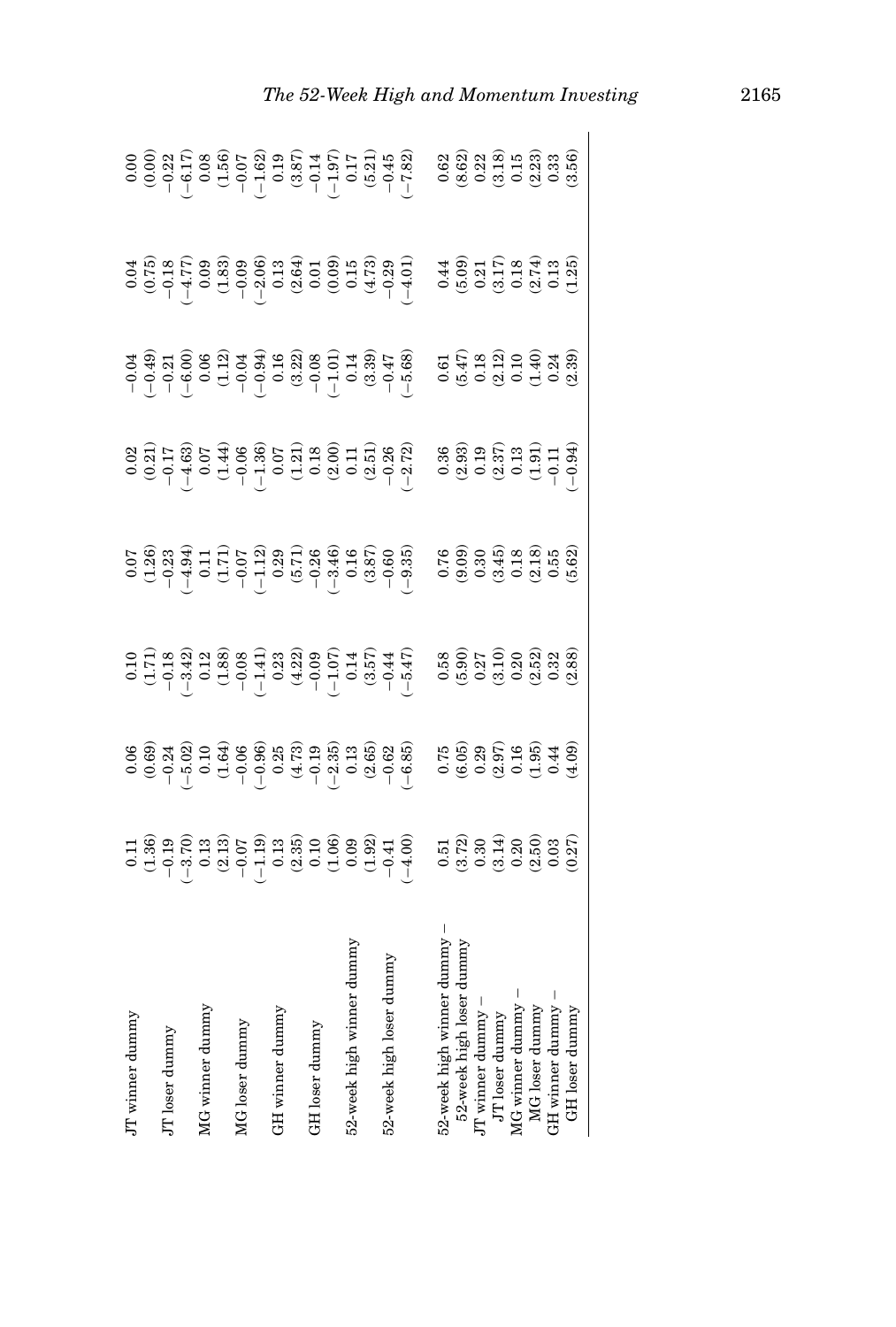| Persistence of Profits from JT, MG, and 52-Week High Strategies—Risk-Adjusted Returns<br>Each month between July                                                                                                                                                                                                                                                                                                                                                                                                                                                                                                                                                                                                                                                                                                                                                                                                                                                                                                                                                                                                                                                                                                                                                                                                                                                         | 1963 and December 2001, 12 $(j = 2, \ldots, 13)$ cross-sectional regressions of the following form are estimated:                                                                                                                                                                                                           |                                                   | <b>Table VIII</b> |                                                       |            |                                                      |                                                      |           |
|--------------------------------------------------------------------------------------------------------------------------------------------------------------------------------------------------------------------------------------------------------------------------------------------------------------------------------------------------------------------------------------------------------------------------------------------------------------------------------------------------------------------------------------------------------------------------------------------------------------------------------------------------------------------------------------------------------------------------------------------------------------------------------------------------------------------------------------------------------------------------------------------------------------------------------------------------------------------------------------------------------------------------------------------------------------------------------------------------------------------------------------------------------------------------------------------------------------------------------------------------------------------------------------------------------------------------------------------------------------------------|-----------------------------------------------------------------------------------------------------------------------------------------------------------------------------------------------------------------------------------------------------------------------------------------------------------------------------|---------------------------------------------------|-------------------|-------------------------------------------------------|------------|------------------------------------------------------|------------------------------------------------------|-----------|
| $R_{it} = b_{0jt} + b_{1jt} R_{i,t-1} +$                                                                                                                                                                                                                                                                                                                                                                                                                                                                                                                                                                                                                                                                                                                                                                                                                                                                                                                                                                                                                                                                                                                                                                                                                                                                                                                                 | $b_{2j\,i}s$ ize $_{i,t-1}+b_{3j\,i}JH_{i,t-k-j}+b_{4jt}JH_{i,t-k-j}+b_{5jt}JuH_{i,t-k-j}+b_{6jt}ML_{i,t-k-j}+b_{7jt}FHH_{i,t-k-j}+b_{8jt}FHH_{i,t-k-j}+b_{8jt}FHH_{i,t-k-j}+b_{9jt}FHH_{i,t-k-j}+b_{1j}FHH_{i,t-k-j}+b_{1j}FHH_{i,t-k-j}+b_{1j}FHH_{i,t-k-j}+b_{1j}FHH_{i,t-k-j}+b_{1j}FHH_{i,t-k-j}+b_{1j}FHH_{i,t-k-j}+$ |                                                   |                   |                                                       |            |                                                      |                                                      |           |
| dummy that takes the value of 1 if the 52-week high measure for stock $i$ is ranked in the top (bottom) 30% in month $t$ – $k$ – $j$ , and is zero otherwise. The<br>indicates a winner (loser) by MG's criterion, for the period between months $t-k-j-6$ and $t-k-j$ . The index $k$ determines the time gap across which<br>persistence is measured. In the table, $k = 12$ , $24$ , $36$ , $48$ . The coefficient estimates of a given independent variable are averaged over $j = 2, \ldots, 13$ . To<br>obtain risk-adjusted returns, we further run time-series regressions of these averages (one for each average) on the contemporaneous Fama-French<br>factor realizations to hedge out the factor exposure. The numbers reported in the table are the intercepts from these time-series regressions. They are<br>52-week high measure in month $t - k - j$ is the ratio of price level in month $t - k - j$ to the maximum price achieved in months $t - k - j - 12$ to $t - k - j$ .<br>The measures JH, JL, MH, and ML are defined similarly except that the JH (JL) indicates a winner (loser) by JT's ranking criterion, and MH (ML)<br>where $R_{i,t}$ and size <sub>i,t</sub> are the return and the market capitalization of stock i in month t; $FHH_{i,t-k-j}$ ( $FHH_{i,t-k-j}$ ) is the 52-week high winner (loser)<br>in percent per month and t | heir t-statistics are in parentheses.                                                                                                                                                                                                                                                                                       |                                                   |                   |                                                       |            |                                                      |                                                      |           |
|                                                                                                                                                                                                                                                                                                                                                                                                                                                                                                                                                                                                                                                                                                                                                                                                                                                                                                                                                                                                                                                                                                                                                                                                                                                                                                                                                                          |                                                                                                                                                                                                                                                                                                                             | from $(6, -12, 12)$<br>Monthly Return<br>Strategy |                   | from $(6, \sim 24, 12)$<br>Monthly Return<br>Strategy |            | from $(6, \sim36, 12)$<br>Monthly Return<br>Strategy | from $(6, \sim48, 12)$<br>Monthly Return<br>Strategy |           |
|                                                                                                                                                                                                                                                                                                                                                                                                                                                                                                                                                                                                                                                                                                                                                                                                                                                                                                                                                                                                                                                                                                                                                                                                                                                                                                                                                                          | Jan. Incl.                                                                                                                                                                                                                                                                                                                  | Jan. Excl.                                        | Jan. Incl.        | Jan. Excl.                                            | Jan. Incl. | Jan. Excl.                                           | Jan. Incl.                                           | Jan. Excl |
| Intercept                                                                                                                                                                                                                                                                                                                                                                                                                                                                                                                                                                                                                                                                                                                                                                                                                                                                                                                                                                                                                                                                                                                                                                                                                                                                                                                                                                | 1.31                                                                                                                                                                                                                                                                                                                        | 0.32                                              | 1.37              | 0.34                                                  | 1.32       | 0.29                                                 | 1.33                                                 | 0.30      |
|                                                                                                                                                                                                                                                                                                                                                                                                                                                                                                                                                                                                                                                                                                                                                                                                                                                                                                                                                                                                                                                                                                                                                                                                                                                                                                                                                                          | (3.27)                                                                                                                                                                                                                                                                                                                      | (0.90)                                            | (3.24)            | (0.93)                                                | (3.09)     | (0.78)                                               | (3.11)                                               | (0.82)    |
| $R_{i,t-1}$                                                                                                                                                                                                                                                                                                                                                                                                                                                                                                                                                                                                                                                                                                                                                                                                                                                                                                                                                                                                                                                                                                                                                                                                                                                                                                                                                              | $-6.59$                                                                                                                                                                                                                                                                                                                     | $-5.83$                                           | $-6.46$           | $-5.70$                                               | $-6.29$    | $-5.53$                                              | $-6.16$                                              | $-5.41$   |
|                                                                                                                                                                                                                                                                                                                                                                                                                                                                                                                                                                                                                                                                                                                                                                                                                                                                                                                                                                                                                                                                                                                                                                                                                                                                                                                                                                          | $(-14.38)$                                                                                                                                                                                                                                                                                                                  | $(-14.22)$                                        | $(-13.46)$        | $(-13.35)$                                            | $-12.93$   | $(-12.62)$                                           | $-12.05$                                             | $-11.72$  |
| Size                                                                                                                                                                                                                                                                                                                                                                                                                                                                                                                                                                                                                                                                                                                                                                                                                                                                                                                                                                                                                                                                                                                                                                                                                                                                                                                                                                     | $-0.05$                                                                                                                                                                                                                                                                                                                     | 0.03                                              | $-0.05$           | 0.03                                                  | $-0.06$    | 0.02                                                 | $-0.05$                                              | 0.02      |
|                                                                                                                                                                                                                                                                                                                                                                                                                                                                                                                                                                                                                                                                                                                                                                                                                                                                                                                                                                                                                                                                                                                                                                                                                                                                                                                                                                          | $(-1.57)$                                                                                                                                                                                                                                                                                                                   | (0.97)                                            | $(-1.60)$         | (0.95)                                                | $(-1.70)$  | (0.83)                                               | $(-1.66)$                                            | (0.78)    |
| JT winner dummy                                                                                                                                                                                                                                                                                                                                                                                                                                                                                                                                                                                                                                                                                                                                                                                                                                                                                                                                                                                                                                                                                                                                                                                                                                                                                                                                                          | $-0.10$                                                                                                                                                                                                                                                                                                                     | $-0.15$                                           | 0.00              | $-0.05$                                               | 0.00       | $-0.04$                                              | $-0.04$                                              | $-0.09$   |
|                                                                                                                                                                                                                                                                                                                                                                                                                                                                                                                                                                                                                                                                                                                                                                                                                                                                                                                                                                                                                                                                                                                                                                                                                                                                                                                                                                          | $(-2.51)$                                                                                                                                                                                                                                                                                                                   | $(-3.77)$                                         | $(-0.07)$         | $(-1.28)$                                             | (0.07)     | $-1.14$                                              | $(-1.03)$                                            | $(-2.26)$ |
| JT loser dummy                                                                                                                                                                                                                                                                                                                                                                                                                                                                                                                                                                                                                                                                                                                                                                                                                                                                                                                                                                                                                                                                                                                                                                                                                                                                                                                                                           | $-0.03$                                                                                                                                                                                                                                                                                                                     | $-0.04$                                           | $-0.05$           | $-0.06$                                               | $-0.01$    | $-0.03$                                              | 0.00                                                 | 0.00      |
|                                                                                                                                                                                                                                                                                                                                                                                                                                                                                                                                                                                                                                                                                                                                                                                                                                                                                                                                                                                                                                                                                                                                                                                                                                                                                                                                                                          | $(-1.07)$                                                                                                                                                                                                                                                                                                                   | $(-1.63)$                                         | $(-1.82)$         | $(-2.31)$                                             | $(-0.28)$  | $(16.0-)$                                            | $(-0.05)$                                            | $(-0.18)$ |

# ×,  $\frac{1}{2}$ ÷ Ä

# 2166 *The Journal of Finance*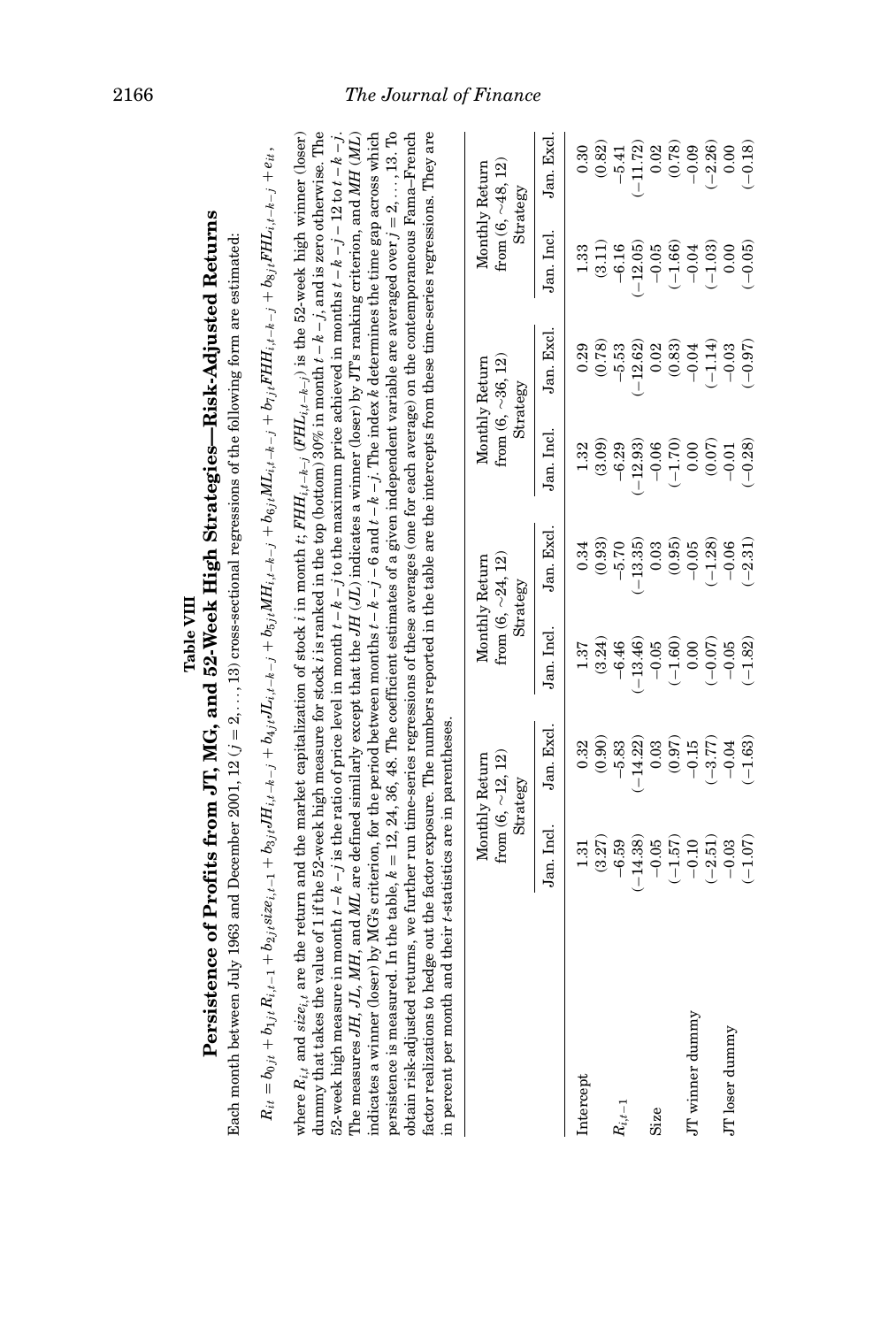| MG winner dummy           |                                                                                                                                                                                                                                                                                                                                                                                                                                       |                                                                                                                          |                                                                                                                                                                                                                                                                                                                                   |                                                                                                                                                                                                                                                                                                                                    |                                                                                                                                                                                                                                                                                                                                         |                                                                                                                                                                                                                                                                                                                                                         |                                                                                                                                                                                                                                                                                                               |                                                                                                                                                                                                                                                                                                     |
|---------------------------|---------------------------------------------------------------------------------------------------------------------------------------------------------------------------------------------------------------------------------------------------------------------------------------------------------------------------------------------------------------------------------------------------------------------------------------|--------------------------------------------------------------------------------------------------------------------------|-----------------------------------------------------------------------------------------------------------------------------------------------------------------------------------------------------------------------------------------------------------------------------------------------------------------------------------|------------------------------------------------------------------------------------------------------------------------------------------------------------------------------------------------------------------------------------------------------------------------------------------------------------------------------------|-----------------------------------------------------------------------------------------------------------------------------------------------------------------------------------------------------------------------------------------------------------------------------------------------------------------------------------------|---------------------------------------------------------------------------------------------------------------------------------------------------------------------------------------------------------------------------------------------------------------------------------------------------------------------------------------------------------|---------------------------------------------------------------------------------------------------------------------------------------------------------------------------------------------------------------------------------------------------------------------------------------------------------------|-----------------------------------------------------------------------------------------------------------------------------------------------------------------------------------------------------------------------------------------------------------------------------------------------------|
|                           | $\begin{array}{l} 11 \ 46 \\ -249 \\ \hline 1 \ 69 \\ \hline \end{array} \begin{array}{l} 26 \\ -249 \\ -249 \\ \hline \end{array} \begin{array}{l} 26 \\ -249 \\ -249 \\ \hline \end{array} \begin{array}{l} 26 \\ -249 \\ -249 \\ \hline \end{array} \begin{array}{l} 26 \\ -249 \\ -249 \\ \hline \end{array} \begin{array}{l} 26 \\ -249 \\ -249 \\ \hline \end{array} \begin{array}{l} 26 \\ -249 \\ -249 \\ \hline \end{array}$ |                                                                                                                          | $\begin{array}{l} 69.998 \\ -0.198 \\ -0.198 \\ -0.000 \\ -0.000 \\ -0.000 \\ -0.000 \\ -0.000 \\ -0.000 \\ -0.000 \\ -0.000 \\ -0.000 \\ -0.000 \\ -0.000 \\ -0.000 \\ -0.000 \\ -0.000 \\ -0.000 \\ -0.000 \\ -0.000 \\ -0.000 \\ -0.000 \\ -0.000 \\ -0.000 \\ -0.000 \\ -0.000 \\ -0.000 \\ -0.000 \\ -0.000 \\ -0.000 \\ -0$ | $\begin{array}{r} \n 0.07 \\  0.730 \\  0.083 \\  0.075 \\  0.083 \\  0.075 \\  0.075 \\  0.075 \\  0.075 \\  0.075 \\  0.075 \\  0.075 \\  0.075 \\  0.075 \\  0.075 \\  0.075 \\  0.075 \\  0.075 \\  0.075 \\  0.075 \\  0.075 \\  0.075 \\  0.075 \\  0.075 \\  0.075 \\  0.075 \\  0.075 \\  0.075 \\  0.075 \\  0.075 \\  0$ | $\begin{array}{l} 0.05 \\ 0.01 \\ 0.10 \\ 0.01 \\ 0.01 \\ 0.01 \\ 0.01 \\ 0.01 \\ 0.01 \\ 0.01 \\ 0.01 \\ 0.01 \\ 0.01 \\ 0.01 \\ 0.01 \\ 0.01 \\ 0.01 \\ 0.01 \\ 0.01 \\ 0.01 \\ 0.01 \\ 0.01 \\ 0.01 \\ 0.01 \\ 0.01 \\ 0.01 \\ 0.01 \\ 0.01 \\ 0.01 \\ 0.01 \\ 0.01 \\ 0.01 \\ 0.01 \\ 0.01 \\ 0.01 \\ 0.$                           | $\begin{array}{c} 0.02 \\ 0.046 \\ 0.046 \\ 0.01 \\ 0.01 \\ 0.01 \\ 0.01 \\ 0.01 \\ 0.01 \\ 0.01 \\ 0.01 \\ 0.01 \\ 0.01 \\ 0.01 \\ 0.01 \\ 0.01 \\ 0.01 \\ 0.01 \\ 0.01 \\ 0.01 \\ 0.01 \\ 0.01 \\ 0.01 \\ 0.01 \\ 0.01 \\ 0.01 \\ 0.01 \\ 0.01 \\ 0.01 \\ 0.01 \\ 0.01 \\ 0.01 \\ 0.01 \\ 0.01 \\ 0.01 \\ $                                           | $\begin{array}{l} 0.86 \\ 0.86 \\ 0.97 \\ 0.98 \\ 0.99 \\ 0.99 \\ 0.91 \\ 0.91 \\ 0.91 \\ 0.92 \\ 0.93 \\ 0.93 \\ 0.93 \\ 0.93 \\ 0.93 \\ 0.93 \\ 0.93 \\ 0.93 \\ 0.93 \\ 0.93 \\ 0.93 \\ 0.93 \\ 0.93 \\ 0.93 \\ 0.93 \\ 0.93 \\ 0.93 \\ 0.93 \\ 0.93 \\ 0.93 \\ 0.93 \\ 0.93 \\ 0.93 \\ 0.93 \\ 0.93 \\ 0.$ | $\begin{array}{r} 69.69 \\ 69.69 \\ 69.69 \\ 69.69 \\ 69.69 \\ 69.69 \\ 69.69 \\ 69.69 \\ 69.69 \\ 69.69 \\ 69.69 \\ 69.69 \\ 69.69 \\ 69.69 \\ 69.69 \\ 69.69 \\ 69.69 \\ 69.69 \\ 69.69 \\ 69.69 \\ 69.69 \\ 69.69 \\ 69.69 \\ 69.69 \\ 69.69 \\ 69.69 \\ 69.69 \\ 69.69 \\ 69.69 \\ 69.69 \\ 69$ |
| MG loser dummy            |                                                                                                                                                                                                                                                                                                                                                                                                                                       |                                                                                                                          |                                                                                                                                                                                                                                                                                                                                   |                                                                                                                                                                                                                                                                                                                                    |                                                                                                                                                                                                                                                                                                                                         |                                                                                                                                                                                                                                                                                                                                                         |                                                                                                                                                                                                                                                                                                               |                                                                                                                                                                                                                                                                                                     |
|                           |                                                                                                                                                                                                                                                                                                                                                                                                                                       |                                                                                                                          |                                                                                                                                                                                                                                                                                                                                   |                                                                                                                                                                                                                                                                                                                                    |                                                                                                                                                                                                                                                                                                                                         |                                                                                                                                                                                                                                                                                                                                                         |                                                                                                                                                                                                                                                                                                               |                                                                                                                                                                                                                                                                                                     |
| GH winner dummy           |                                                                                                                                                                                                                                                                                                                                                                                                                                       |                                                                                                                          |                                                                                                                                                                                                                                                                                                                                   |                                                                                                                                                                                                                                                                                                                                    |                                                                                                                                                                                                                                                                                                                                         |                                                                                                                                                                                                                                                                                                                                                         |                                                                                                                                                                                                                                                                                                               |                                                                                                                                                                                                                                                                                                     |
|                           |                                                                                                                                                                                                                                                                                                                                                                                                                                       |                                                                                                                          |                                                                                                                                                                                                                                                                                                                                   |                                                                                                                                                                                                                                                                                                                                    |                                                                                                                                                                                                                                                                                                                                         |                                                                                                                                                                                                                                                                                                                                                         |                                                                                                                                                                                                                                                                                                               |                                                                                                                                                                                                                                                                                                     |
| GH loser dummy            |                                                                                                                                                                                                                                                                                                                                                                                                                                       |                                                                                                                          |                                                                                                                                                                                                                                                                                                                                   |                                                                                                                                                                                                                                                                                                                                    |                                                                                                                                                                                                                                                                                                                                         |                                                                                                                                                                                                                                                                                                                                                         |                                                                                                                                                                                                                                                                                                               |                                                                                                                                                                                                                                                                                                     |
|                           |                                                                                                                                                                                                                                                                                                                                                                                                                                       |                                                                                                                          |                                                                                                                                                                                                                                                                                                                                   |                                                                                                                                                                                                                                                                                                                                    |                                                                                                                                                                                                                                                                                                                                         |                                                                                                                                                                                                                                                                                                                                                         |                                                                                                                                                                                                                                                                                                               |                                                                                                                                                                                                                                                                                                     |
| 52-week high winner dummy |                                                                                                                                                                                                                                                                                                                                                                                                                                       |                                                                                                                          |                                                                                                                                                                                                                                                                                                                                   |                                                                                                                                                                                                                                                                                                                                    |                                                                                                                                                                                                                                                                                                                                         |                                                                                                                                                                                                                                                                                                                                                         |                                                                                                                                                                                                                                                                                                               |                                                                                                                                                                                                                                                                                                     |
|                           |                                                                                                                                                                                                                                                                                                                                                                                                                                       |                                                                                                                          |                                                                                                                                                                                                                                                                                                                                   |                                                                                                                                                                                                                                                                                                                                    |                                                                                                                                                                                                                                                                                                                                         |                                                                                                                                                                                                                                                                                                                                                         |                                                                                                                                                                                                                                                                                                               |                                                                                                                                                                                                                                                                                                     |
| 52-week high loser dummy  |                                                                                                                                                                                                                                                                                                                                                                                                                                       |                                                                                                                          |                                                                                                                                                                                                                                                                                                                                   |                                                                                                                                                                                                                                                                                                                                    |                                                                                                                                                                                                                                                                                                                                         |                                                                                                                                                                                                                                                                                                                                                         |                                                                                                                                                                                                                                                                                                               |                                                                                                                                                                                                                                                                                                     |
|                           |                                                                                                                                                                                                                                                                                                                                                                                                                                       |                                                                                                                          |                                                                                                                                                                                                                                                                                                                                   |                                                                                                                                                                                                                                                                                                                                    |                                                                                                                                                                                                                                                                                                                                         |                                                                                                                                                                                                                                                                                                                                                         |                                                                                                                                                                                                                                                                                                               |                                                                                                                                                                                                                                                                                                     |
| 52-week high winner dummy |                                                                                                                                                                                                                                                                                                                                                                                                                                       |                                                                                                                          |                                                                                                                                                                                                                                                                                                                                   |                                                                                                                                                                                                                                                                                                                                    |                                                                                                                                                                                                                                                                                                                                         |                                                                                                                                                                                                                                                                                                                                                         |                                                                                                                                                                                                                                                                                                               |                                                                                                                                                                                                                                                                                                     |
| 52-week high loser dummy  | $\begin{array}{c} 0.02 \\ 0.30) \\ 0.30 \\ 0.46 \\ -1.46 \\ 0.08 \\ -1.62 \\ 0.06 \\ -1.62 \\ \end{array}$                                                                                                                                                                                                                                                                                                                            | $\begin{array}{c} 0.16 \\ 0.34 \\ 2.11 \\ 0.11 \\ -0.12 \\ 0.09 \\ -0.01 \\ 0.09 \\ 0.09 \\ 0.00 \\ 0.00 \\ \end{array}$ | $\begin{array}{c} 0.04 \\ 0.57 \\ 0.05 \\ 0.06 \\ 0.03 \\ 0.04 \\ 0.04 \\ -1.12 \end{array}$                                                                                                                                                                                                                                      | $\begin{array}{c} 0.18 \\ (2.58) \\ (0.01 \\ 0.02 \\ (0.29) \\ (0.01 \\ 0.01 \\ (-0.14) \\ (-0.14) \end{array}$                                                                                                                                                                                                                    | $\begin{array}{c} 0.02 \\ -0.25 \\ -0.01 \\ 0.01 \\ 0.02 \\ 0.06 \\ 0.07 \\ -0.03 \\ 0.06 \\ -0.03 \\ 0.07 \\ -0.08 \\ 0.09 \\ -0.08 \\ 0.00 \\ -0.08 \\ 0.00 \\ -0.00 \\ -0.00 \\ -0.00 \\ -0.00 \\ -0.00 \\ -0.00 \\ -0.00 \\ -0.00 \\ -0.00 \\ -0.00 \\ -0.00 \\ -0.00 \\ -0.00 \\ -0.00 \\ -0.00 \\ -0.00 \\ -0.00 \\ -0.00 \\ -0.$ | $\begin{array}{r} 0.09 \\ 0.26 \\ 0.28 \\ \hline \end{array} \left( \begin{array}{c} 0.01 \\ 0.01 \\ 0.01 \\ \hline \end{array} \right) \left( \begin{array}{c} 0.01 \\ 0.01 \\ 0.01 \\ \hline \end{array} \right) \left( \begin{array}{c} 0 \\ 0 \\ 0 \\ \hline \end{array} \right) \left( \begin{array}{c} 0 \\ 0 \\ 0 \\ \hline \end{array} \right)$ | $(1.31)$<br>$(0.49)$<br>$(0.69)$<br>$(0.79)$<br>$(0.79)$<br>$(0.79)$<br>$(0.79)$<br>$(0.79)$<br>$(0.79)$                                                                                                                                                                                                      |                                                                                                                                                                                                                                                                                                     |
| $J\!T$ winner dummy $-$   |                                                                                                                                                                                                                                                                                                                                                                                                                                       |                                                                                                                          |                                                                                                                                                                                                                                                                                                                                   |                                                                                                                                                                                                                                                                                                                                    |                                                                                                                                                                                                                                                                                                                                         |                                                                                                                                                                                                                                                                                                                                                         |                                                                                                                                                                                                                                                                                                               |                                                                                                                                                                                                                                                                                                     |
| JT loser dummy            |                                                                                                                                                                                                                                                                                                                                                                                                                                       |                                                                                                                          |                                                                                                                                                                                                                                                                                                                                   |                                                                                                                                                                                                                                                                                                                                    |                                                                                                                                                                                                                                                                                                                                         |                                                                                                                                                                                                                                                                                                                                                         |                                                                                                                                                                                                                                                                                                               |                                                                                                                                                                                                                                                                                                     |
| MG winner dummy           |                                                                                                                                                                                                                                                                                                                                                                                                                                       |                                                                                                                          |                                                                                                                                                                                                                                                                                                                                   |                                                                                                                                                                                                                                                                                                                                    |                                                                                                                                                                                                                                                                                                                                         |                                                                                                                                                                                                                                                                                                                                                         |                                                                                                                                                                                                                                                                                                               |                                                                                                                                                                                                                                                                                                     |
| MG loser dummy            |                                                                                                                                                                                                                                                                                                                                                                                                                                       |                                                                                                                          |                                                                                                                                                                                                                                                                                                                                   |                                                                                                                                                                                                                                                                                                                                    |                                                                                                                                                                                                                                                                                                                                         |                                                                                                                                                                                                                                                                                                                                                         |                                                                                                                                                                                                                                                                                                               |                                                                                                                                                                                                                                                                                                     |
| GH winner dummy           |                                                                                                                                                                                                                                                                                                                                                                                                                                       |                                                                                                                          |                                                                                                                                                                                                                                                                                                                                   |                                                                                                                                                                                                                                                                                                                                    |                                                                                                                                                                                                                                                                                                                                         |                                                                                                                                                                                                                                                                                                                                                         |                                                                                                                                                                                                                                                                                                               |                                                                                                                                                                                                                                                                                                     |
| GH loser dummy            |                                                                                                                                                                                                                                                                                                                                                                                                                                       |                                                                                                                          |                                                                                                                                                                                                                                                                                                                                   |                                                                                                                                                                                                                                                                                                                                    |                                                                                                                                                                                                                                                                                                                                         |                                                                                                                                                                                                                                                                                                                                                         |                                                                                                                                                                                                                                                                                                               | $\begin{array}{c} 0.12 \\ 0.79 \\ 1.79 \\ -0.09 \\ -1.65 \\ 0.14 \\ -0.03 \\ 0.03 \\ -1.07 \end{array}$                                                                                                                                                                                             |
|                           |                                                                                                                                                                                                                                                                                                                                                                                                                                       |                                                                                                                          |                                                                                                                                                                                                                                                                                                                                   |                                                                                                                                                                                                                                                                                                                                    |                                                                                                                                                                                                                                                                                                                                         |                                                                                                                                                                                                                                                                                                                                                         |                                                                                                                                                                                                                                                                                                               |                                                                                                                                                                                                                                                                                                     |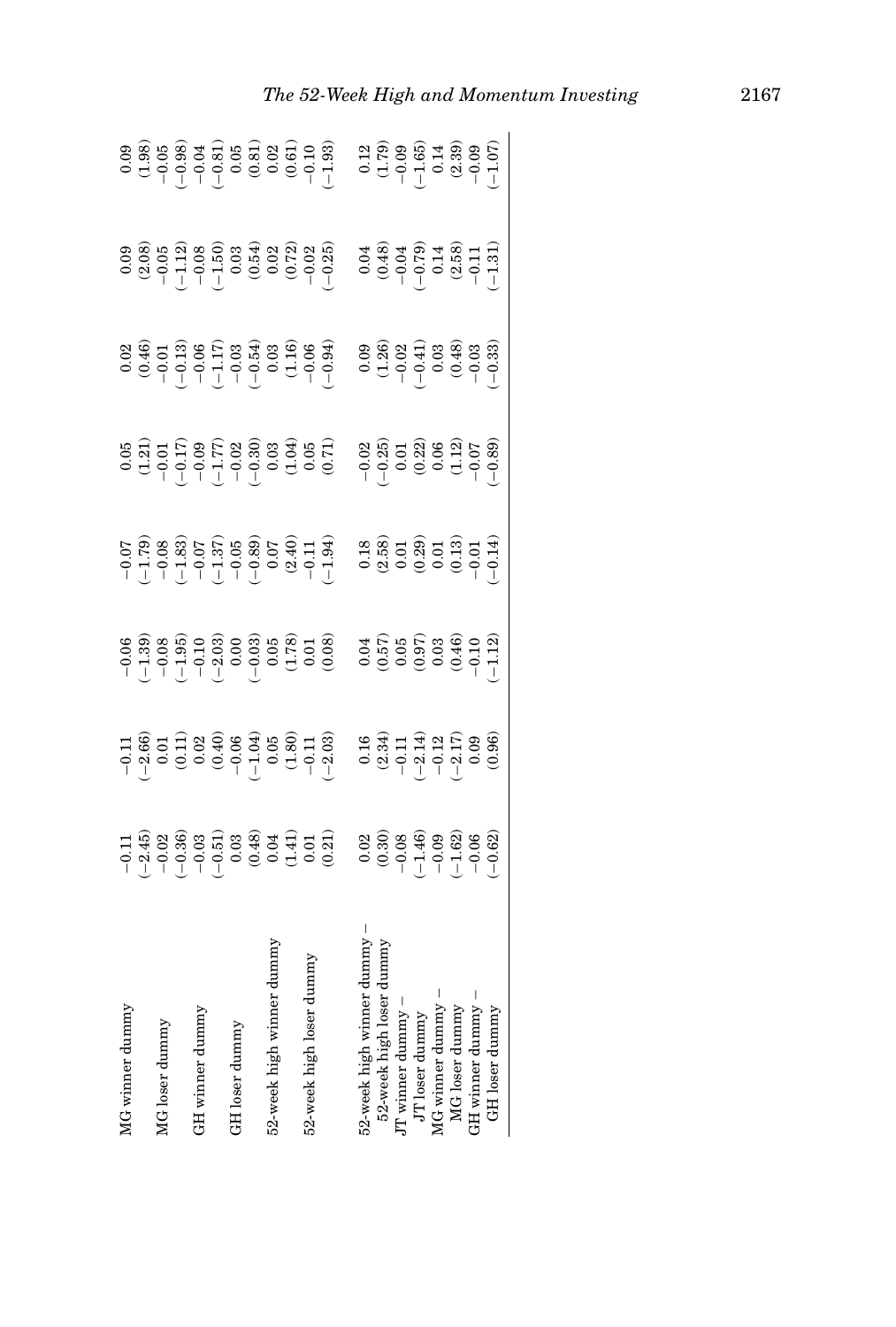| Each month between July 1963 and December 2001, $6(j = 2, , 7)$ or $12(j = 2, , 13)$ cross-sectional regressions of the following form are estimated<br>for (6, 6) and (6, 12) strategies, respectively:                                                                                                                                                                                                                                                                                                                                                                                                                                                                                                                                                                                                                                                                                                                                                                                                            |                                                                                                                                                                                                                                                                                |                               |            |                                         |            |                               |            |                                         |
|---------------------------------------------------------------------------------------------------------------------------------------------------------------------------------------------------------------------------------------------------------------------------------------------------------------------------------------------------------------------------------------------------------------------------------------------------------------------------------------------------------------------------------------------------------------------------------------------------------------------------------------------------------------------------------------------------------------------------------------------------------------------------------------------------------------------------------------------------------------------------------------------------------------------------------------------------------------------------------------------------------------------|--------------------------------------------------------------------------------------------------------------------------------------------------------------------------------------------------------------------------------------------------------------------------------|-------------------------------|------------|-----------------------------------------|------------|-------------------------------|------------|-----------------------------------------|
| $R_{it}=b_{0jt}+b_{1jt}R_{i,t-1}+b_{2jt}size_{i,t-1}+b_{3jt}JH_{i,t-j}+b_{4jt}JL_{i,t-j}+b_{5jt}MIH_{i,t-j}+b_{6jt}ML_{i,t-j}+b_{rjt}PLH_{i,t-j}+b_{8jt}PLL_{i,t-j}+e_{it},$                                                                                                                                                                                                                                                                                                                                                                                                                                                                                                                                                                                                                                                                                                                                                                                                                                        |                                                                                                                                                                                                                                                                                |                               |            |                                         |            |                               |            |                                         |
| that takes the value of 1 if the 52-week low measure for stock i is ranked in the top (bottom) $30\%$ in month $t - j$ , and is zero otherwise. The 52-week<br><i>MH</i> , and <i>ML</i> are defined similarly except that the <i>JH</i> ( <i>JL</i> ) indicates a winner (loser) by JT's ranking criterion, and <i>MH</i> ( <i>ML</i> ) indicates a winner (loser) by MG's criterion, for the period between months $t - j - 6$ a<br>we further run times series regressions of these averages (one for each average) on the contemporaneous Fama-French factor realizations to hedge<br>low measure in month $t - j$ is the ratio of price level in month $t - j$ to the minimum price achieved in months $t - j - 12$ to $t - j$ . The measures JH, JL,<br>these averages. They are in percent per month. The t-statistics (in parentheses) are calculated from the times series. To obtain risk-adjusted returns,<br>out the factor exposure. Th<br>where $R_{i,t}$ and size <sub>i,t</sub> are<br>parentheses. | the return and the market capitalization of stock i in month $t$ ; $FLH_{i,i-j}(FLL_{i,i-j})$ is the 52-week low winner (loser) dummy<br>he numbers reported for risk-adjusted returns are intercepts from these time-series regressions and their <i>t-</i> statistics are in |                               |            |                                         |            |                               |            |                                         |
|                                                                                                                                                                                                                                                                                                                                                                                                                                                                                                                                                                                                                                                                                                                                                                                                                                                                                                                                                                                                                     |                                                                                                                                                                                                                                                                                | Monthly Return<br>Raw Returns |            | Risk-Adjusted Returns<br>Monthly Return |            | Monthly Return<br>Raw Returns |            | Risk-Adjusted Returns<br>Monthly Return |
|                                                                                                                                                                                                                                                                                                                                                                                                                                                                                                                                                                                                                                                                                                                                                                                                                                                                                                                                                                                                                     |                                                                                                                                                                                                                                                                                | from (6, 6) Strategy          |            | from (6, 6) Strategy                    |            | from (6, 12) Strategy         |            | from (6, 12) Strategy                   |
|                                                                                                                                                                                                                                                                                                                                                                                                                                                                                                                                                                                                                                                                                                                                                                                                                                                                                                                                                                                                                     | Jan. Incl.                                                                                                                                                                                                                                                                     | Jan. Excl                     | Jan. Incl. | Jan. Excl                               | Jan. Incl. | Jan. Excl                     | Jan. Incl. | Jan. Excl.                              |
| Intercept                                                                                                                                                                                                                                                                                                                                                                                                                                                                                                                                                                                                                                                                                                                                                                                                                                                                                                                                                                                                           | 3.27                                                                                                                                                                                                                                                                           | 1.36                          | 2.16       | 1.01                                    | 3.26       | 1.34                          | 2.15       | 0.99                                    |
|                                                                                                                                                                                                                                                                                                                                                                                                                                                                                                                                                                                                                                                                                                                                                                                                                                                                                                                                                                                                                     | (5.18)                                                                                                                                                                                                                                                                         | (2.48)                        | (4.76)     | (2.55)                                  | (5.14)     | (2.43)                        | (4.74)     | (2.51)                                  |
| $\boldsymbol{R}_{i,t-1}$                                                                                                                                                                                                                                                                                                                                                                                                                                                                                                                                                                                                                                                                                                                                                                                                                                                                                                                                                                                            | $-6.50$                                                                                                                                                                                                                                                                        | $-5.50$                       | $-5.93$    | $-5.34$                                 | $-6.56$    | $-5.57$                       | $-5.98$    | $-5.39$                                 |
|                                                                                                                                                                                                                                                                                                                                                                                                                                                                                                                                                                                                                                                                                                                                                                                                                                                                                                                                                                                                                     | $(-14.82)$                                                                                                                                                                                                                                                                     | $-(14.96)$                    | $(-14.09)$ | $(-14.86)$                              | $(-14.86)$ | $(-15.09)$                    | $(-14.10)$ | $(-14.93)$                              |
| Size                                                                                                                                                                                                                                                                                                                                                                                                                                                                                                                                                                                                                                                                                                                                                                                                                                                                                                                                                                                                                | $-0.18$                                                                                                                                                                                                                                                                        | $-0.04$                       | $-0.14$    | $-0.05$                                 | $-0.17$    | $-0.03$                       | $-0.13$    | $-0.04$                                 |
|                                                                                                                                                                                                                                                                                                                                                                                                                                                                                                                                                                                                                                                                                                                                                                                                                                                                                                                                                                                                                     | $(-3.86)$                                                                                                                                                                                                                                                                      | $(-1.00)$                     | $(-3.90)$  | $(-1.60)$                               | (3.68)     | $(-0.79)$                     | $(-3.70)$  | $(-1.34)$                               |
| JT winner dummy                                                                                                                                                                                                                                                                                                                                                                                                                                                                                                                                                                                                                                                                                                                                                                                                                                                                                                                                                                                                     | 0.25                                                                                                                                                                                                                                                                           | 0.30                          | 0.30       | 0.33                                    | 0.13       | 0.20                          | 0.20       | 0.23                                    |
|                                                                                                                                                                                                                                                                                                                                                                                                                                                                                                                                                                                                                                                                                                                                                                                                                                                                                                                                                                                                                     | (5.18)                                                                                                                                                                                                                                                                         | (6.38)                        | (6.35)     | (6.82)                                  | (3.50)     | (5.65)                        | (5.75)     | (6.73)                                  |

# Comparison of JT, MG, and 52-Week Low Strategies **Comparison of JT, MG, and 52-Week Low Strategies** Table IX **Table IX**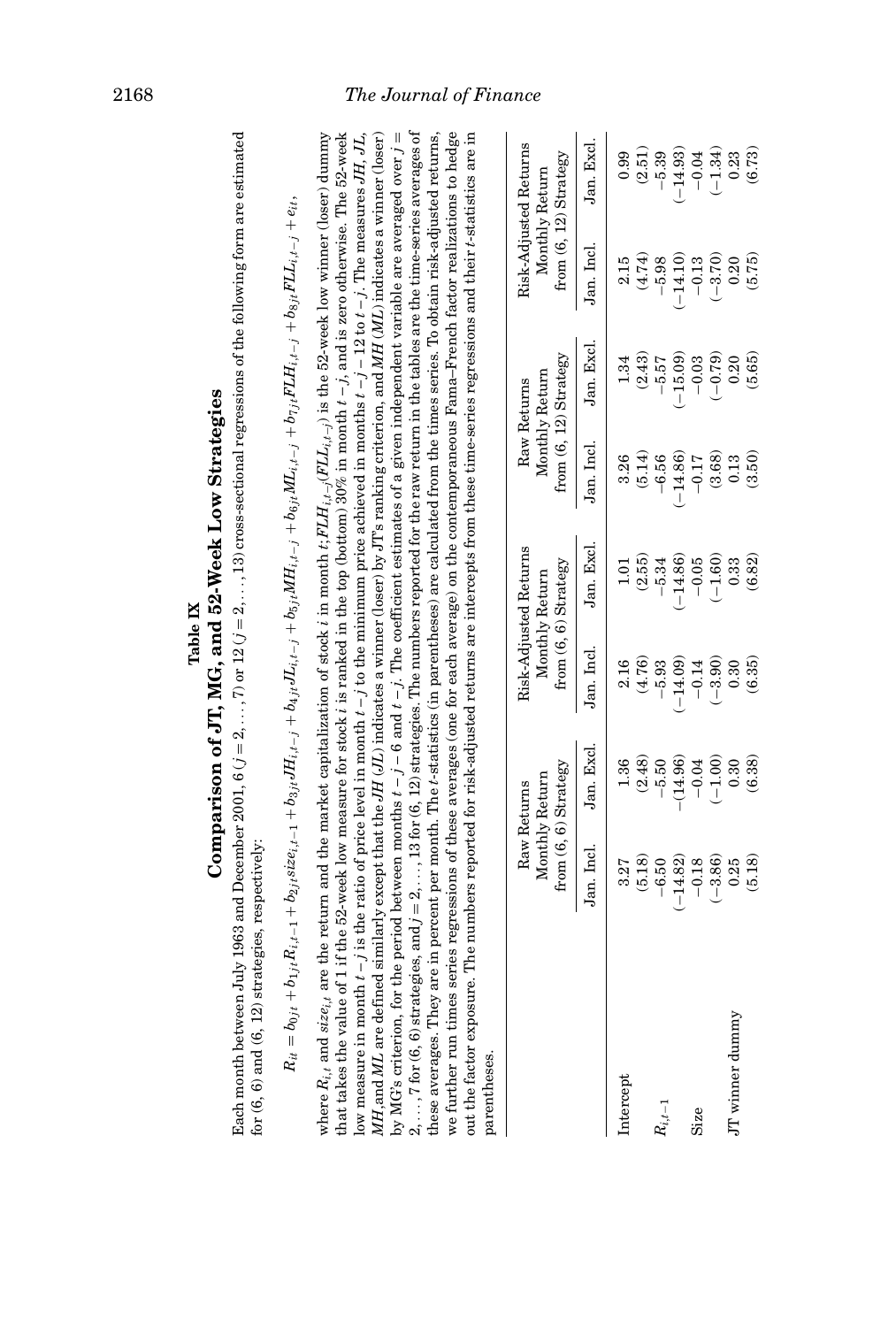| JT loser dummy                                                         |                                                                                                                                                                                                                                                                                                                                               |                                                                                   |                                                                                                                                                                                                                                                                                                                                      |                                                                                                                                                                                                                                                                                                                                                   |                                                                    |                                                                                                                                                                                                                                                                                                                                                 |                                                                                                                                                                                                                                                                                                                                                                                                                |                                                                     |
|------------------------------------------------------------------------|-----------------------------------------------------------------------------------------------------------------------------------------------------------------------------------------------------------------------------------------------------------------------------------------------------------------------------------------------|-----------------------------------------------------------------------------------|--------------------------------------------------------------------------------------------------------------------------------------------------------------------------------------------------------------------------------------------------------------------------------------------------------------------------------------|---------------------------------------------------------------------------------------------------------------------------------------------------------------------------------------------------------------------------------------------------------------------------------------------------------------------------------------------------|--------------------------------------------------------------------|-------------------------------------------------------------------------------------------------------------------------------------------------------------------------------------------------------------------------------------------------------------------------------------------------------------------------------------------------|----------------------------------------------------------------------------------------------------------------------------------------------------------------------------------------------------------------------------------------------------------------------------------------------------------------------------------------------------------------------------------------------------------------|---------------------------------------------------------------------|
|                                                                        |                                                                                                                                                                                                                                                                                                                                               |                                                                                   |                                                                                                                                                                                                                                                                                                                                      |                                                                                                                                                                                                                                                                                                                                                   |                                                                    |                                                                                                                                                                                                                                                                                                                                                 |                                                                                                                                                                                                                                                                                                                                                                                                                |                                                                     |
| MG winner dummy                                                        |                                                                                                                                                                                                                                                                                                                                               |                                                                                   |                                                                                                                                                                                                                                                                                                                                      |                                                                                                                                                                                                                                                                                                                                                   |                                                                    |                                                                                                                                                                                                                                                                                                                                                 |                                                                                                                                                                                                                                                                                                                                                                                                                |                                                                     |
|                                                                        |                                                                                                                                                                                                                                                                                                                                               |                                                                                   |                                                                                                                                                                                                                                                                                                                                      |                                                                                                                                                                                                                                                                                                                                                   |                                                                    |                                                                                                                                                                                                                                                                                                                                                 |                                                                                                                                                                                                                                                                                                                                                                                                                |                                                                     |
| MG loser dummy                                                         |                                                                                                                                                                                                                                                                                                                                               |                                                                                   |                                                                                                                                                                                                                                                                                                                                      |                                                                                                                                                                                                                                                                                                                                                   |                                                                    |                                                                                                                                                                                                                                                                                                                                                 |                                                                                                                                                                                                                                                                                                                                                                                                                |                                                                     |
|                                                                        | $\begin{array}{c} -0.46 \\ -3.63) \\ 0.17 \\ 0.20 \\ 0.07 \\ -1.08 \\ 0.61 \\ -0.07 \\ -0.07 \\ -0.07 \\ -0.07 \\ -0.07 \\ -0.07 \\ -0.07 \\ -0.07 \\ -0.07 \\ -0.07 \\ -0.07 \\ -0.07 \\ -0.07 \\ -0.07 \\ -0.07 \\ -0.07 \\ -0.07 \\ -0.07 \\ -0.07 \\ -0.07 \\ -0.07 \\ -0.07 \\ -0.07 \\ -0.07 \\ -0.07 \\ -0.07 \\ -0.07 \\ -0.07 \\ -0$ |                                                                                   | $\begin{bmatrix} 57 \\ -5.75 \\ -5.75 \\ 0.17 \\ 0.07 \\ 0.07 \\ 0.07 \\ -0.03 \\ 0.01 \\ -0.03 \\ 0.01 \\ -0.03 \\ 0.01 \\ -0.03 \\ 0.01 \\ -0.03 \\ 0.01 \\ -0.03 \\ 0.01 \\ -0.03 \\ 0.03 \\ -0.03 \\ 0.03 \\ -0.03 \\ 0.03 \\ -0.03 \\ 0.03 \\ -0.03 \\ -0.03 \\ -0.03 \\ -0.03 \\ -0.03 \\ -0.03 \\ -0.03 \\ -0.03 \\ -0.03 \\$ | $\begin{bmatrix} 77 \\ -9.75 \\ -9.18 \\ 0.18 \\ -0.01 \\ -0.01 \\ -0.01 \\ -0.01 \\ -0.01 \\ -0.01 \\ -0.01 \\ -0.01 \\ -0.01 \\ -0.01 \\ -0.01 \\ -0.01 \\ -0.01 \\ -0.01 \\ -0.01 \\ -0.01 \\ -0.01 \\ -0.01 \\ -0.01 \\ -0.01 \\ -0.01 \\ -0.01 \\ -0.01 \\ -0.01 \\ -0.01 \\ -0.01 \\ -0.01 \\ -0.01 \\ -0.01 \\ -0.01 \\ -0.01 \\ -0.01 \\$ |                                                                    | $\begin{array}{c} 55 \\ 0.59 \\ -6.16 \\ -6.09 \\ -6.09 \\ -6.09 \\ -6.09 \\ -6.09 \\ -6.09 \\ -6.09 \\ -6.09 \\ -6.09 \\ -6.09 \\ -6.09 \\ -6.09 \\ -6.09 \\ -6.09 \\ -6.09 \\ -6.09 \\ -6.09 \\ -6.09 \\ -6.09 \\ -6.09 \\ -6.09 \\ -6.09 \\ -6.09 \\ -6.09 \\ -6.09 \\ -6.09 \\ -6.09 \\ -6.09 \\ -6.09 \\ -6.09 \\ -6.09 \\ -6.09 \\ -6.09$ | $\begin{array}{c c} \textbf{44} & \textbf{65} & \textbf{88} \\ - & \textbf{13} & \textbf{38} & \textbf{18} \\ \hline \textbf{13} & \textbf{13} & \textbf{13} & \textbf{18} \\ \textbf{13} & \textbf{13} & \textbf{13} & \textbf{18} \\ \textbf{13} & \textbf{13} & \textbf{13} & \textbf{18} \\ \textbf{14} & \textbf{15} & \textbf{16} & \textbf{17} \\ \textbf{15} & \textbf{16} & \textbf{17} & \textbf{18$ |                                                                     |
| 52-week low winner dummy                                               |                                                                                                                                                                                                                                                                                                                                               |                                                                                   |                                                                                                                                                                                                                                                                                                                                      |                                                                                                                                                                                                                                                                                                                                                   |                                                                    |                                                                                                                                                                                                                                                                                                                                                 |                                                                                                                                                                                                                                                                                                                                                                                                                |                                                                     |
|                                                                        |                                                                                                                                                                                                                                                                                                                                               |                                                                                   |                                                                                                                                                                                                                                                                                                                                      |                                                                                                                                                                                                                                                                                                                                                   |                                                                    |                                                                                                                                                                                                                                                                                                                                                 |                                                                                                                                                                                                                                                                                                                                                                                                                |                                                                     |
| 52-week low loser dummy                                                |                                                                                                                                                                                                                                                                                                                                               |                                                                                   |                                                                                                                                                                                                                                                                                                                                      |                                                                                                                                                                                                                                                                                                                                                   |                                                                    |                                                                                                                                                                                                                                                                                                                                                 |                                                                                                                                                                                                                                                                                                                                                                                                                |                                                                     |
|                                                                        |                                                                                                                                                                                                                                                                                                                                               |                                                                                   |                                                                                                                                                                                                                                                                                                                                      |                                                                                                                                                                                                                                                                                                                                                   |                                                                    |                                                                                                                                                                                                                                                                                                                                                 |                                                                                                                                                                                                                                                                                                                                                                                                                |                                                                     |
| .2-week low winner dummy –<br>52-week low loser dummy<br>$\frac{1}{2}$ |                                                                                                                                                                                                                                                                                                                                               |                                                                                   |                                                                                                                                                                                                                                                                                                                                      |                                                                                                                                                                                                                                                                                                                                                   |                                                                    |                                                                                                                                                                                                                                                                                                                                                 |                                                                                                                                                                                                                                                                                                                                                                                                                |                                                                     |
|                                                                        | $0.13$<br>$0.95$<br>$0.71$<br>$0.461$<br>$0.24$<br>$0.24$<br>$0.274$                                                                                                                                                                                                                                                                          | $\begin{array}{c} 0.12 \\ (0.84) \\ 1.05 \\ (7.91) \\ 0.21 \\ (2.40) \end{array}$ | $\begin{array}{c} 0.09 \\ -1.05 \\ -0.87 \\ 0.34 \\ -0.80 \\ 0.28 \\ \end{array}$                                                                                                                                                                                                                                                    | $\begin{array}{c} 0.11 \\ 0.47) \\ 1.10 \\ 1.06 \\ 0.08 \\ 0.23 \\ 0.33 \\ \hline \end{array}$                                                                                                                                                                                                                                                    | $0.06$<br>$0.45$<br>$0.45$<br>$0.48$<br>$0.17$<br>$0.23$<br>$0.23$ | $\begin{array}{c} 0.01 \\ 0.06) \\ 0.79 \\ 0.70 \\ 0.14 \\ 0.14 \\ 0.14 \\ \end{array}$                                                                                                                                                                                                                                                         | $0.01$<br>$0.12$<br>$0.64$<br>$0.29$<br>$0.22$<br>$0.22$<br>$0.08$<br>$0.30$                                                                                                                                                                                                                                                                                                                                   |                                                                     |
| $J\!T$ winner dummy $-$                                                |                                                                                                                                                                                                                                                                                                                                               |                                                                                   |                                                                                                                                                                                                                                                                                                                                      |                                                                                                                                                                                                                                                                                                                                                   |                                                                    |                                                                                                                                                                                                                                                                                                                                                 |                                                                                                                                                                                                                                                                                                                                                                                                                |                                                                     |
| $\rm{JT}$ loser dummy                                                  |                                                                                                                                                                                                                                                                                                                                               |                                                                                   |                                                                                                                                                                                                                                                                                                                                      |                                                                                                                                                                                                                                                                                                                                                   |                                                                    |                                                                                                                                                                                                                                                                                                                                                 |                                                                                                                                                                                                                                                                                                                                                                                                                |                                                                     |
| MG winner dummy                                                        |                                                                                                                                                                                                                                                                                                                                               |                                                                                   |                                                                                                                                                                                                                                                                                                                                      |                                                                                                                                                                                                                                                                                                                                                   |                                                                    |                                                                                                                                                                                                                                                                                                                                                 |                                                                                                                                                                                                                                                                                                                                                                                                                |                                                                     |
| MG loser dummy                                                         |                                                                                                                                                                                                                                                                                                                                               |                                                                                   |                                                                                                                                                                                                                                                                                                                                      |                                                                                                                                                                                                                                                                                                                                                   |                                                                    |                                                                                                                                                                                                                                                                                                                                                 |                                                                                                                                                                                                                                                                                                                                                                                                                | $0.01$<br>$0.14$<br>$0.86$<br>$0.92$<br>$0.19$<br>$0.19$<br>$0.260$ |
|                                                                        |                                                                                                                                                                                                                                                                                                                                               |                                                                                   |                                                                                                                                                                                                                                                                                                                                      |                                                                                                                                                                                                                                                                                                                                                   |                                                                    |                                                                                                                                                                                                                                                                                                                                                 |                                                                                                                                                                                                                                                                                                                                                                                                                |                                                                     |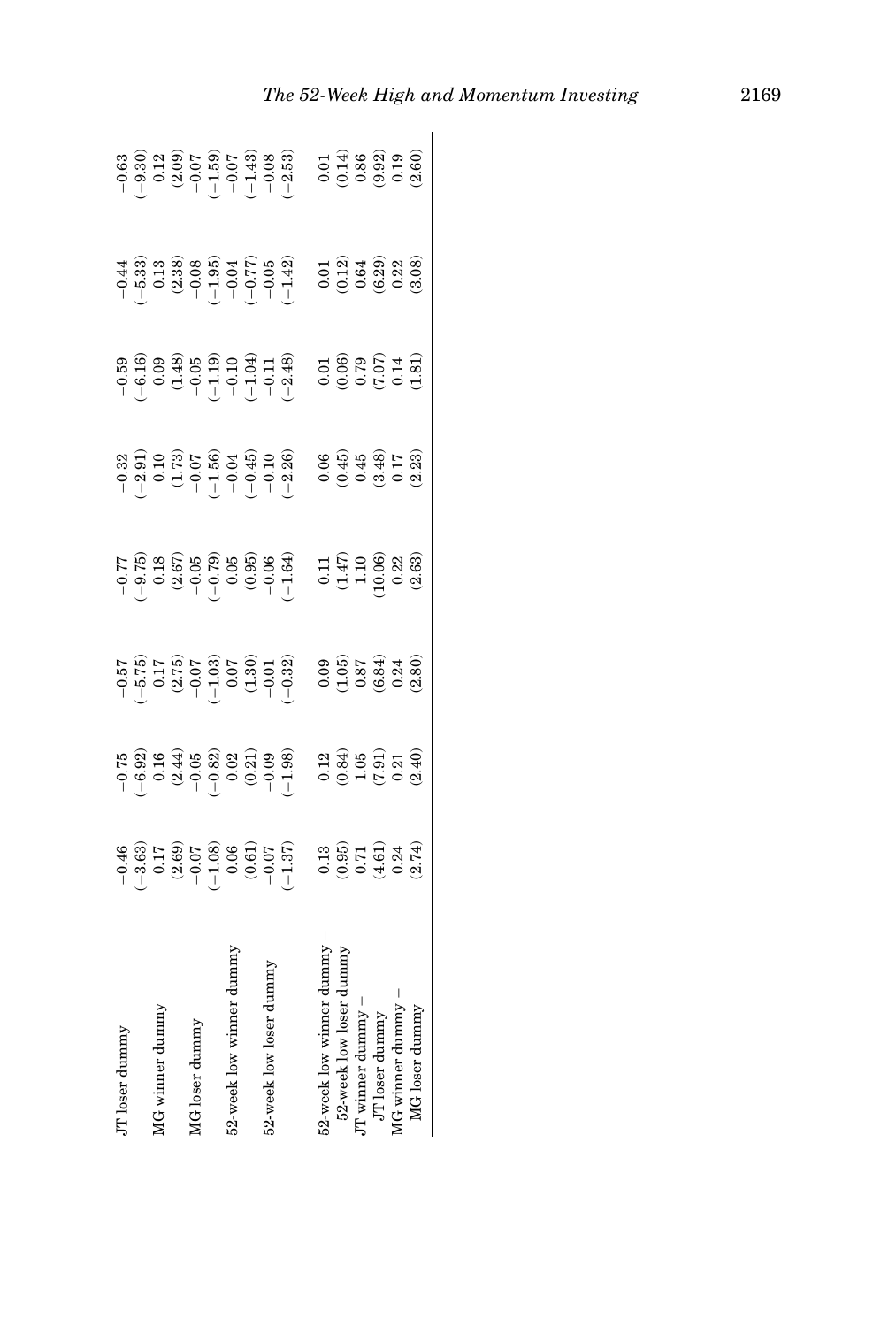available a statistic as the 52-week high, and could also serves as an anchor in how investors form beliefs about value. This also provides a further check on GH's hypothesis. Their Proposition 4 applies symmetrically to low as well as to high prices. Therefore, if GH's theory is correct, a strategy based on the 52-week low should be profitable.

The results indicate that a strategy based on the 52-week low is not profitable. Some of the regression coefficients on the 52-week low loser dummy are significant in the upper panel, but they pale by comparison to those of the JT strategy. More importantly, none of the returns to the 52-week low strategy reported in the bottom panel are significant. The JT and MG strategies earn significant profits. For  $(6, 6)$  strategies in raw returns, JT and MG earn 0.71 and 0.24% per month, both significant, while the 52-week low strategy earns an insignificant 0.13%. This is in sharp contrast to the profits reported in Table V. The 52-week *high* strategy's return is a significant 0.65% and dominates the 0.38% of JT and the 0.25% of MG.

We do not have an explanation grounded in experimental studies that indicates why investors should favor a stock's 52-week high as an anchor over its 52-week low. Coefficients on the 52-week low loser dummy appear consistent with anchoring behavior, albeit weaker than 52-week high, but those for the 52-week low winner dummy do not. A possible explanation for this is that both the 52-week high and low do serve as anchors, but taxes distort the effect for the 52-week low. The 52-week low winner dummy has a unique feature that is not shared by the 52-week high winner—it identifies those stocks with the largest potential short-term capital gains. Locked-in capital gains, particularly those of a short-term nature, decrease investors' willingness to sell a stock (see, for example, Klein (2001)). Consequently, prices of stocks that are winners relative to the 52-week low may tend to be above their fundamental values. When this pricing error is corrected, the reversal might offset whatever momentum is associated with investors having used the 52-week low as an anchor.

#### *E. Robustness*

Our focus so far on (6, 6) strategies is motivated by the attention they have received in the existing literature. However, by definition the 52-week high strategy looks back 12 months. In this subsection, we discuss the results of comparing  $(6, 6)$  to  $(12, 6)$  and  $(12, 12)$  versions of the JT and MG strategies to examine whether the length of the "look back" contributes to the dominance of the 52-week high strategy documented in Table V. We find that the 52-week high strategy dominates the returns from these strategies as well. We also examine how our results change when returns are adjusted for risk dynamically as in Grundy and Martin (2001). We find that using this benchmark, the returns and dominance of the 52-week high strategy are very similar to those in Table V. Tables are excluded for brevity and are available from the authors.

The first set of tests estimates Fama–MacBeth regressions comparing returns to the 52-week high strategy to (12, 6) and (12, 12) versions of JT and MG. The results are generally stronger than those in Table V in support of the contention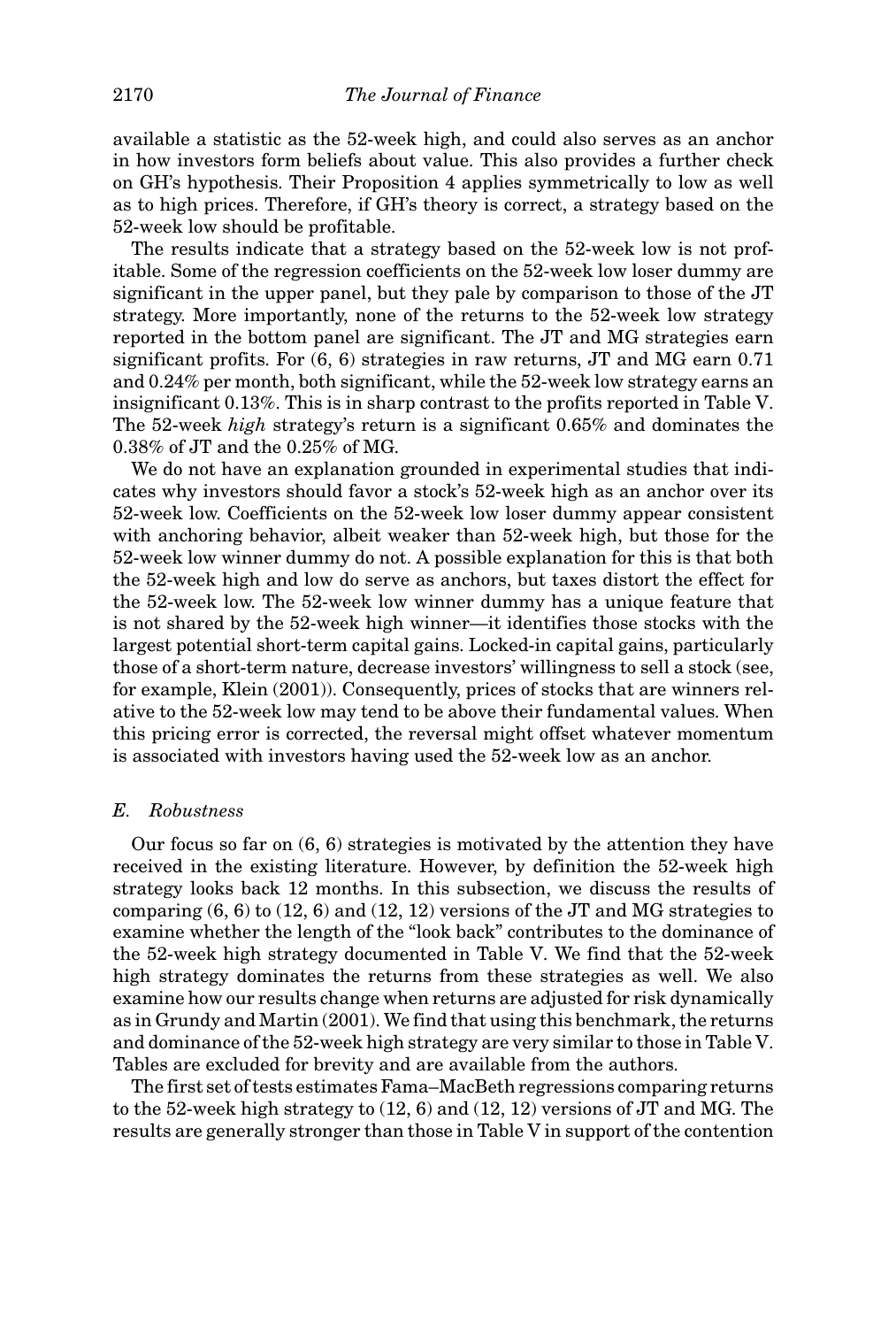that the 52-week high strategy dominates the others. Profits of the (12, .) JT and MG strategies are less than in Table V and are often insignificant. Those of the 52-week high strategy are similar to those in Table V. In particular, for (12, 12) strategies, the 52-week winner and loser dummies are uniformly significant. JT and MG dummies are mostly insignificant. This means that in forecasting returns 12 months ahead, JT and MG's strategies lose their power. The 52-week high strategy retains its power to forecast, however. This indicates that our earlier comparisons using (6, 6) strategies cast JT and MG in more favorable light relative to the 52-week high strategy. These results are also consistent with our earlier finding that returns predicted by JT and MG are temporary, while those predicted by the 52-week high strategy are permanent.

We also estimated regressions where the GH strategy is based on an embedded gain measure defined over only the last 12 months rather than the last 60 months as above. This strains the disposition hypothesis, because with only a 12-month look back, gains are taxable at ordinary income rates and losses are short term. This should weaken or even reverse the preference of investors to recognize gains over losses, as predicted by the disposition effect. Nevertheless, the results are similar to before, except that the extent to which the 52-week high profits dominate those of 12-month GH is less than with the 60-month GH measure. This is because its dummies are very highly correlated with the 52-week dummies (for example, the correlation between the 52-week high loser dummy and the 12-month GH loser dummy is 0.75, while the same correlation with 60-month loser dummy is 0.57). Both the 52-week high and GH dominate profits to 12-month JT and MG as before. For example, with a 12-month GH, risk-adjusted profits outside of January from the 52 week high strategy are 0.82%, and the 12-month GH are 0.50%, while returns to the (12, 6) version of JT and MG are 0.37 and 0.24% (all are significant). Risk-adjusted profits from the (12, 12) versions of JT and MG are smaller and insignificant.

We also analyze persistence as in Table VI, except that the JT and MG strategies employ 12-month portfolio formation periods. As before, all evidence of reversals pertains to JT and MG, and there are no reversals in connection with the 52-week strategies. Evidence for reversals is stronger in significance for  $(12, .)$  strategies than  $(6, .)$  strategies. Also, similar to the results for  $(6, .)$  strategies, there is some evidence that 52-week winners exhibit continuations beyond the 12-month horizon. The 52-week winner dummy is significantly positive for  $(12, \sim 12, 12)$  risk-adjusted returns, meaning that returns are significantly positive 24 months after portfolios are formed.

Factor risk exposures to all the strategies we examine might change through time; but so far, our risk-adjusted returns are computed using unconditional betas. To account for this, Grundy and Martin (2001) suggest a technique that uses dynamically updated beta estimates. The betas used in the factor model that adjusts the return for a given month are estimated from a time-series regression of the portfolio's returns on the factors over the portfolio's 6-month holding period (see Grundy and Martin (2001), p. 50). Table X compares the results using this metric with those reported in Table V. Risk-adjusted returns from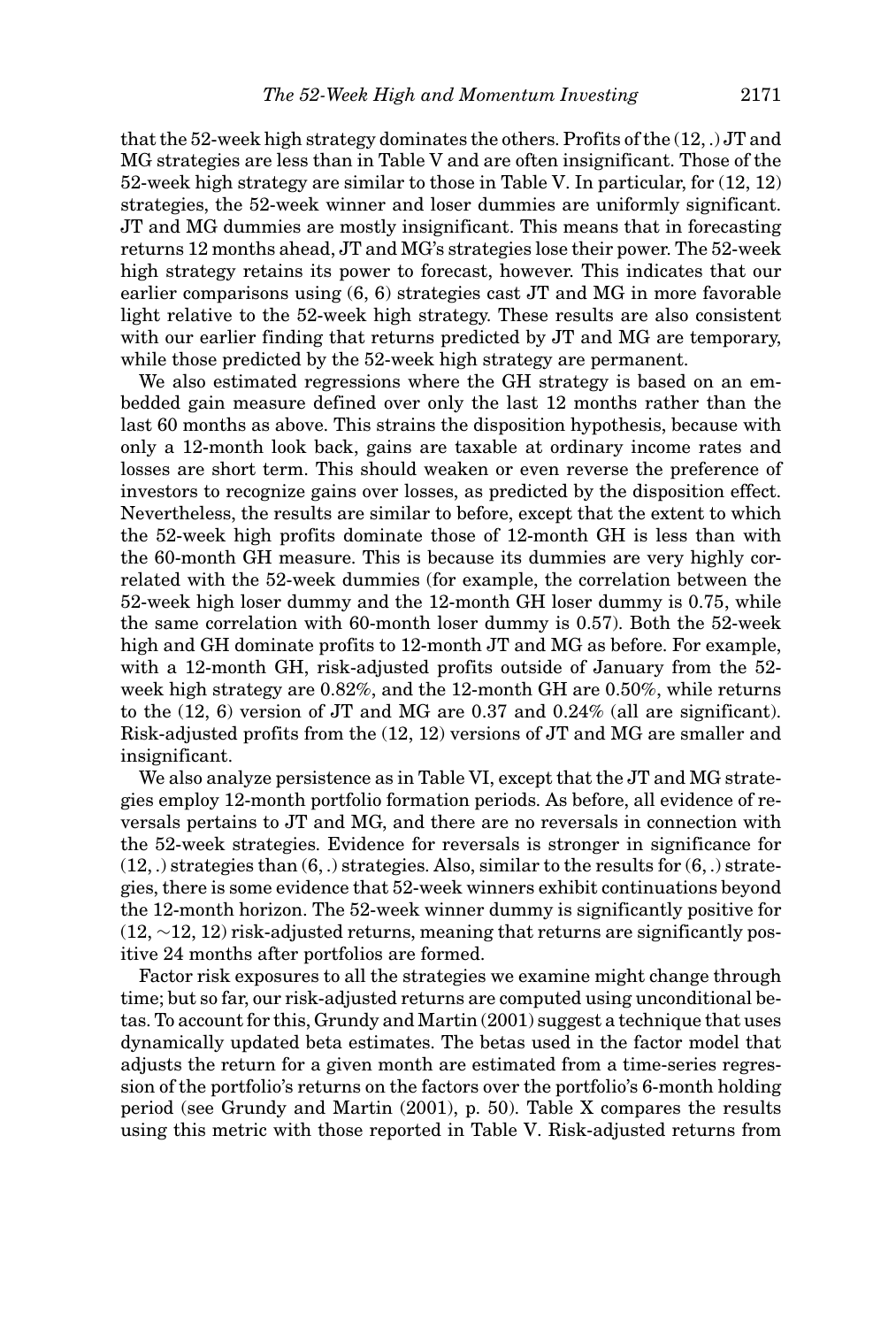|                                                                                                                                                                                                                                                                                                                                                                                                                                                                                                                                                                                                                                                                                                                                                                                                                                                                                                                                                                                                                                                                                                                                                                                                                                                                                                                                                                                                                                                                                                                                                                                                                                                                                                                                                                                                                | Comparison of JT, MG, and 52-Week High Strategies with Dynamic Risk Adjustment |                                             |            |                                                  |            |                                            |                                                 |            |
|----------------------------------------------------------------------------------------------------------------------------------------------------------------------------------------------------------------------------------------------------------------------------------------------------------------------------------------------------------------------------------------------------------------------------------------------------------------------------------------------------------------------------------------------------------------------------------------------------------------------------------------------------------------------------------------------------------------------------------------------------------------------------------------------------------------------------------------------------------------------------------------------------------------------------------------------------------------------------------------------------------------------------------------------------------------------------------------------------------------------------------------------------------------------------------------------------------------------------------------------------------------------------------------------------------------------------------------------------------------------------------------------------------------------------------------------------------------------------------------------------------------------------------------------------------------------------------------------------------------------------------------------------------------------------------------------------------------------------------------------------------------------------------------------------------------|--------------------------------------------------------------------------------|---------------------------------------------|------------|--------------------------------------------------|------------|--------------------------------------------|-------------------------------------------------|------------|
| Each month between July 1963 and December 2001, $6(j = 2, , 7)$ or $12(j = 2, , 13)$ cross-sectional regressions of the following form are estimated<br>for (6, 6) and (6, 12) strategies, respectively:                                                                                                                                                                                                                                                                                                                                                                                                                                                                                                                                                                                                                                                                                                                                                                                                                                                                                                                                                                                                                                                                                                                                                                                                                                                                                                                                                                                                                                                                                                                                                                                                       |                                                                                |                                             |            |                                                  |            |                                            |                                                 |            |
| $R_{it}=b_{0jt}+b_{1jt}R_{i,t-1}+b_{2jt}size_{i,t-1}+b_{3jt}JH_{i,t-j}+b_{4jt}JL_{i,t-j}+b_{5jt}MH_{i,t-j}+b_{6jt}ML_{i,t-j}+b_{7jt}FHH_{i,t-j}+b_{8jt}FHL_{i,t-j}+e_{it},$                                                                                                                                                                                                                                                                                                                                                                                                                                                                                                                                                                                                                                                                                                                                                                                                                                                                                                                                                                                                                                                                                                                                                                                                                                                                                                                                                                                                                                                                                                                                                                                                                                    |                                                                                |                                             |            |                                                  |            |                                            |                                                 |            |
| where $R_{i,l}$ and size <sub>id</sub> are the return and the market capitalization of stock <i>i</i> in month $t_i H_{i,l-i_j}(FL_{i,l-i_j})$ is the 52-week high winner (loser) dummy that<br>risk-adjusted returns are intercepts from these time-series regressions and their t-statistics are in parentheses. To obtain the dynamic risk-adjusted<br>takes the value of 1 if the 52-week high measure for stock $i$ is ranked in the top (bottom) 30% in month $t$ – $j$ , and is zero otherwise. The 52-week high<br>$2,,7$ for $(6, 6)$ strategies, and $j = 2,,13$ for $(6, 12)$ strategies. To obtain risk-adjusted returns, we further run times series regressions of these<br>averages (one for each average) on the contemporaneous $P$ ama–French factor realizations to hedge out the factor exposure. The numbers reported for<br>return in month t, we first estimate the factor loadings using the 6-month time series of these averages and factor realizations from month t to $t +$<br>5. The dynamic risk-adjusted return in month t is the difference between the portfolio return in month t and the return predicted by these factor<br>loadings estimates and the time – $t$ factor realizations. Figures reported in the table are time-series averages of these monthly dynamic risk-adjusted<br>and ML are defined similarly except that the JH (JL) indicates a winner (loser) by JT's ranking criterion, and MH (ML) indicates a winner (loser)<br>by MG's criterion, for the period between months $t-j-6$ and $t-j$ . The coefficient estimates of a given independent variable are averaged over $j =$<br>measure in month $t-j$ is the ratio of price level in month $t-j$ to the maximum price achieved in months $t-j-12$ to $t-j$ . The measures JH, JL, MH,<br>returns. |                                                                                |                                             |            |                                                  |            |                                            |                                                 |            |
|                                                                                                                                                                                                                                                                                                                                                                                                                                                                                                                                                                                                                                                                                                                                                                                                                                                                                                                                                                                                                                                                                                                                                                                                                                                                                                                                                                                                                                                                                                                                                                                                                                                                                                                                                                                                                |                                                                                | Dynamic Risk-                               |            |                                                  |            | Dynamic Risk-                              |                                                 |            |
|                                                                                                                                                                                                                                                                                                                                                                                                                                                                                                                                                                                                                                                                                                                                                                                                                                                                                                                                                                                                                                                                                                                                                                                                                                                                                                                                                                                                                                                                                                                                                                                                                                                                                                                                                                                                                |                                                                                | Monthly Return<br>from $(6, 6)$<br>Adjusted |            | Monthly Return<br>Risk-Adjusted<br>from $(6, 6)$ |            | Monthly Return<br>from (6, 12)<br>Adjusted | Monthly Return<br>Risk-Adjusted<br>from (6, 12) |            |
|                                                                                                                                                                                                                                                                                                                                                                                                                                                                                                                                                                                                                                                                                                                                                                                                                                                                                                                                                                                                                                                                                                                                                                                                                                                                                                                                                                                                                                                                                                                                                                                                                                                                                                                                                                                                                |                                                                                | Strategy                                    |            | Strategy                                         |            | Strategy                                   | Strategy                                        |            |
|                                                                                                                                                                                                                                                                                                                                                                                                                                                                                                                                                                                                                                                                                                                                                                                                                                                                                                                                                                                                                                                                                                                                                                                                                                                                                                                                                                                                                                                                                                                                                                                                                                                                                                                                                                                                                | Jan. Incl.                                                                     | Jan. Excl.                                  | Jan. Incl. | Jan. Excl.                                       | Jan. Incl. | Jan. Excl.                                 | Jan. Incl.                                      | Jan. Excl. |
| Intercept                                                                                                                                                                                                                                                                                                                                                                                                                                                                                                                                                                                                                                                                                                                                                                                                                                                                                                                                                                                                                                                                                                                                                                                                                                                                                                                                                                                                                                                                                                                                                                                                                                                                                                                                                                                                      | 2.74                                                                           | 2.25                                        | 2.58       | 1.55                                             | 2.57       | 2.08                                       | 2.38                                            | 1.34       |
|                                                                                                                                                                                                                                                                                                                                                                                                                                                                                                                                                                                                                                                                                                                                                                                                                                                                                                                                                                                                                                                                                                                                                                                                                                                                                                                                                                                                                                                                                                                                                                                                                                                                                                                                                                                                                | (5.67)                                                                         | (4.51)                                      | (5.99)     | (4.02)                                           | (5.45)     | (4.28)                                     | (5.56)                                          | (3.51)     |
| $\boldsymbol{R}_{i,t-1}$                                                                                                                                                                                                                                                                                                                                                                                                                                                                                                                                                                                                                                                                                                                                                                                                                                                                                                                                                                                                                                                                                                                                                                                                                                                                                                                                                                                                                                                                                                                                                                                                                                                                                                                                                                                       | $-6.48$                                                                        | $-6.37$                                     | $-5.94$    | $-5.36$                                          | $-6.65$    | $-6.53$                                    | $-5.99$                                         | $-5.41$    |
|                                                                                                                                                                                                                                                                                                                                                                                                                                                                                                                                                                                                                                                                                                                                                                                                                                                                                                                                                                                                                                                                                                                                                                                                                                                                                                                                                                                                                                                                                                                                                                                                                                                                                                                                                                                                                | $(-16.71)$                                                                     | $(-15.87)$                                  | $(-14.17)$ | $(-14.78)$                                       | $(-17.49)$ | $(-16.71)$                                 | $(-14.14)$                                      | $(-14.82)$ |
| <b>Size</b>                                                                                                                                                                                                                                                                                                                                                                                                                                                                                                                                                                                                                                                                                                                                                                                                                                                                                                                                                                                                                                                                                                                                                                                                                                                                                                                                                                                                                                                                                                                                                                                                                                                                                                                                                                                                    | $-0.16$                                                                        | $-0.12$                                     | $-0.17$    | $-0.09$                                          | $-0.15$    | $-0.11$                                    | $-0.16$                                         | $-0.07$    |
|                                                                                                                                                                                                                                                                                                                                                                                                                                                                                                                                                                                                                                                                                                                                                                                                                                                                                                                                                                                                                                                                                                                                                                                                                                                                                                                                                                                                                                                                                                                                                                                                                                                                                                                                                                                                                | $(-3.92)$                                                                      | $(-2.83)$                                   | $(-5.11)$  | $(-3.09)$                                        | $(-3.66)$  | $(-2.57)$                                  | $(-4.58)$                                       | $(-2.44)$  |

**Table X**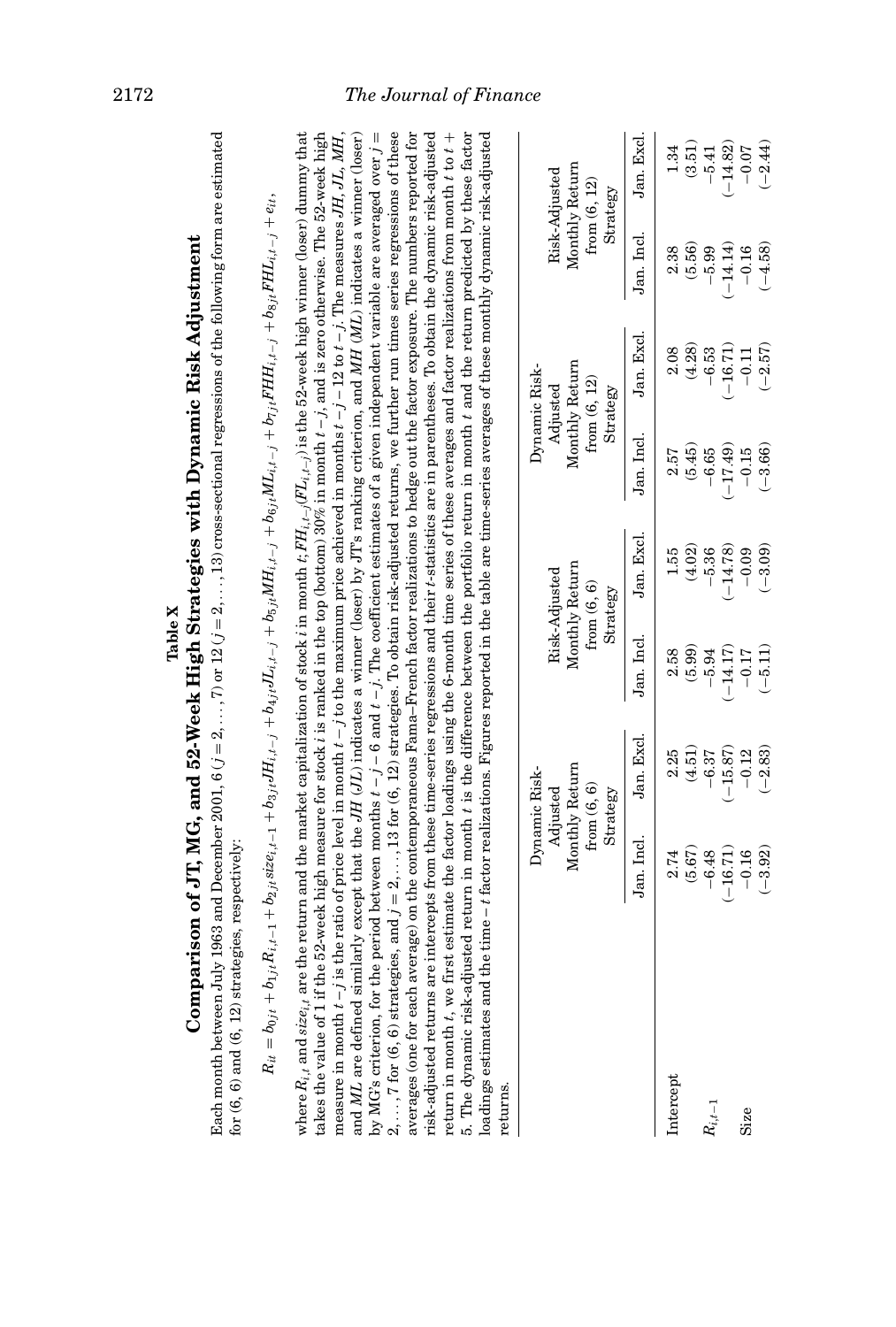| JT winner dummy                                         |                                                                                                  |                                                                                                                                                                                                                                                                                                                    |                                                                                                                                                                                                                                                                                                                                                                                                                                                              |                                                                                                                                                                                                                                                                                                     |                                                                                                                                                                                                                                                                                                                       |                                                                                                 |                                                                                             |                                                        |
|---------------------------------------------------------|--------------------------------------------------------------------------------------------------|--------------------------------------------------------------------------------------------------------------------------------------------------------------------------------------------------------------------------------------------------------------------------------------------------------------------|--------------------------------------------------------------------------------------------------------------------------------------------------------------------------------------------------------------------------------------------------------------------------------------------------------------------------------------------------------------------------------------------------------------------------------------------------------------|-----------------------------------------------------------------------------------------------------------------------------------------------------------------------------------------------------------------------------------------------------------------------------------------------------|-----------------------------------------------------------------------------------------------------------------------------------------------------------------------------------------------------------------------------------------------------------------------------------------------------------------------|-------------------------------------------------------------------------------------------------|---------------------------------------------------------------------------------------------|--------------------------------------------------------|
|                                                         |                                                                                                  |                                                                                                                                                                                                                                                                                                                    |                                                                                                                                                                                                                                                                                                                                                                                                                                                              |                                                                                                                                                                                                                                                                                                     |                                                                                                                                                                                                                                                                                                                       |                                                                                                 |                                                                                             |                                                        |
| JT loser dummy                                          |                                                                                                  |                                                                                                                                                                                                                                                                                                                    |                                                                                                                                                                                                                                                                                                                                                                                                                                                              |                                                                                                                                                                                                                                                                                                     |                                                                                                                                                                                                                                                                                                                       |                                                                                                 |                                                                                             |                                                        |
|                                                         |                                                                                                  |                                                                                                                                                                                                                                                                                                                    |                                                                                                                                                                                                                                                                                                                                                                                                                                                              |                                                                                                                                                                                                                                                                                                     |                                                                                                                                                                                                                                                                                                                       |                                                                                                 |                                                                                             |                                                        |
| MG winner dunnny                                        |                                                                                                  |                                                                                                                                                                                                                                                                                                                    |                                                                                                                                                                                                                                                                                                                                                                                                                                                              |                                                                                                                                                                                                                                                                                                     |                                                                                                                                                                                                                                                                                                                       |                                                                                                 |                                                                                             |                                                        |
|                                                         |                                                                                                  | $\begin{array}{c} 666 \\ -10466 \\ -10466 \\ -10466 \\ -10466 \\ -10466 \\ -10466 \\ -10466 \\ -10466 \\ -104666 \\ -104666 \\ -104666 \\ -104666 \\ -104666 \\ -104666 \\ -104666 \\ -1046666 \\ -1046666 \\ -1046666 \\ -1046666 \\ -1046666 \\ -10466666 \\ -10466666 \\ -104666666 \\ -104666666 \\ -10466666$ | $\begin{array}{l} \mathfrak{a}\cong \mathfrak{a}\cong \mathfrak{a}\cong \mathfrak{a}\cong \mathfrak{a}\cong \mathfrak{a}\cong \mathfrak{a}\cong \mathfrak{a}\cong \mathfrak{a}\cong \mathfrak{a}\cong \mathfrak{a}\cong \mathfrak{a}\cong \mathfrak{a}\cong \mathfrak{a}\cong \mathfrak{a}\cong \mathfrak{a}\cong \mathfrak{a}\cong \mathfrak{a}\cong \mathfrak{a}\cong \mathfrak{a}\cong \mathfrak{a}\cong \mathfrak{a}\cong \mathfrak{a}\cong \mathfrak{a$ | $\begin{array}{l} 61.66 \\ 22.67 \\ 23.69 \\ 24.67 \\ 25.67 \\ 26.67 \\ 27.67 \\ 28.67 \\ 29.67 \\ 20.67 \\ 21.67 \\ 22.67 \\ 23.67 \\ 24.67 \\ 25.67 \\ 26.67 \\ 27.67 \\ 28.67 \\ 29.67 \\ 20.67 \\ 27.67 \\ 28.67 \\ 29.67 \\ 29.67 \\ 20.67 \\ 20.67 \\ 27.67 \\ 28.67 \\ 29.67 \\ 29.67 \\ 29$ | $\begin{array}{c c} 10.10 \\ -0.13.7 \\ -0.23.1 \\ -0.31.1 \\ -0.03.8 \\ -0.03.8 \\ -0.03.8 \\ -0.03.8 \\ -0.03.8 \\ -0.03.8 \\ -0.03.8 \\ -0.03.8 \\ -0.03.8 \\ -0.03.8 \\ -0.03.8 \\ -0.03.8 \\ -0.03.8 \\ -0.03.8 \\ -0.03.8 \\ -0.03.8 \\ -0.03.8 \\ -0.03.8 \\ -0.03.8 \\ -0.03.8 \\ -0.03.8 \\ -0.03.8 \\ -0.0$ |                                                                                                 |                                                                                             |                                                        |
| MG loser dummy                                          |                                                                                                  |                                                                                                                                                                                                                                                                                                                    |                                                                                                                                                                                                                                                                                                                                                                                                                                                              |                                                                                                                                                                                                                                                                                                     |                                                                                                                                                                                                                                                                                                                       |                                                                                                 |                                                                                             |                                                        |
|                                                         |                                                                                                  |                                                                                                                                                                                                                                                                                                                    |                                                                                                                                                                                                                                                                                                                                                                                                                                                              |                                                                                                                                                                                                                                                                                                     |                                                                                                                                                                                                                                                                                                                       |                                                                                                 |                                                                                             |                                                        |
| 52-week high winner dummy                               |                                                                                                  |                                                                                                                                                                                                                                                                                                                    |                                                                                                                                                                                                                                                                                                                                                                                                                                                              |                                                                                                                                                                                                                                                                                                     |                                                                                                                                                                                                                                                                                                                       |                                                                                                 |                                                                                             |                                                        |
|                                                         |                                                                                                  |                                                                                                                                                                                                                                                                                                                    |                                                                                                                                                                                                                                                                                                                                                                                                                                                              |                                                                                                                                                                                                                                                                                                     |                                                                                                                                                                                                                                                                                                                       |                                                                                                 |                                                                                             |                                                        |
| 52-week high loser dummy                                |                                                                                                  |                                                                                                                                                                                                                                                                                                                    |                                                                                                                                                                                                                                                                                                                                                                                                                                                              |                                                                                                                                                                                                                                                                                                     |                                                                                                                                                                                                                                                                                                                       |                                                                                                 |                                                                                             |                                                        |
|                                                         |                                                                                                  |                                                                                                                                                                                                                                                                                                                    |                                                                                                                                                                                                                                                                                                                                                                                                                                                              |                                                                                                                                                                                                                                                                                                     |                                                                                                                                                                                                                                                                                                                       |                                                                                                 |                                                                                             |                                                        |
|                                                         |                                                                                                  |                                                                                                                                                                                                                                                                                                                    |                                                                                                                                                                                                                                                                                                                                                                                                                                                              |                                                                                                                                                                                                                                                                                                     |                                                                                                                                                                                                                                                                                                                       |                                                                                                 |                                                                                             |                                                        |
| 52-week high winner dummy -<br>52-week high loser dummy |                                                                                                  |                                                                                                                                                                                                                                                                                                                    |                                                                                                                                                                                                                                                                                                                                                                                                                                                              |                                                                                                                                                                                                                                                                                                     |                                                                                                                                                                                                                                                                                                                       |                                                                                                 |                                                                                             |                                                        |
| $JT$ winner dummy $-$                                   |                                                                                                  |                                                                                                                                                                                                                                                                                                                    |                                                                                                                                                                                                                                                                                                                                                                                                                                                              |                                                                                                                                                                                                                                                                                                     |                                                                                                                                                                                                                                                                                                                       |                                                                                                 |                                                                                             |                                                        |
| JT loser dummy                                          | $0.92$<br>$0.92$<br>$0.92$<br>$0.92$<br>$0.92$<br>$0.92$<br>$0.92$<br>$0.92$<br>$0.92$<br>$0.92$ | $1.04$<br>$(11.28)$<br>$0.16$<br>$(1.87)$<br>$(1.87)$<br>$(1.87)$<br>$(3.36)$                                                                                                                                                                                                                                      | $0.36$<br>$0.30$<br>$0.30$<br>$0.30$<br>$0.30$<br>$0.30$<br>$0.30$<br>$0.30$                                                                                                                                                                                                                                                                                                                                                                                 | 1.13<br>$(11.35)$<br>$0.46$<br>$(5.13)$<br>$(0.24)$<br>$(2.72)$                                                                                                                                                                                                                                     | $\begin{array}{c} 0.71 \\ (8.09) \\ (0.11) \\ (1.99) \\ (1.99) \\ (3.52) \end{array}$                                                                                                                                                                                                                                 | $\begin{array}{c} 0.83 \\ 0.38) \\ 0.12 \\ 0.14 \\ 0.15 \\ 0.04 \\ 0.15 \\ 0.23 \\ \end{array}$ | $\begin{array}{c} 0.60 \\ (5.61) \\ 0.27 \\ (3.77) \\ (3.70) \\ 0.22 \\ (3.11) \end{array}$ |                                                        |
| MG winner dunnny                                        |                                                                                                  |                                                                                                                                                                                                                                                                                                                    |                                                                                                                                                                                                                                                                                                                                                                                                                                                              |                                                                                                                                                                                                                                                                                                     |                                                                                                                                                                                                                                                                                                                       |                                                                                                 |                                                                                             |                                                        |
| MG loser dummy                                          |                                                                                                  |                                                                                                                                                                                                                                                                                                                    |                                                                                                                                                                                                                                                                                                                                                                                                                                                              |                                                                                                                                                                                                                                                                                                     |                                                                                                                                                                                                                                                                                                                       |                                                                                                 |                                                                                             | $0.85$<br>$(9.73)$<br>$(9.32)$<br>$(4.65)$<br>$(2.66)$ |
|                                                         |                                                                                                  |                                                                                                                                                                                                                                                                                                                    |                                                                                                                                                                                                                                                                                                                                                                                                                                                              |                                                                                                                                                                                                                                                                                                     |                                                                                                                                                                                                                                                                                                                       |                                                                                                 |                                                                                             |                                                        |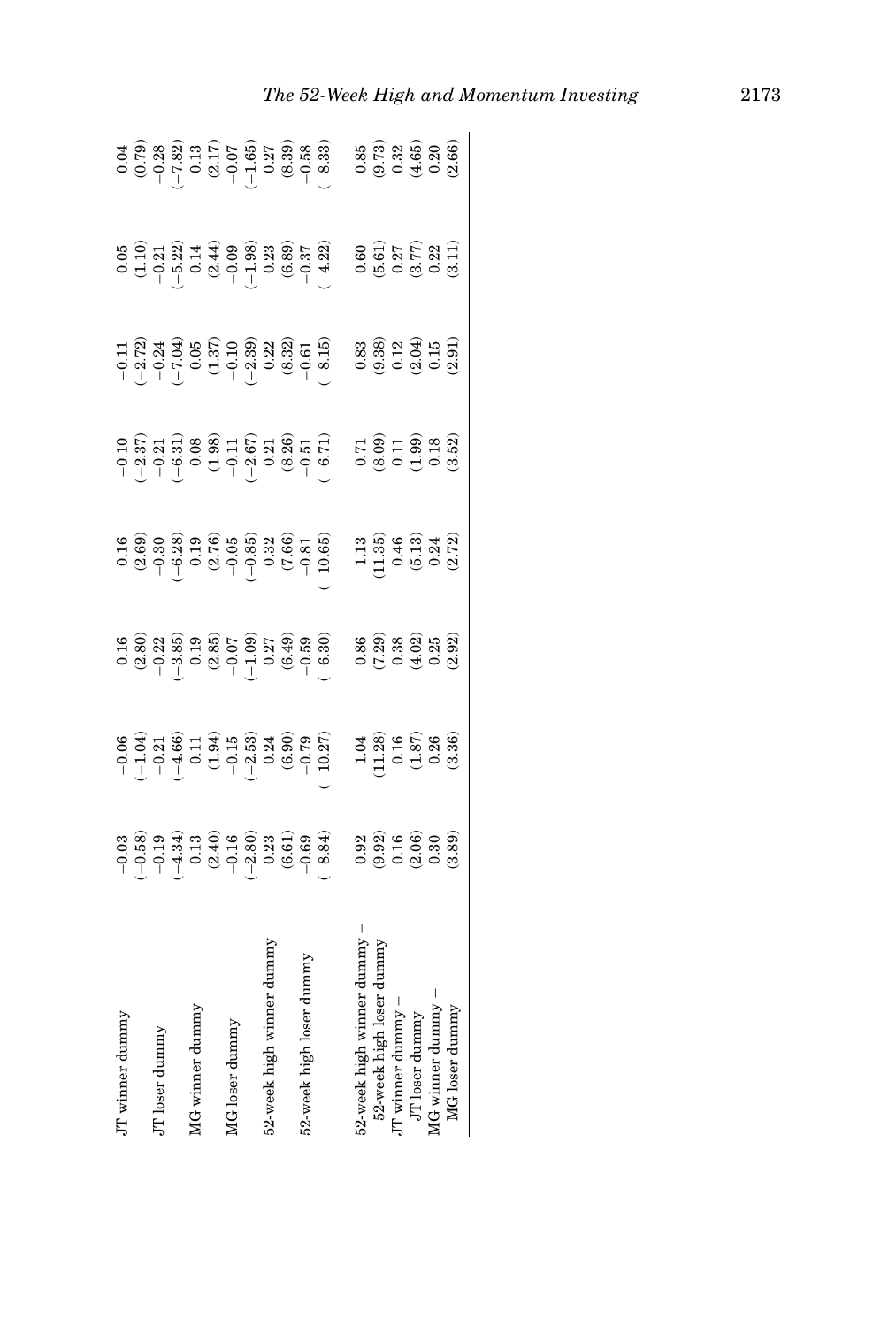Table V are reproduced for convenience. The results using both benchmarks are very similar.

## **III. Conclusion**

We compare returns to three momentum investment strategies. The first strategy measures the past return performance of individual stocks and takes a long (short) position in the 30% of top (bottom) performing stocks. This strategy was proposed by Jegadeesh and Titman (1993). The second strategy measures performance using past industry returns and takes a long (short) position in stocks within the 30% of top (bottom) performing industries. This strategy is advocated by Moskowitz and Grinblatt (1999). The third strategy, which is unique to this study, measures performance of individual stocks by reference to how close the current price is to the 52-week high. Long (short) positions are taken in stocks whose current price is close to (far from) the 52-week high.

After controlling for the size effect and the impact of bid-ask bounce, returns associated with winners and losers identified by the 52-week high strategy are about twice as large as those associated with the other strategies. The difference is even larger outside of January. These findings are remarkable because the 52-week high and low prices are among the information that is most readily available to investors. Virtually every newspaper that publishes stock prices also identifies those that hit 52-week highs and lows.

Like the results of Jegadeesh and Titman (1993), these findings present a serious challenge to the view that markets are semistrong-form efficient. The nearness of a stock's price to its 52-week high is public information. The more interesting finding, however, is that nearness to the 52-week high is a much better predictor of future returns than past returns to individual stocks. Jegadeesh and Titman's finding that past returns predict future returns has spawned a theoretical literature that attempts to explain it. Our results suggest that the theories need further refinement.

Existing theories of momentum posit that when information arrives, traders are reluctant or slow to revise their prior beliefs about the security's value, and that when priors are revised, they overadjust (see Barberis, Shleifer, and Vishny (1998), and Hong and Stein (1999)); or, alternatively, that traders overreact to news when subsequent news confirms it, which is corrected in the long run (see Daniel, Hirshleifer, and Subrahmanyam (1998)). The connection between the theories and Jegadeesh and Titman's findings is that an extreme past return serves as an indicator that new information has arrived. The way in which beliefs are updated causes price momentum and reversals.

Our results indicate that the 52-week measure has predictive power *whether or not* individual stocks have had extreme past returns. This suggests that price *level* is important, and is consistent with an anchor-and-adjust bias. Traders appear to use the 52-week high as a reference point against which they evaluate the potential impact of news. When good news has pushed a stock's price near or to a new 52-week high, traders are reluctant to bid the price of the stock higher even if the information warrants it. The information eventually prevails and the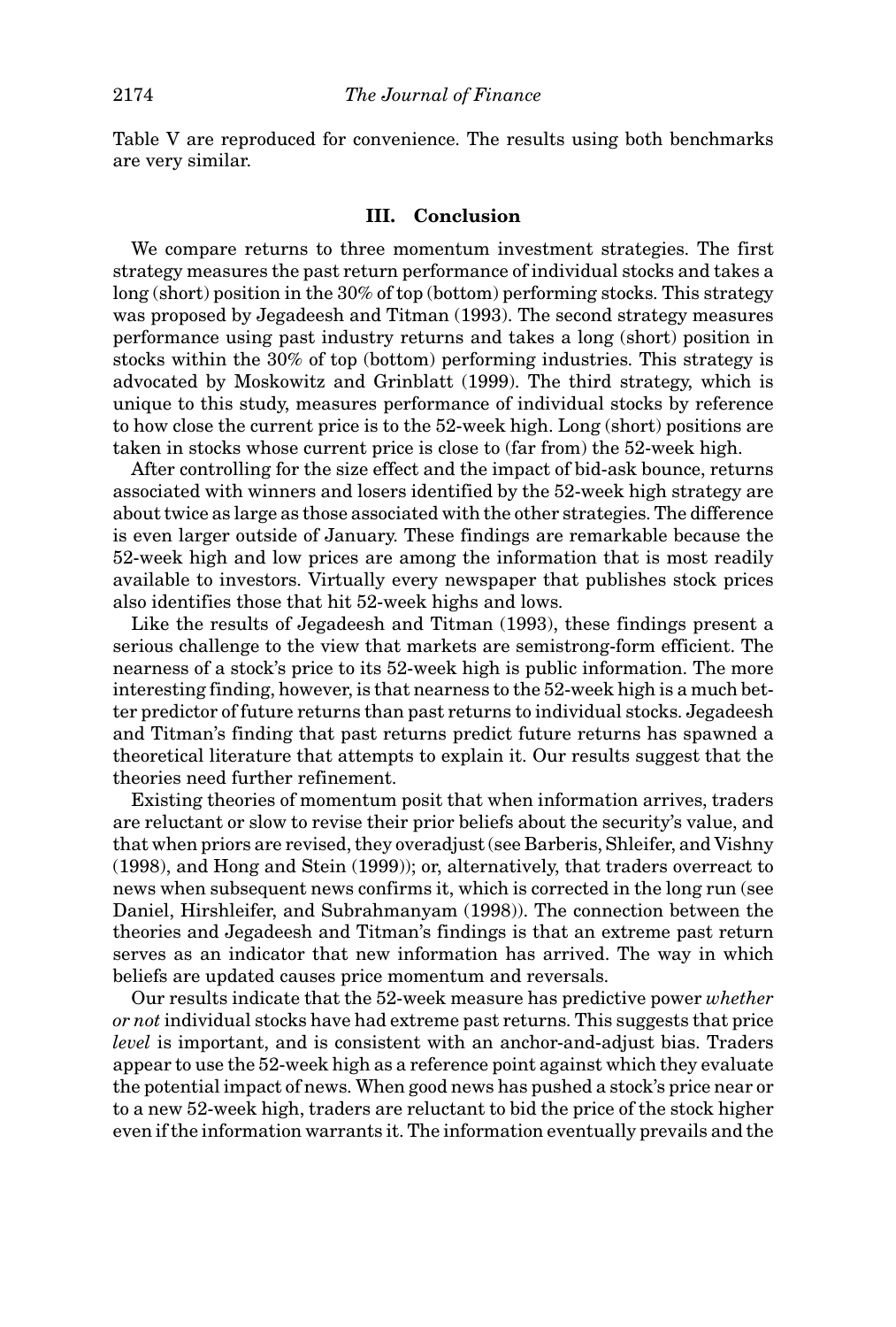price moves up, resulting in a continuation. Similarly, when bad news pushes a stock's price far from its 52-week high, traders are initially unwilling to sell the stock at prices that are as low as the information implies. The information eventually prevails and the price falls. In this respect, traders' reluctance to revise their priors is price-level dependent. The greatest reluctance is at price levels nearest and farthest from the stock's 52-week high. At prices that are neither near nor far from the 52-week high, priors adjust more quickly and there is no pronounced predictability when information arrives.

Grinblatt and Han (2002) use an approach based on anchoring to model momentum in stock returns. We find that their ranking criterion predicts significant returns that do not reverse. However, like returns from the individual and industry momentum strategies, returns from the 52-week high strategy dominate.

We also examine whether long-term reversals occur when past performance is measured based on nearness to the 52-week high. They do not. This finding, coupled with those described above, suggest that short-term momentum and long-term reversals are not likely to be components of the same phenomenon. Separate theories of short- and long-term predictability in prices may be more descriptive than a theory that integrates both phenomena into a life cycle of the market's response to news.

#### **REFERENCES**

- Barberis, Nicholas, Andrei Shleifer, and Robert Vishny, 1998, A model of investor sentiment, *Journal of Financial Economics* 49, 307–343.
- Daniel, Kent, David Hirshleifer, and Avanidhar Subrahmanyam, 1998, Investors, psychology and security market under- and overreactions, *Journal of Finance* 53, 1839–1885.
- DeBondt, Werner, and Richard Thaler, 1985, Does the stock market overreact? *Journal of Finance* 40, 793–805.
- Fama, Eugene, 1976, *Foundations of Finance: Portfolio Decisions and Securities Prices* (Basic Books Inc., New York).
- Fama, Eugene, and Kenneth French, 1996, Multifactor explanation of asset pricing anomalies, *Journal of Finance* 51, 55–84.
- Fama, Eugene, and James MacBeth, 1973, Risk, return and equilibrium: Empirical tests, *Journal of Political Economy* 81, 607–636.
- Ferris, Steve, Ranjan D'Mello, and Chuan-Yang Hwang, 2001, The tax-loss selling hypothesis, market liquidity, and price pressure around the turn-of-the-year, *Journal of Financial Markets* 6, 73–98.
- Ginsburgh, Victor, and Jan van Ours, 2003, Expert opinion and compensation: Evidence from a musical competition, *American Economic Review* 93, 289–296.
- Griffiths, Mark, and Robert White, 1993, Tax induced trading and the turn-of-the-year anomaly: An intraday study, *Journal of Finance* 48, 575–598.
- Grinblatt, Mark, and Bing Han, 2002, The disposition effect and momentum, Working paper, UCLA.
- Grinblatt, Mark, and Matti Keloharju, 2001, What makes investors trade? *Journal of Finance* 51, 589–616.
- Grundy, Bruce, and J. Spencer Martin, 2001, Understanding the nature of the risks and the source of the rewards to momentum investing, *Review of Financial Studies* 14, 29–78.
- Hong, Harrison, and Jeremy Stein, 1999, A unified theory of underreaction, momentum trading and overreaction in asset markets, *Journal of Finance* 54, 2143–2184.